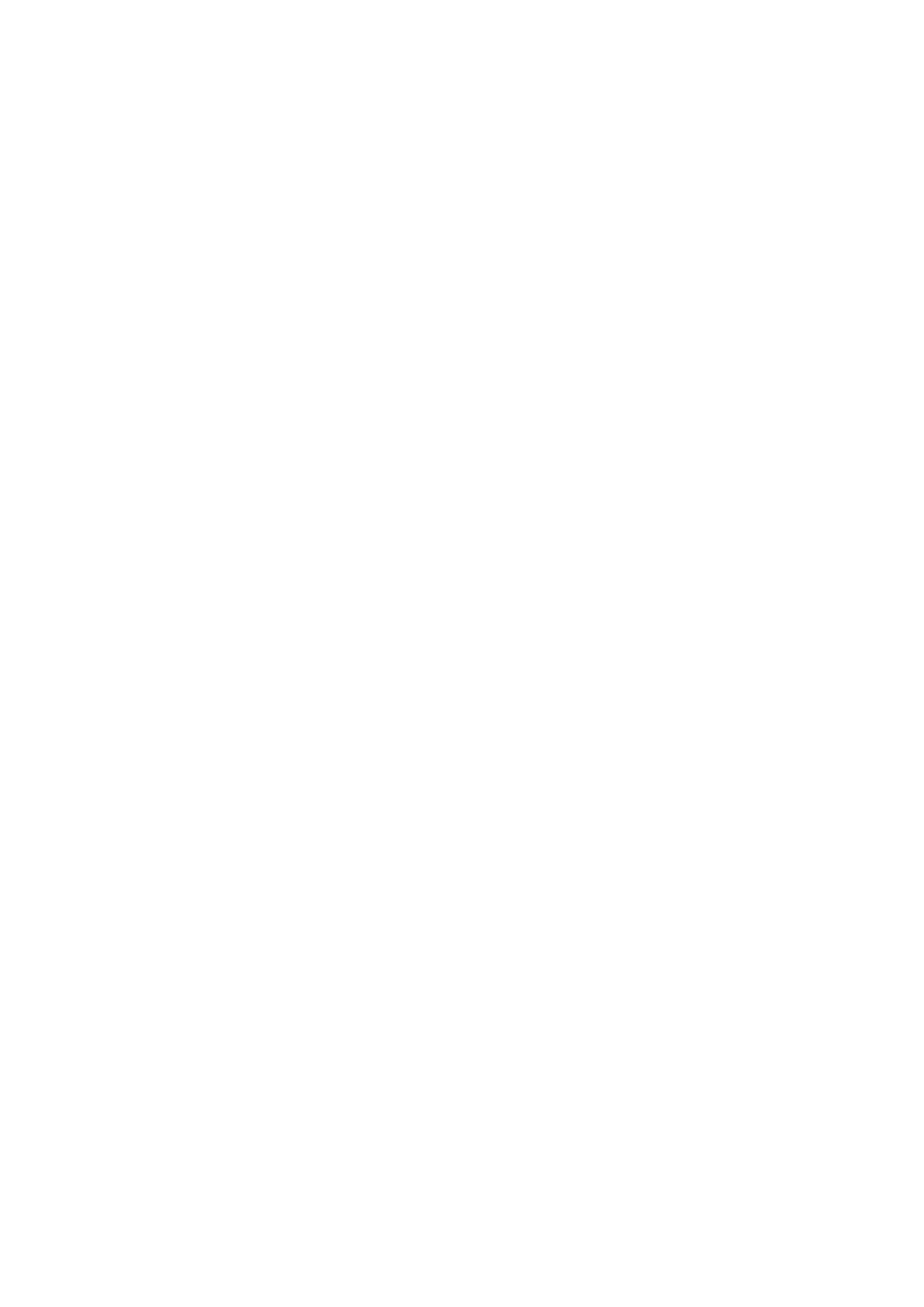## INNIHALDSYVIRLIT / *CONTENTS*

| GRANNSKOÐANARÁTEKNING FRÁ ÓHEFTUM GRANNSKOÐARA / INDEPENDENT AUDITORS' REPORT. 26 |
|-----------------------------------------------------------------------------------|
| NÝTTAR ROKNSKAPARREGLUR / SUMMARY OF SIGNIFICANT ACCOUNTING PRINCIPALS30          |
|                                                                                   |
|                                                                                   |
|                                                                                   |
|                                                                                   |
|                                                                                   |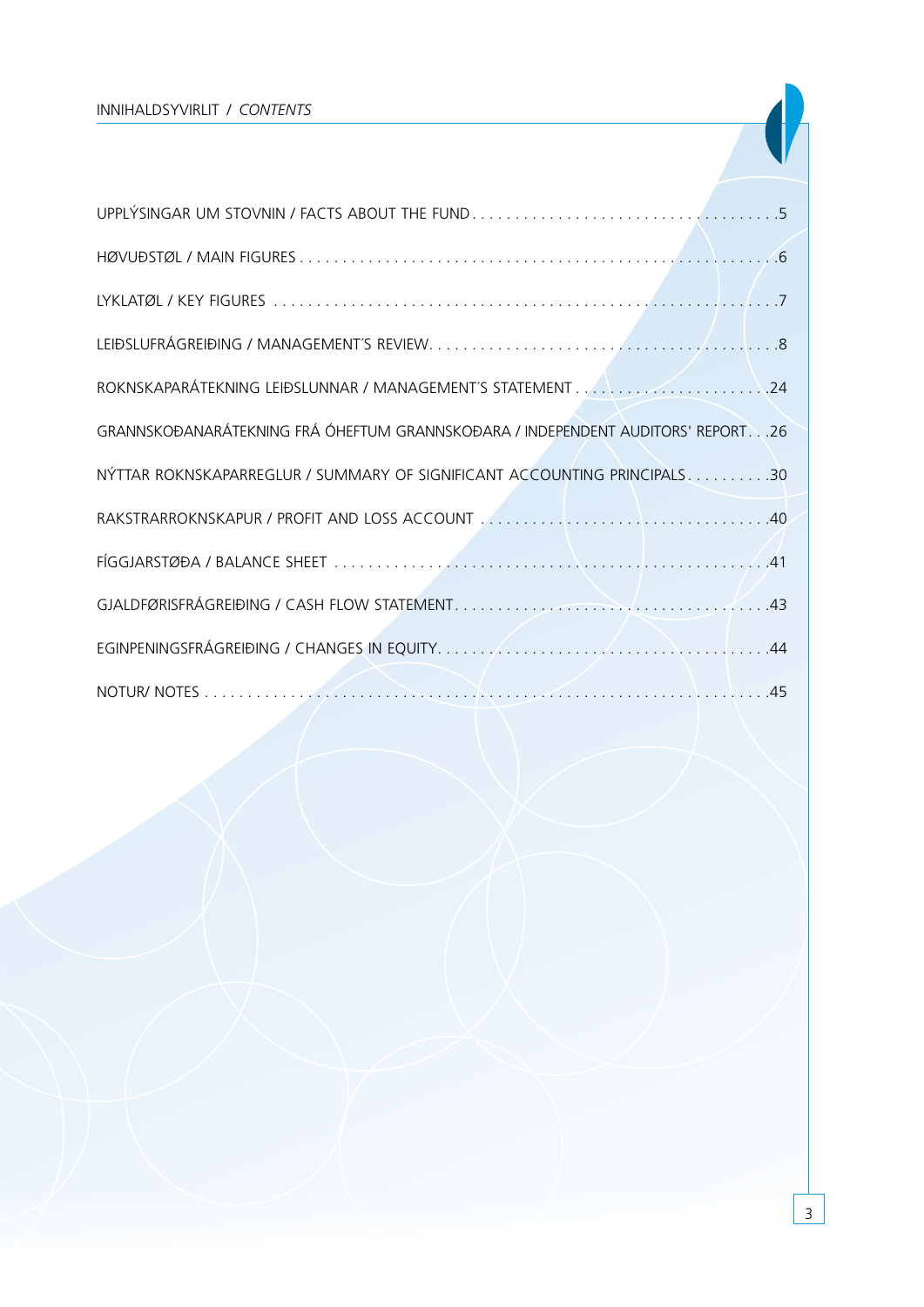

4

NORÐURLENDSKT UMHVØRVISMERKI<br>Svanamerktur prentlutur 541 705

**UMBRÓTING, PRENT OG LIÐUGTGERÐ:** FØROYAPRENT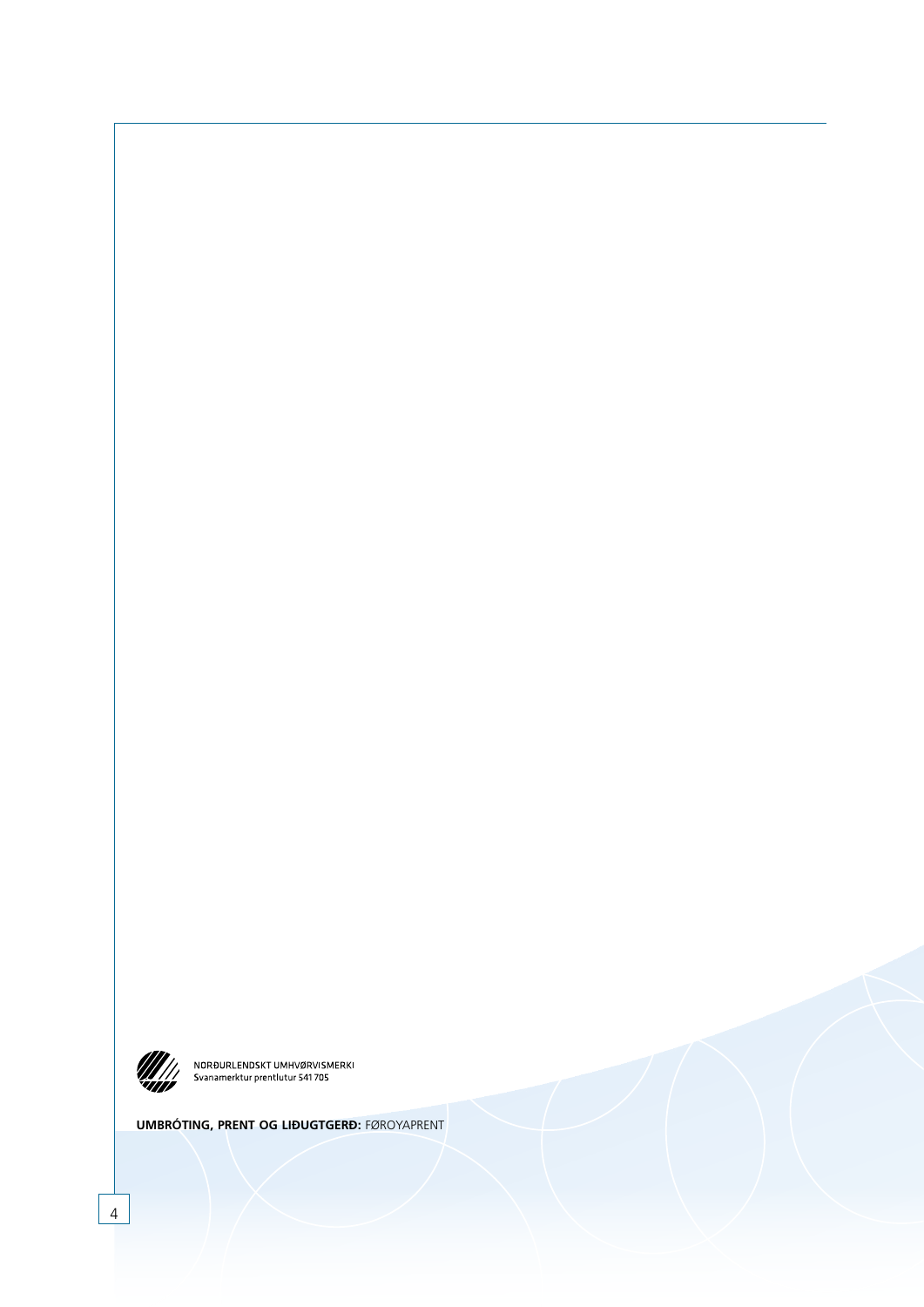**FØROYA REALKREDITSTOVNUR Niels Finsensgøta 39 Postsmoga 367 FO-110 Tórshavn Telefon: 35 34 10 E-mail: realkredit@realkredit.fo www.realurin.fo**

65. roknskaparár / *Accounting year no. 65*

**Umboðsnevnd /** *Representatives* Bjørg á Rógvi, skrivstovukvinna / *office assistant*, Vestmanna

Linjohn Christiansen, skipsførari / *ship master*, Skálavík

Hanus Hansen, reiðari / *ship owner*, Klaksvík

Hans Michael Johannesen, fíggjarleiðari / *finans,* Tórshavn

Jóhan Joensen, reiðari / *ship owner,* Kollafjørður

Stefan í Skorini, stjóri / *director*, Tórshavn

Annfinnur Garðalíð, felagsformaður / *union leader*, Skála

Jan Højgaard, felagsformaður / *union leader*, Toftir **Stjórn /** *Board of Directors* Jóannes Eidesgaard Gloria Kalsø Sigurd Poulsen

**Varastjóri /** *Deputy Director* Leivur D. Michelsen

**Virðismetingar- og sýnsmenn /** *Survey staff* Jón Magnussen, skipsverkfrøðingur / *ship engineer*, Tórshavn

5

Niels J. Nielsen, skipsførari / *ship master*, Sørvágur

Arne Olsen, maskinmeistari / *engineer*, Tórshavn

**Grannskoðari /** *Auditor* SPEKT løggildir grannskoðarar Sp/f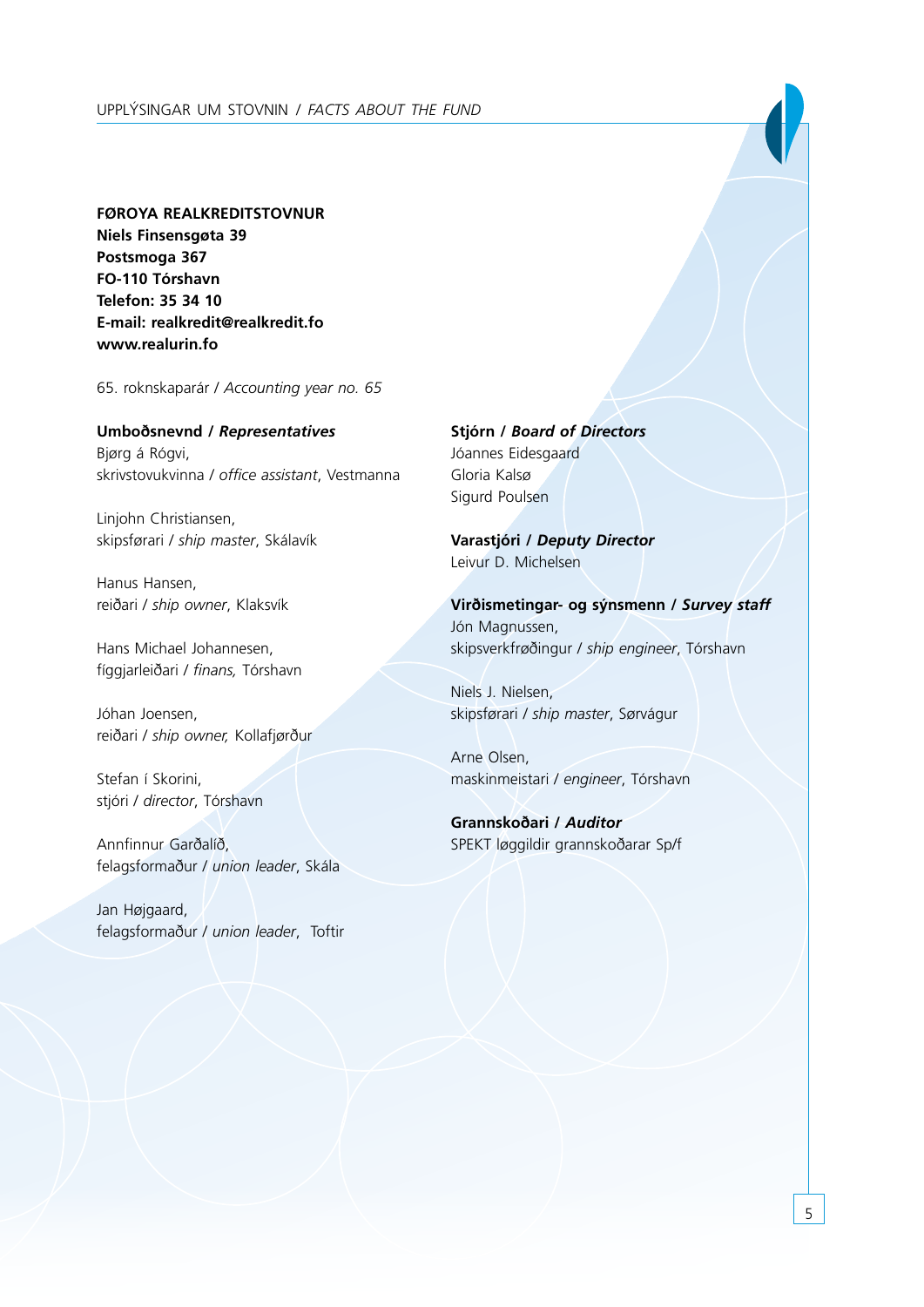### HØVUÐSTØL / *MAIN FIGURES*

| tDKK                                            | 2019/<br>2020 | 2018/<br>2019 | 2017/<br>2018 | 2016/<br>2017 | 2015/<br>2016 |
|-------------------------------------------------|---------------|---------------|---------------|---------------|---------------|
|                                                 |               |               |               |               |               |
| Rentur av útlánum /                             |               |               |               |               |               |
| <b>Interest from loans</b>                      | 25.196        | 27.388        | 32.758        | 32.471        | 34.581        |
| Úrslit av útlánsvirksemi /                      |               |               |               |               |               |
| Result from loan-activity                       | 26.135        | 26.965        | 31.400        | 30.990        | 31.751        |
|                                                 |               |               |               |               |               |
| Úrslit áðrenn broyting í niðurskrivingum /      |               |               |               |               |               |
| Result before change in write downs             | 22.267        | 25.870        | 31.091        | 30.600        | 28.971        |
| Úrslit áðrenn skat /                            |               |               |               |               |               |
| Result before taxes                             | 18.767        | 13.553        | 31.367        | $-49.152$     | 15.671        |
|                                                 |               |               |               |               |               |
| Ársúrslitið /                                   |               |               |               |               |               |
| <b>Result for the year</b>                      | 15.389        | 11.113        | 25.721        | $-40.305$     | 12.850        |
| Útlán 1. veðrættur, brutto /                    |               |               |               |               |               |
| Loans 1 priority, gross                         | 676.712       | 604.095       | 636.584       | 720.532       | 707.907       |
|                                                 |               |               |               |               |               |
| Útlán 2. veðrættur, brutto /                    |               |               |               |               |               |
| Loans 2 priority, gross                         | 236.288       | 219.554       | 230.124       | 324.510       | 317.795       |
| Lánsbrøv /                                      |               |               |               |               |               |
| <b>Bonds</b>                                    | 99.612        | 219.278       | 219.521       | 146.074       | 100.204       |
|                                                 |               |               |               |               |               |
| Ogn til samans /                                |               |               |               |               |               |
| <b>Total assets</b>                             | 973.368       | 1.043.280     | 1.132.275     | 1.109.841     | 1.115.886     |
|                                                 |               |               |               |               |               |
| Høvuðsgrunnur /<br>Main fund                    | 786.000       | 778.000       | 758.000       | 726.000       | 759.000       |
|                                                 |               |               |               |               |               |
| Eginpeningur /                                  |               |               |               |               |               |
| <b>Equity</b>                                   | 870.970       | 855.581       | 844.468       | 818.747       | 859.052       |
|                                                 |               |               |               |               |               |
| Langfreistað skuld /<br>Non-current liabilities | 97.574        | 111.949       | 286.343       | 287.898       | 212.637       |
|                                                 |               |               |               |               |               |
| Stuttfreistað skuld /                           |               |               |               |               |               |
| Current liabilities                             | 4.823         | 76.650        | 1.464         | 3.196         | 44.197        |
|                                                 |               |               |               |               |               |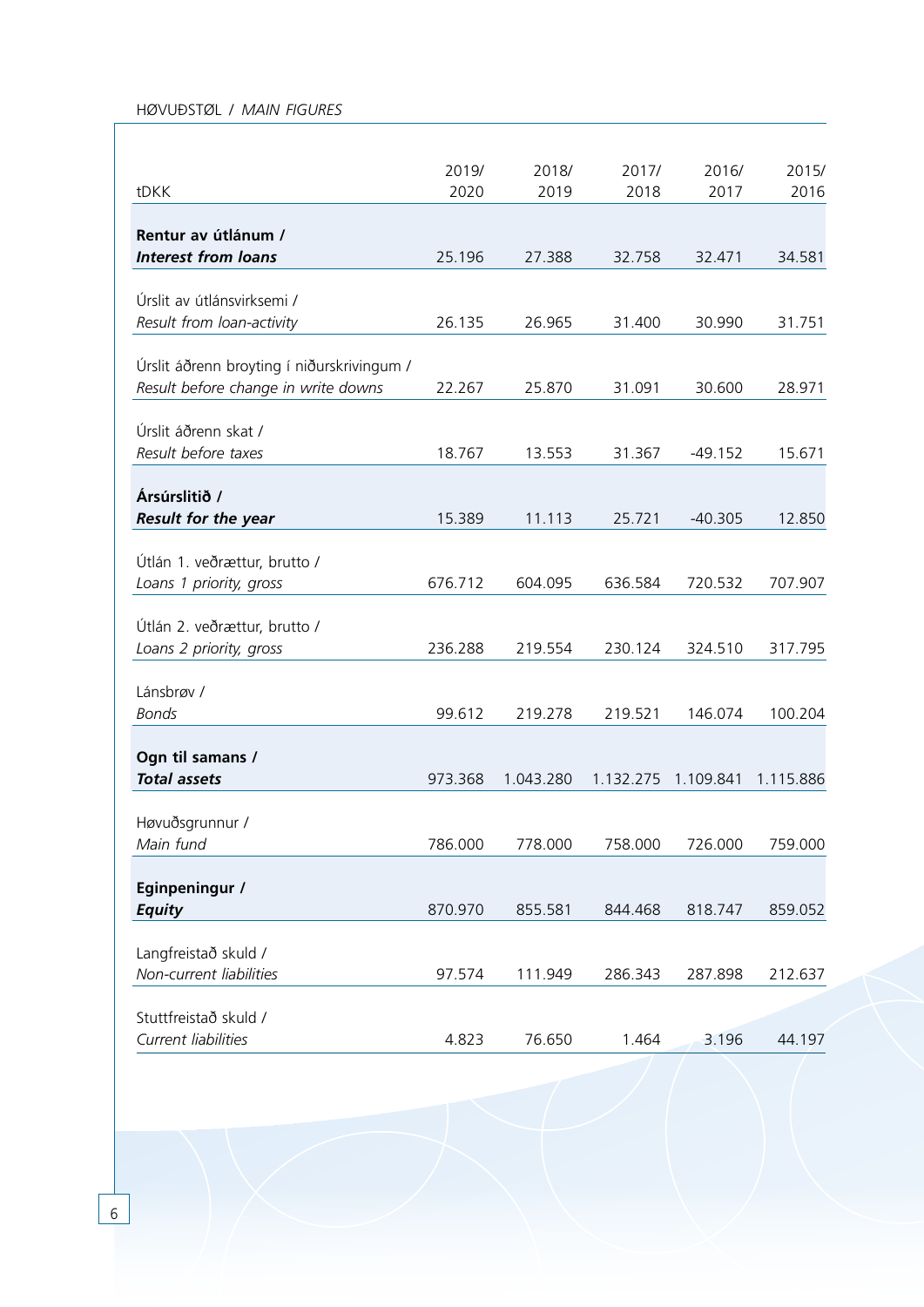

7

|                                                            | 2019/ | 2018/ | 2017/ | 2016/   | 2015/ |  |  |
|------------------------------------------------------------|-------|-------|-------|---------|-------|--|--|
|                                                            | 2020  | 2019  | 2018  | 2017    | 2016  |  |  |
|                                                            |       |       |       |         |       |  |  |
|                                                            | 2,3%  | 2,5%  | 2,7%  | 2,8%    | 2,6%  |  |  |
|                                                            |       |       |       |         |       |  |  |
|                                                            | 89,5% | 82,0% | 74,6% | 73,8%   | 77,0% |  |  |
|                                                            |       |       |       |         |       |  |  |
|                                                            | 1,8%  | 1,3%  | 3,1%  | $-4,8%$ | 1,5%  |  |  |
|                                                            |       |       |       |         |       |  |  |
|                                                            |       |       |       |         |       |  |  |
| Min. 10%                                                   | 10,0% | 10,2% | 10,6% | 10,1%   | 10,2% |  |  |
|                                                            |       |       |       |         |       |  |  |
|                                                            |       |       |       |         |       |  |  |
| Min. 20%                                                   | 83,0% | 41,3% | 30,0% | 31,9%   | 39,0% |  |  |
|                                                            |       |       |       |         |       |  |  |
|                                                            |       |       |       |         |       |  |  |
| Max. 500%                                                  | 13,0% | 24,1% | 38,0% | 40,1%   | 33,8% |  |  |
|                                                            |       |       |       |         |       |  |  |
| Hægst loyvda útlán til ein lántakara ella bólk (mió.kr.) / |       |       |       |         |       |  |  |
| Max. Ioan amount for a single borrower or group            | 218   | 214   | 211   | 205     | 215   |  |  |
|                                                            |       |       |       |         |       |  |  |
|                                                            |       |       |       |         |       |  |  |

## **Útrokning av lyklatølum /** *Key figure calculations*

| Ognaravkast / Return on net assets   | Úrslit áðrenn broyting í niðurskrivingum /      |
|--------------------------------------|-------------------------------------------------|
|                                      | Result before changes in write downs x 100      |
|                                      | Ogn til samans / Total assets                   |
|                                      |                                                 |
| Eginpeningspartur / Equity ratio     | Eginpeningur, ultimo / Equity, year end x100    |
|                                      | Ogn til samans, ultimo / Total assets, year end |
|                                      |                                                 |
| Eginpeningsavkast / Return on equity | Ársúrslit / Result for the year x 100           |
|                                      | Eginpeningur, ársmiðal / Equity in average      |

## **Frágreiðing til lyklatalsútrokningar /** *Explanation to calculation of key figures*

Í útrokningini av lyklatølum verða nettoútlán nýtt / *When calculating the key figures, net loans are used.*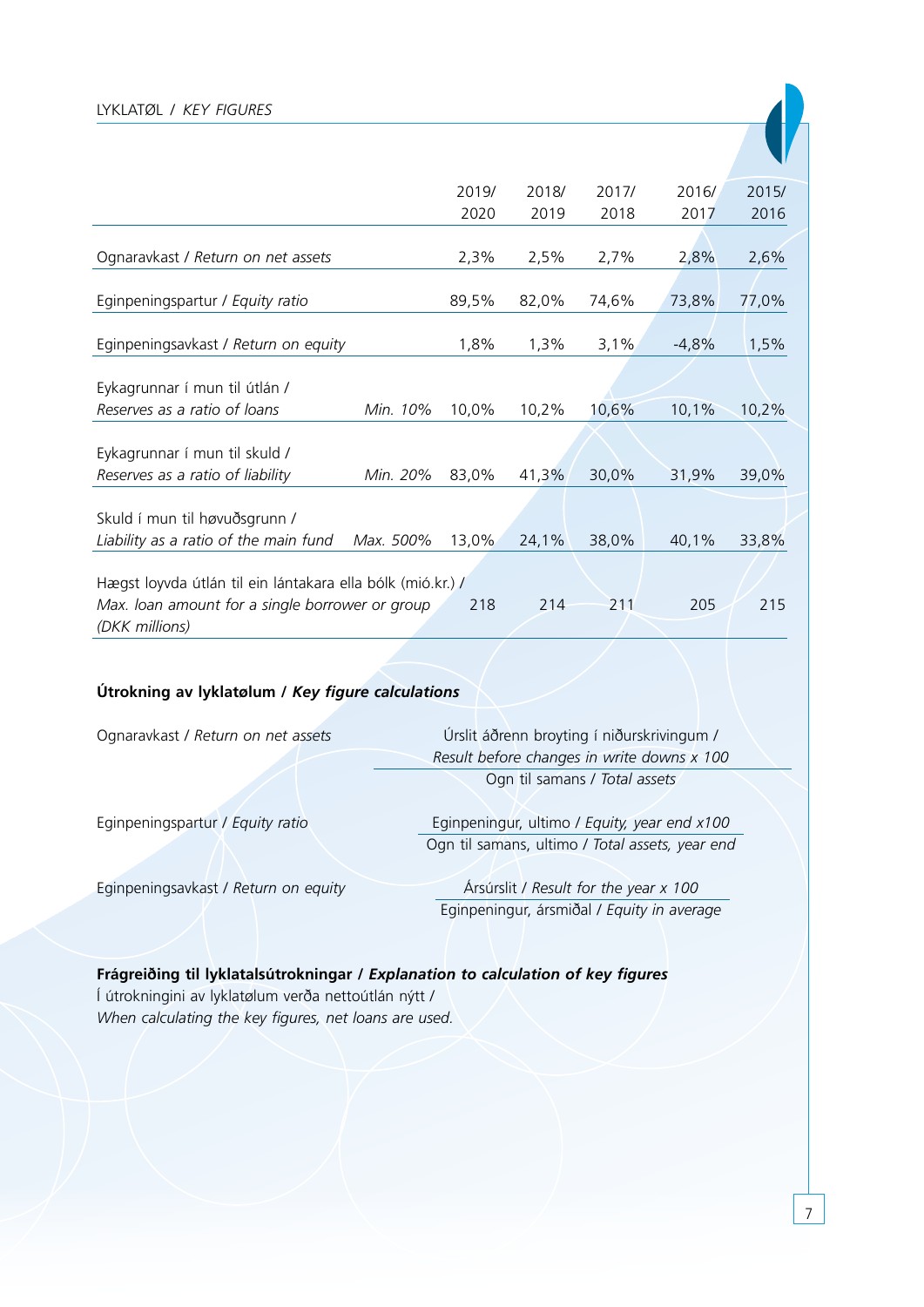Føroya Realkreditstovnur er ein sjálvsognarstovnur, hvørs virksemi er skipað smb. løgtingslóg nr. 75 frá 5. november 1998 sum seinast broytt við lóg nr. 123 frá 7. desember 2012. Stovnurin verður stjórnaður av eini trímannastjórn, ið verður tilnevnd av landsstýrismanninum í fíggjarmálum. Stjórnin verður vald fyri 5 ár í senn. Stjórnin hevur saman við undirstjóranum dagligu leiðsluna av stovninum um hendi. Sambært lógum og viðtøkum stovnsins verður rakstrarúrslitið flutt til eginognina. Verður stovnurin avtikin, verður við løgtingslóg tikin avgerð um, hvat ognir stovnsins skulu brúkast til.

## **Endamál**

Endamál stovnsins er at veita lán við veð í fiskiførum, farmaskipum, ferðamannaskipum, flótandi eindum, førum í frálandavinnu og fiskaaling við heimstaði í Føroyum.

## **Høvuðsvirksemi**

Høvuðsvirksemi stovnsins er at veita fígging til skip í føroyska flotanum. Fíggingin verður veitt móti, at Realurin fær 1. og 2. veðrætt í teimum skipum, sum fígging verður veitt til.

Við roknskaparárslok 31. mars 2020 hevði stovnurin útlán, hvørs høvuðsstólur var upp á 1.310,7 mió. kr., sum við avdráttum er komin niður á 913 mió.kr. Við roknskaparárslok vóru 7,1 mió.kr. í eftirstøðum av terminsgjøldum.

## **Umsóknir**

23 lán við eini samlaðari upphædd á 264,8 mió.kr. eru veitt í roknskaparárinum 2019/20, av hesum eru 20 nýggj lán svarandi til 238,8 mió.kr. og trý umfíggjað lán svarandi til 26 mió.kr. Tólv lán við eini samlaðari upphædd á 87,8 mió.kr. vórðu afturgoldin, áðrenn lánitíðin var úti.

## **Býti millum útlánsbólkarnar**

Realurin ynskir at minka um váðan við at hava eitt nøktandi býti millum útlánsbólkarnar. Tey samlaðu útlánini eru økt við 89 mió.kr. ella 11% í roknskaparárinum 2019/2020. Teir størstu bólkarnir eru trol- og nótaskip, ísfiskatrolarar, supplyskip og farmaskip. Størsta økingin er hjá farmaskipum og trol- og nótaskipum. Tað eru veittar 265 mió.kr. í nýggjum lánum. Lán fyri 88 mió.kr. eru goldin áðrenn tíð, meðan 88. mió.kr. stava frá vanligum avdráttum.

| Mió. DKK           |     | 2019/20 |     | 2018/19 |     | 2017/18 |       | 2016/17 |
|--------------------|-----|---------|-----|---------|-----|---------|-------|---------|
| Ísfiskatrolarar    | 178 | 19%     | 187 | 23%     | 195 | 22%     | 214   | 20%     |
| Frystitrolarar     | 21  | 2%      | 22  | 3%      | 39  | 5%      | 43    | 4%      |
| Línu- og garnaskip | 43  | 5%      | 37  | 5%      | 44  | 5%      | 47    | 5%      |
| Rækjutrolarar      | 2   | $0\%$   | 2   | $0\%$   | 3   | $0\%$   | 39    | 4%      |
| Verksmiðjutrolarar | 73  | 8%      | 100 | 12%     | 119 | 14%     | 140   | 13%     |
| Trol- og nótaskip  | 273 | 30%     | 249 | 29%     | 237 | 28%     | 265   | 26%     |
| Útróðrarbátar      | 11  | 1%      | 8   | 1%      | 10  | 1%      | 6     | 1%      |
| Fraktskip          | 134 | 15%     | 59  | 7%      | 52  | 6%      | 56    | 5%      |
| Supplyskip         | 153 | 17%     | 138 | 17%     | 139 | 16%     | 203   | 19%     |
| Ferðamannaskip     | 25  | 3%      | 22  | 3%      | 29  | 3%      | 33    | 3%      |
|                    |     |         |     |         |     |         |       |         |
|                    | 913 | 100%    | 824 | 100%    | 867 | 100%    | 1.046 | 100%    |

Útlánini kunnu bólkast soleiðis: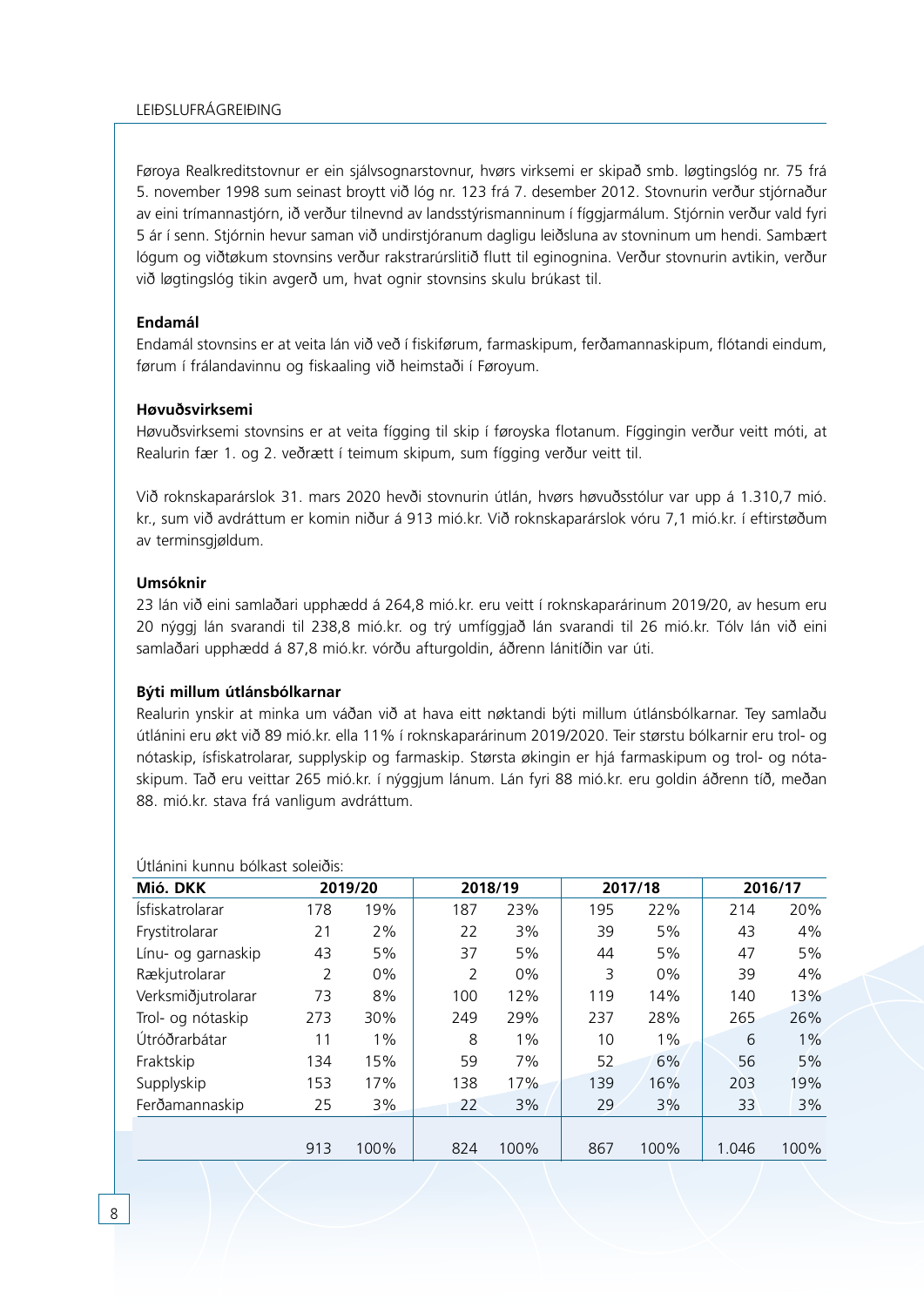*The Faroese Shipfinancing Fund is a self-governing institution. The Fund's activity is organized as prescribed in act no. 75 of the Løgting (Faroese Parliament) from 5 November 1998, latest modified with act no. 123 from 7 December 2012. The Board of Directors consists of 3 persons appointed by the Minister of Finance. The board is elected for a five years period. The Board of Directors and the Deputy Director carry on the daily management of the Fund. According to acts and articles of association the annual result is transferred to the equity. If the Fund is to be abolished, an act of Parliament will decide what the Funds assets are to be used to.*

#### *Purpose*

*The purpose of the Fund is to grant loans with security in fishing vessels, cargo boats, passenger ships, floating entities, vessels in the offshore industry and fish farming with domicile in Faroe Islands.*

#### *Main activity*

*The Fund's main activity is providing finance to Faroese ships. Loans are granted with first and second priority mortgages in the ships that are financed.* 

*The principal of the Fund's loans as at 31 March 2020 was DKK 1,310.7 million, which with paid instalments amount to DKK 913 million. By the close of the accounting year, DKK 7.1 million of the mortgage payments were overdue.* 

#### *Loan applications*

*Twenty-tre loans, with a total amount of DKK 264.8 million, have been granted during the accounting year 2019/20. Twenty of these loans with a total amount of DKK 238.8 million are new loans, and tree are refinanced loans with a total amount of DKK 26 million. Twevle loans amounting to DKK 87.8 million were repaid before maturity.* 

#### *Loans divided between groups of ships*

*The Fund aims at minimizing the risk by having a spread among the groups of loans. During the accounting year 2019/2020 the total loans have increased by DKK 89 million corresponding to 11%. The most significant groups are purse seiners, fresh fish trawlers, supply ships and cargo vessels. The most significant increase concerns cargo vessels and pelagic trawlers. DKK 265 million have been granted in new loans. Loans amounting DKK 88 million have been repaid before maturity and DKK 88 million concerns repayments.* 

| <b>DKK</b> million          |     | 2019/20<br>2018/19 |                | 2017/18 |     |      | 2016/17 |      |
|-----------------------------|-----|--------------------|----------------|---------|-----|------|---------|------|
| Fresh fish trawlers         | 178 | 19%                | 187            | 23%     | 195 | 22%  | 214     | 20%  |
| Freezer trawlers            | 21  | 2%                 | 22             | 3%      | 39  | 5%   | 43      | 4%   |
| Long Liners and Gillnetters | 43  | 5%                 | 37             | 5%      | 44  | 5%   | 47      | 5%   |
| <b>Factory Shrimpers</b>    | 2   | 0%                 | $\overline{2}$ | $0\%$   | 3   | 0%   | 39      | 4%   |
| Factory trawlers            | 73  | 8%                 | 100            | 12%     | 119 | 14%  | 140     | 13%  |
| Purse seiners/              |     |                    |                |         |     |      |         |      |
| Pelagic vessels             | 273 | 30%                | 249            | 29%     | 237 | 28%  | 265     | 26%  |
| Fishing boats               | 11  | 1%                 | 8              | 1%      | 10  | 1%   | 6       | 1%   |
| Farming vessels             | 134 | 15%                | 59             | 7%      | 52  | 6%   | 56      | 5%   |
| Supply ships etc.           | 153 | 17%                | 138            | 17%     | 139 | 16%  | 203     | 19%  |
| Passenger ship              | 25  | 3%                 | 29             | 3%      | 29  | 3%   | 33      | 3%   |
|                             |     |                    |                |         |     |      |         |      |
|                             | 913 | 100%               | 824            | 100%    | 867 | 100% | 1,046   | 100% |

#### *The loans can be divided into groups as follows:*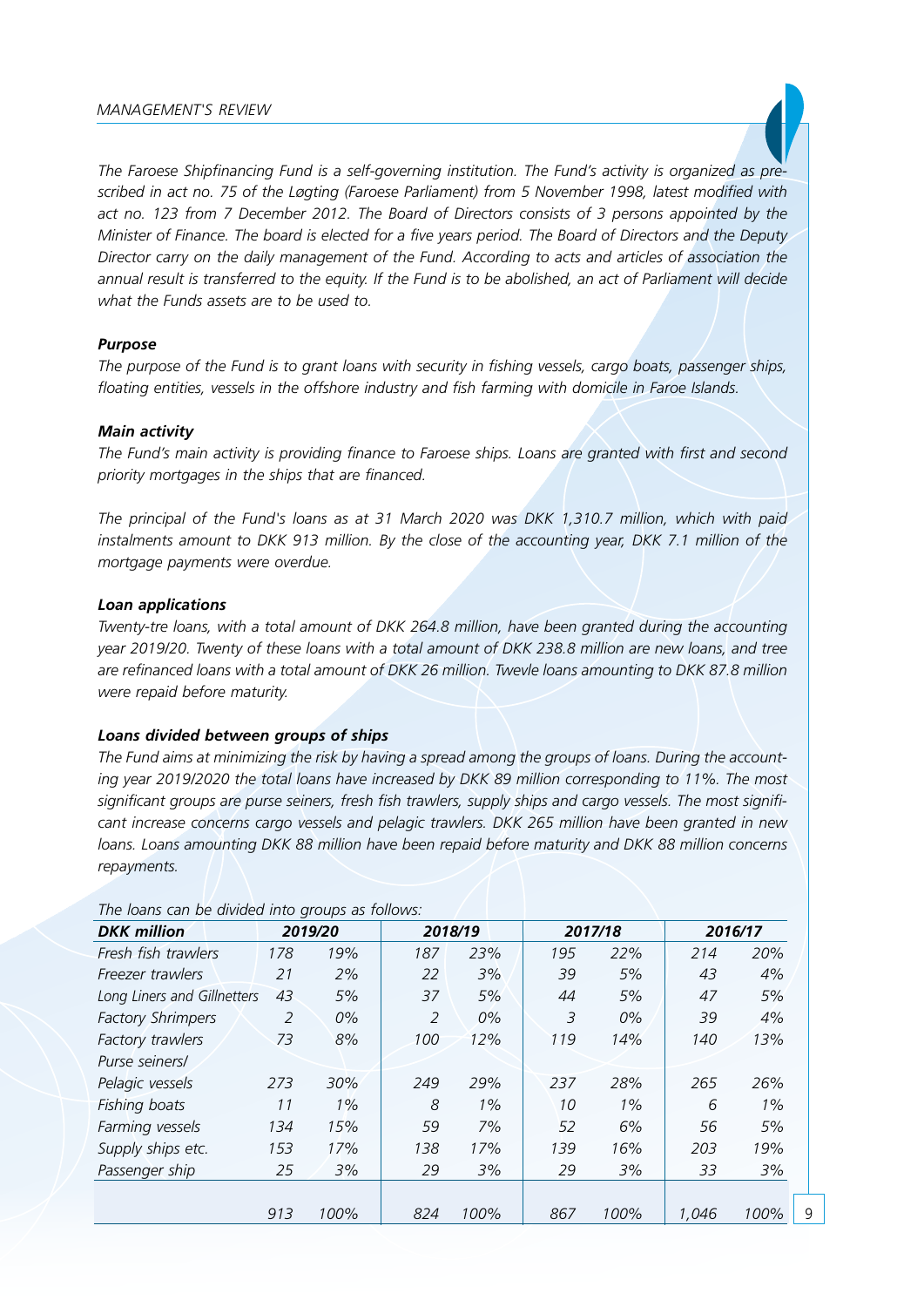## **Fiskiskapur og gongdin hjá ymsu skipabólkunum**

Fiskiveiðan hjá heimaflotanum var 97.208 tons í 2019, og er hetta 6.876 tons ella 8% hægri enn í 2018. Virði á veiðuni upp á 1.138 mió.kr. í 2019 var 134 mió.kr ella 13% meira enn í 2018. Hóast broytingarnar í nøgd og virði ikki eru so stórar, eru broytingar í millum fiskasløgini.

Toskafiskiskapurin er hækkaður við 8.262 tonsum ella 48 % og virðið er hækkað við 164 mió.kr. Fiskiskapurin eftir hýsu er hækkaður við 3.082 tonsum ella 54% og virðið er hækkað 35 mió.kr. ella 43%. Í nøgd er uppsjóarfiskiskapurin lækkaður við 4.106 tonsum ella 12% og virðið er lækkað 29 mió.kr. ella 20%. Upsafiskiskapurin er lækkaður við 2.649 tonsum ella 20% og virðið er lækkað við 36 mió.kr ella 20%. Í hinum bólkunum eru ikki stórar broytingar, men í bólkinum flatfiskur er svartkalvi lækkaður við 32,7 mió.kr. meðan havtaska er hækkað við 26,1 mió.kr.

Ikki síðani 2007 tá avreiðingarvirðið hjá heimaflotanum var 1,2 mia. kr. hevur avreiðingarvirðið verið so høgt sum í 2019.

|                       |        | Nøgd í tonsum |           | Virði í 1.000 kr. | Miðalprísur pr. kg. |       |
|-----------------------|--------|---------------|-----------|-------------------|---------------------|-------|
| <b>Fiskaslag</b>      | 2019   | 2018          | 2019      | 2018              | 2019                | 2018  |
| Toskur                | 25.419 | 17.157        | 506.670   | 342.186           | 19,93               | 19,94 |
| Hýsa                  | 8.756  | 5.674         | 115.631   | 80.840            | 13,21               | 14,25 |
| Upsi                  | 19.003 | 21.652        | 116.814   | 146.140           | 6,15                | 6,75  |
| Annar botnfiskur      | 9.505  | 9.593         | 112.775   | 122.506           | 11,86               | 12,77 |
| Gulllaksur            | 11.734 | 11.711        | 57.333    | 55.718            | 4,89                | 4,76  |
| Flatfiskur            | 5.045  | 5.083         | 146.903   | 152.783           | 29,12               | 30,06 |
| Uppsjóvarfiskur       | 11.488 | 15.594        | 60.464    | 87.022            | 5,26                | 5,58  |
| Onnur fiskasløg tils. | 6.258  | 3.868         | 21.539    | 16.970            | 3,44                | 4,39  |
|                       |        |               |           |                   |                     |       |
| Veiðan til samans     | 97.208 | 90.332        | 1.138.129 | 1.004.165         | 11,71               | 11,12 |

Kelda: Fiskiveiðieftirlitið

Tann samlaða framgongdin í veiðuni fyri heimaflotan er 6.972 tons ella 8%. Trolararnir hava eina afturgongd upp á 5.560 tons ella 10%. Minkingin stavar í høvuðsheitinum frá, at veiðan eftir uppsjóvarfiski er lækkað 3.620 tons ella 26%, meðan veiðan eftir botnfiski er lækkað við 1.940 tonsum ella 5%. Tað er serliga upsafiskiskapurin, sum er orsøkin til lækkingina.

Hinir bólkarnir hava allir framgongd. Serliga útróðrarbátarnir hava havt stóra framgongd við eini hækking upp á 2.650 tons ella 53%.

| Nøgd í tonsum             | 2019   | 2018   | 2017   | 2016   | 2015   | 2014    |
|---------------------------|--------|--------|--------|--------|--------|---------|
| Trolarar, botnfiskur      | 41.021 | 42.962 | 47.300 | 46.343 | 45.178 | 40.986  |
| Trolarar, uppsjóvarfiskur | 10.353 | 13.973 | 23.524 | 15.740 | 22.893 | 38.638  |
| Trolarar til samans       | 51.374 | 56.934 | 70.824 | 62.083 | 68.071 | 79.624  |
| Línuskip                  | 19.950 | 15.280 | 13.457 | 14.161 | 13.718 | 12.791  |
| Útróður                   | 14.823 | 7.685  | 5.035  | 6.175  | 6.749  | 6.460   |
| Gørn, trol og skeljabátar | 11.158 | 10.433 | 9.388  | 7.975  | 7.786  | 8.758   |
|                           |        |        |        |        |        |         |
|                           | 97.305 | 90.333 | 98.704 | 90.394 | 96.324 | 107.633 |

Kelda: Fiskiveiðieftirlitið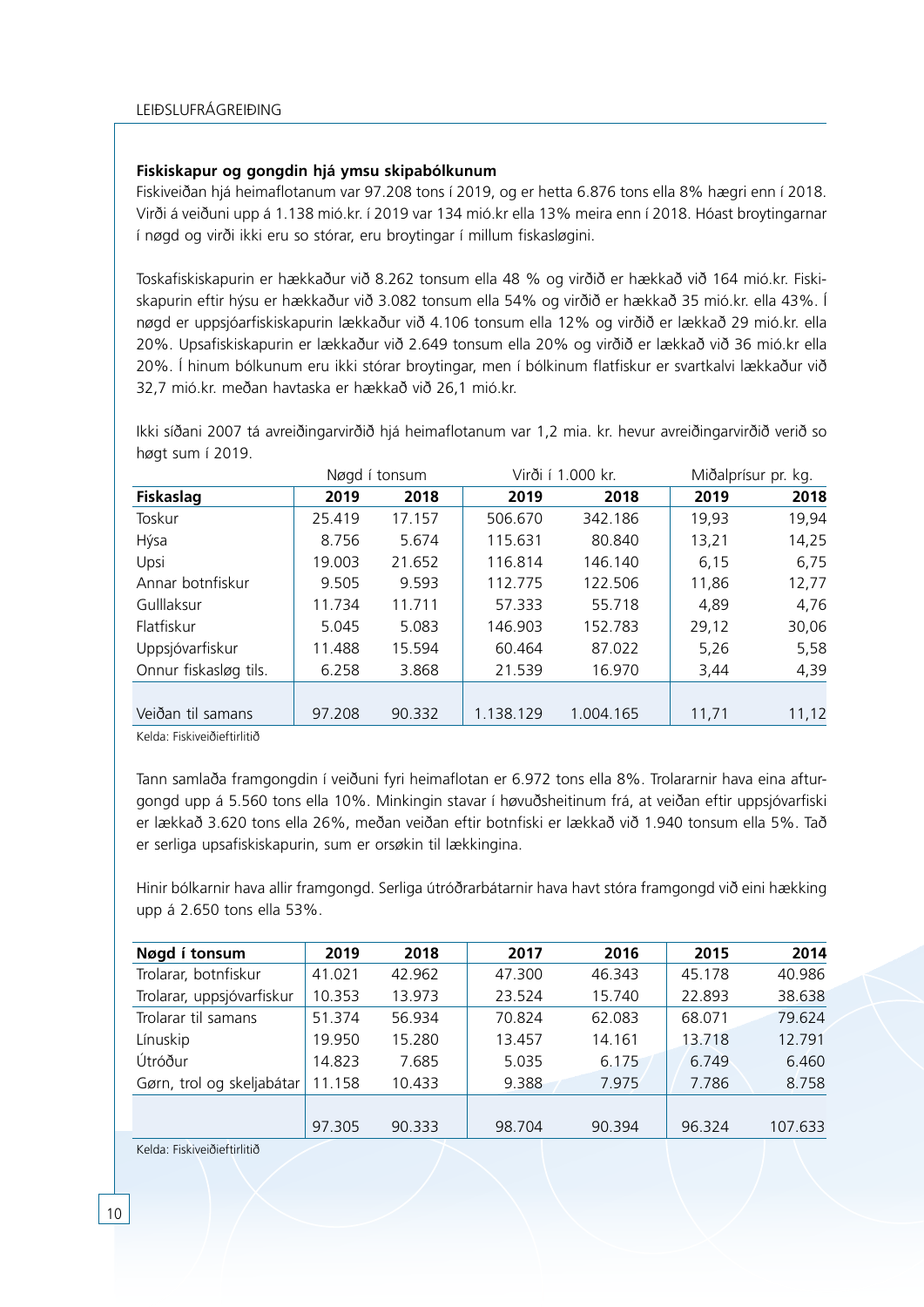

11

#### *Fishery and results for the various groups of fishing vessels*

*Catches from the domestic fleet in 2019 were about 97,208 tonnes, which is 6,876 tonnes or 8% more than in 2018. The value of the catch amounting DKK 1,138 is DKK 134 million or 13% more than in 2018.* 

*Despite the fact that there are almost no changes in quantity and value, there have been changes in species. In quantity, the cathes of cod has increased by 8,262 tonnes or 48% and the value has increased by DKK 164 million. The catches for haddock have increased by 3,082 tonnes or 54% and the value has increased by DKK 35 million or 43%. In quantity pelagic fish has decreased by 4,106 tonnes or 12% and the value has decreased by DKK 29 million or 20%. The catches for Seithe have decreased by 2,649 tonnes or 20% and the value has decreased by DKK 36 million or 20%. There have not been significant changes within the other groups, however, in the flatfish group there has been a decrease in the cathes for greenland halibut by DKK 32,7 million while the cathes for monk have increased by DKK 26,1 million.*

*Not since 2007, when the selling value from catches from the domestic fleet was DKK 1.2 billion, has the selling value been as high as in 2019.* 

|                     | Quantity in tonnes |        |           | Value in DKK 1,000 kr. |       | Average price per kg |
|---------------------|--------------------|--------|-----------|------------------------|-------|----------------------|
| <b>Fish species</b> | 2019               | 2018   | 2019      | 2018                   | 2019  | 2018                 |
| Cod                 | 25,419             | 17,157 | 506,670   | 342,186                | 19.93 | 19,94                |
| Haddock             | 8,756              | 5,674  | 115,631   | 80,840                 | 13.21 | 14.25                |
| Saithe              | 19,003             | 21,652 | 116,814   | 146,140                | 6.15  | 6.75                 |
| Groundfish          | 9,505              | 9,593  | 112,775   | 122,506                | 11.86 | 12.77                |
| Silver smelt        | 11,734             | 11,711 | 57,333    | 55,718                 | 4.89  | 4.76                 |
| Flat fish in total  | 5,045              | 5,083  | 146,903   | 152,783                | 29.12 | 30.06                |
| Pelagic fish        | 11,488             | 15,594 | 60,464    | 87,022                 | 5.26  | 5.58                 |
| Other fish species  | 6,258              | 3,868  | 21,539    | 163,970                | 3.44  | 4.39                 |
|                     |                    |        |           |                        |       |                      |
| Catch in total      | 97,208             | 90,332 | 1,138,129 | 1,004,165              | 11,71 | 11,12                |

*Source: Faroese Statistics Bureau*

*The total increase in catches from the domestic fleet is 6,972 tonnes or 8%. The trawlers have had a decline of 5,560 tonnes or 10%. The decrease mainly derivers from the catches of pelagic species, which have had a decline of 3,620 tonnes or 26%, while the catches for groundfish has declined 1,940 tonnes or 5%. It is mainly the cathes of seithe, which causes the decline.* 

*All the other groups have had an increase, especially the fishing boats have had a significant improvement with an increase of 2,650 tonnes or 53%.*

| <b>Quantity in tonnes</b> | 2019   | 2018   | 2017   | 2016   | 2015   | 2014    |
|---------------------------|--------|--------|--------|--------|--------|---------|
| Trawlers, groundfish      | 41,021 | 42,962 | 47,300 | 46,343 | 45,178 | 40,986  |
| Trawlers, pelagic fish    | 10,353 | 13,973 | 23,524 | 15,740 | 22,893 | 38,638  |
| Trawlers in total         | 51,374 | 56,934 | 70,824 | 62,083 | 68,071 | 79,624  |
| Long liners               | 19,950 | 15,280 | 13,457 | 14,161 | 13,718 | 12,791  |
| Fishing boats             | 14,823 | 7,685  | 5,035  | 6,175  | 6,749  | 6,460   |
| Gillnetters, trawl-       |        |        |        |        |        |         |
| and shell boats           | 11,158 | 10,433 | 9,388  | 7,975  | 7,786  | 8,758   |
|                           |        |        |        |        |        |         |
|                           | 97,305 | 90,333 | 98,704 | 90,394 | 96,324 | 107,633 |

*Source: The Faroe Islands Fisheries Inspection*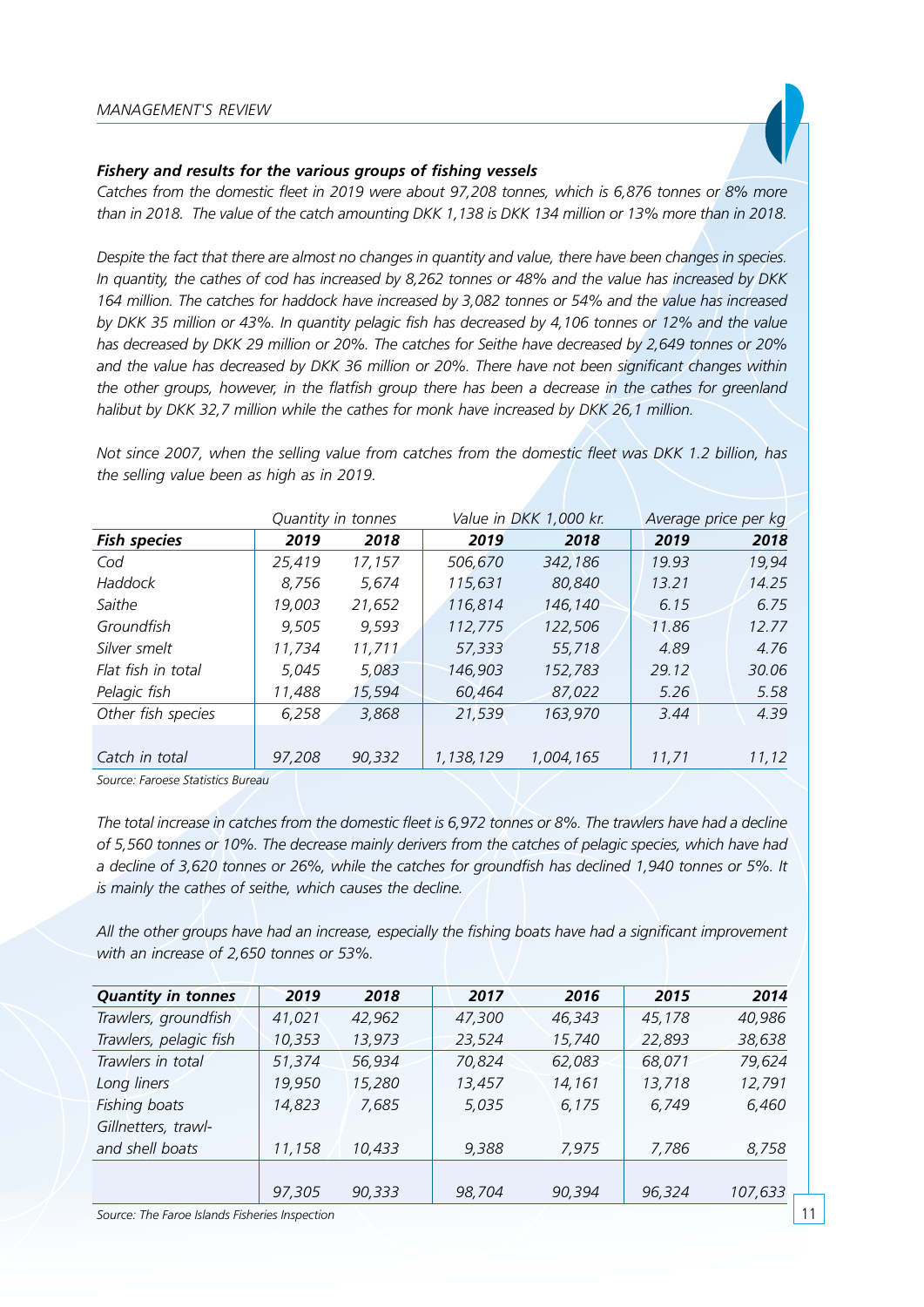Ta størstu framgongdina í virði hjá heimaflotanum hevur bólkurin línuskip og útróður. Økingin hjá línuskipinum er 87 mió.kr. ella 28% og hjá útróðrinum 110 mió.kr. ella 88%. Bólkurin gørn, trol og skeljabátar hevur eina lækking upp á 8 mió.kr. ella 7%. Lækking í fiskiskapinum eftir svartkalva hjá garnaskipunum er 13 mió.kr. og hjá trolbátinum 5 mió.kr. Trolararnir hava eina afturgongd upp á 55 mió.kr. ella 12%. Virðið á botnfiskinum er lækkað við 30 mió.kr. ella 8% og virði á uppsjóvarfiskinum er lækkað við 24 mió.kr. ella 31%. Ein av orsøkunum til lækkingina hjá trolaraflotanum er, at nakrir trolarar eru lagdir.

| Virði í 1.000 kr       |                     |         |         |         |         |         |
|------------------------|---------------------|---------|---------|---------|---------|---------|
| Reiðskapur             | 2019                | 2018    | 2017    | 2016    | 2015    | 2014    |
| Trolarar, botnfiskur   | 339.970             | 370.057 | 402.493 | 437.289 | 436.185 | 354.520 |
| Trolarar, uppsjóvarf.  | 54.897              | 79.374  | 134.525 | 94.969  | 114.822 | 144.645 |
| Trolarar til samans    | 394.867             | 449.431 | 537.018 | 532.258 | 551.007 | 499.165 |
| Línuskip               | 392.877             | 306.020 | 236.183 | 229.680 | 223.239 | 174.394 |
| Útróður                | 235.386             | 125.332 | 75.657  | 88.363  | 94.014  | 90.016  |
| Gørn, trol og skeljab. | 115.165             | 123.382 | 110.105 | 86.062  | 68.876  | 64.067  |
|                        |                     |         |         |         |         |         |
|                        | 1.138.295 1.004.166 |         | 958.963 | 936.363 | 937.136 | 827.642 |
|                        |                     |         |         |         |         |         |

Kelda: Fiskiveiðieftirlitið

|                        | Nøgd í tonsum |         | Virði í 1.000 kr. |           |       | Miðalprísur pr. kg. |  |
|------------------------|---------------|---------|-------------------|-----------|-------|---------------------|--|
| <b>Fiskaslag</b>       | 2019          | 2018    | 2019              | 2018      | 2019  | 2018                |  |
| Makrelur               | 51.951        | 69.587  | 475.560           | 578.794   | 9,15  | 8,32                |  |
| Sild                   | 119.457       | 87.867  | 506.629           | 354.234   | 4,24  | 4,03                |  |
| Svartkjaftur           | 332.960       | 353.411 | 673.820           | 614.203   | 2,02  | 1,74                |  |
| Lodna o.a.             | 4.889         | 14.119  | 10.648            | 63.998    | 2,18  | 4,53                |  |
| Nóta- og               |               |         |                   |           |       |                     |  |
| ídnaðarskip tils.      | 509.257       | 524.984 | 1.666.657         | 1.611.229 | 3,27  | 3,07                |  |
| Heimaflotin            | 97.305        | 90.332  | 1.138.297         | 1.004.165 | 11,70 | 11,12               |  |
| Rækjuskip              | 2.154         | 2.942   | 45.905            | 66.183    | 21,31 | 22,50               |  |
| Flakatrolarar, liðugv. | 15.605        | 14.910  | 549.973           | 440.896   | 35,24 | 29,57               |  |
|                        |               |         |                   |           |       |                     |  |
| Veiðan til samans      | 624.321       | 633.168 | 3.400.832         | 3.122.473 | 5,45  | 4,93                |  |

Kelda: Fiskiveiðieftirlitið

Tann samlaða veiðan hjá nóta- og ídnaðarskipum er lækkað við 15.727 tonsum ella 3%, meðan virðið er økt við 55 mió.kr. ella 3%. Miðalprísurin er hækkaður við 20 oyrum, sum svarar til 6,5%. Tað eru ikki stórar broytingar millum tey ymsu fiskasløgini. Sildaveiðan er lækkað við 31.590 tonsum, meðan virðið er hækkað við 152 mió.kr. Nøgdin av svartkjaftinum er lækkað við 20.451 tonsum, meðan virðið er hækkað við 60 mió.kr. Hetta tí at prísurin er hækkaður við 29 oyrum í 2019. Í 2018 varð fiskað fyri 61 mió.kr. av lodnu. Ongin fiskiskapur hevur verið eftir lodnu í 2019.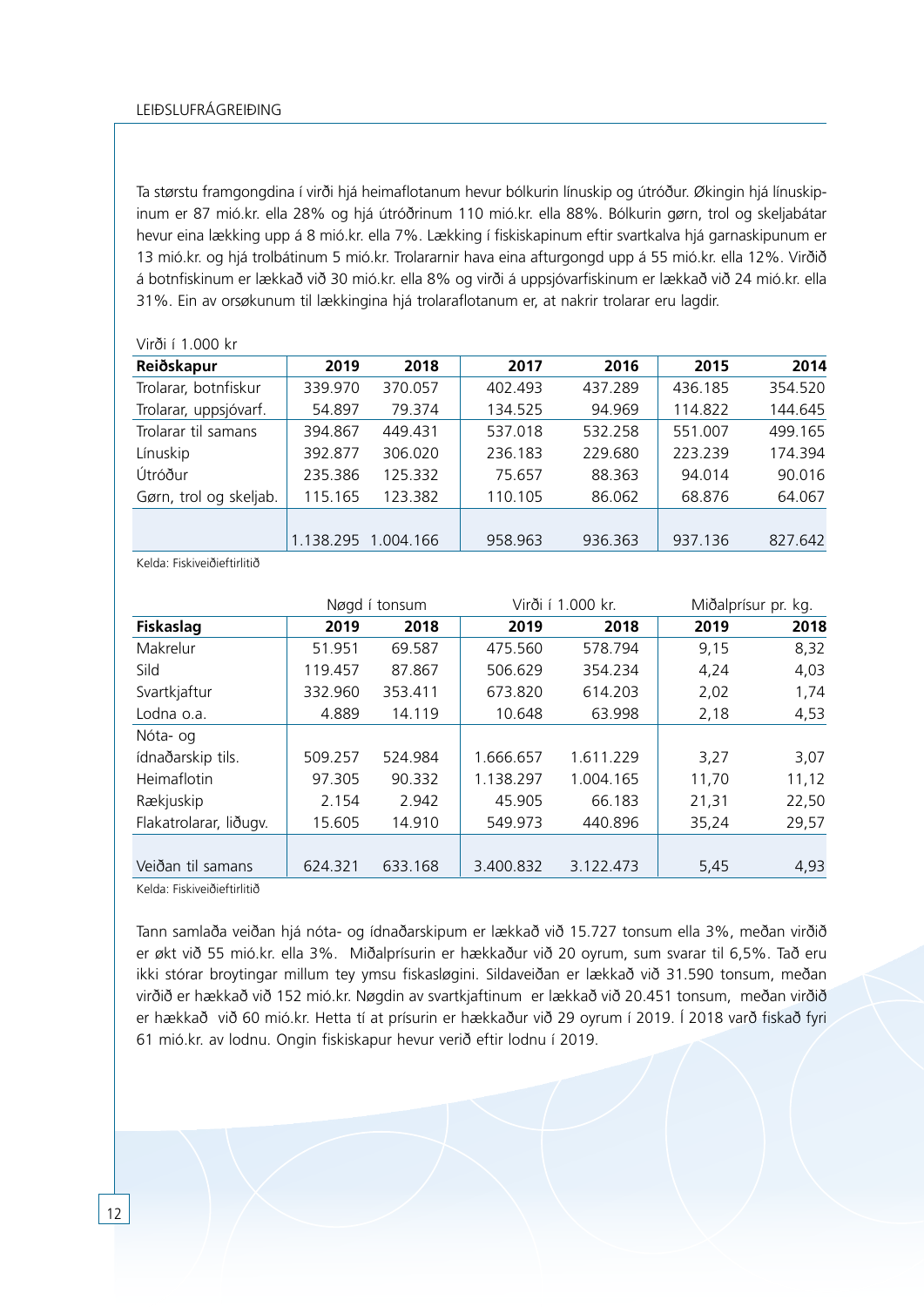

*The most significant increase in value concerns the long liners and the deck boats. The long liners had an increase of DKK 87 million or 28% and the deck boats had an increase of DKK 110 million or 88%. The group gillnetters, trawl- and shell boats had a decline of DKK 8 million or 7%. The gillnetter have had a decline in cathes for greenland halibut of 13 million while the trawl boats have had a decline of DKK 5 million conserning cathes for greenland halibut. The group trawlers had a total decline of DKK 55 million or 12%. The value of cathes of groundfish has declined with DKK 30 million or 8% and the*  value of cathes of pelagic fish has declined with DKK 24 million or 31%. One of the reasons for the *decline concerning the trawlers is that some trawlers have been layed up.*

#### *Value in DKK 1,000*

| <b>Equipment</b>       | 2019                | 2018    | 2017    | 2016    | 2015    | 2014    |
|------------------------|---------------------|---------|---------|---------|---------|---------|
| Trawlers, ground fish  | 339,970             | 370,057 | 402,493 | 437,289 | 436,185 | 354,520 |
| Trawlers, pelagic fish | 54,897              | 79,374  | 134,525 | 94,968  | 114,822 | 144,645 |
| Trawlers in total      | 394,867             | 449,431 | 537,018 | 532,258 | 551,007 | 499,165 |
| Long liners            | 392,877             | 306,020 | 236,183 | 229,680 | 223,239 | 174,394 |
| Deck boats             | 235,386             | 125,332 | 75,657  | 88,363  | 94,014  | 90,016  |
| Gillnetters trawls     |                     |         |         |         |         |         |
| and shell boats        | 115,165             | 123,382 | 110,105 | 86,062  | 68,876  | 64,067  |
|                        |                     |         |         |         |         |         |
|                        | 1,138,295 1.004.166 |         | 958,963 | 936,363 | 937,136 | 827,642 |

*Source: The Faroe Islands Fisheries Inspection*

|                       |         | Quantity in tonnes |           | Value in DKK 1.000 |       | Average price per kg. |
|-----------------------|---------|--------------------|-----------|--------------------|-------|-----------------------|
| <b>Total catches</b>  | 2019    | 2018               | 2019      | 2018               | 2019  | 2018                  |
| Mackerel              | 51,951  | 69,587             | 475,560   | 578,794            | 9.15  | 8.32                  |
| Herring               | 119,457 | 87,867             | 506,629   | 354,234            | 4.24  | 4.03                  |
| <b>Blue whiting</b>   | 332,960 | 353,411            | 673,820   | 614,203            | 2.02  | 1.74                  |
| Capelin               | 4,889   | 14,119             | 10,648    | 63,998             | 2.18  | 4.53                  |
| Pelagic fish in total | 509,257 | 524,984            | 1,666,657 | 1,611,229          | 3.27  | 3.07                  |
| Inshore fleet         | 97,305  | 90,332             | 1,138,297 | 1,004,165          | 11.70 | 11.12                 |
| Shrimp trawlers       | 2,154   | 2,942              | 45,905    | 66,183             | 21.31 | 22.50                 |
| Factory trawlers,     |         |                    |           |                    |       |                       |
| round fish & fillets  | 15,605  | 14,910             | 549,973   | 440,896            | 35.24 | 29.57                 |
|                       |         |                    |           |                    |       |                       |
| Total catches         | 624,321 | 633,168            | 3,400,832 | 3,122,473          | 5.45  | 4.93                  |

*Source: The Faroe Islands Fisheries Inspection*

*The total catch from purse seiners and industry vessels has decreased by 15,727 tonnes or 3% while the value has increased by DKK 55 million, corresponding to 3%. The average price has increased by DKK 0.20 corresponding to 6.5%. There are no significant changes within the different fish species. The cathes of herring have decreased by 31,590 tonnes, while the value has increased by DKK 152 million. The quantity of cathes of blue whiting has decreased by 20,451 tonnes while the value has increased by DKK 60 million as the price increased by 0.29 DKK/kg in 2019. In 2018 the cathes for capelin had a*  value of DKK 61 million. There has not been any cathes for capelin in 2019.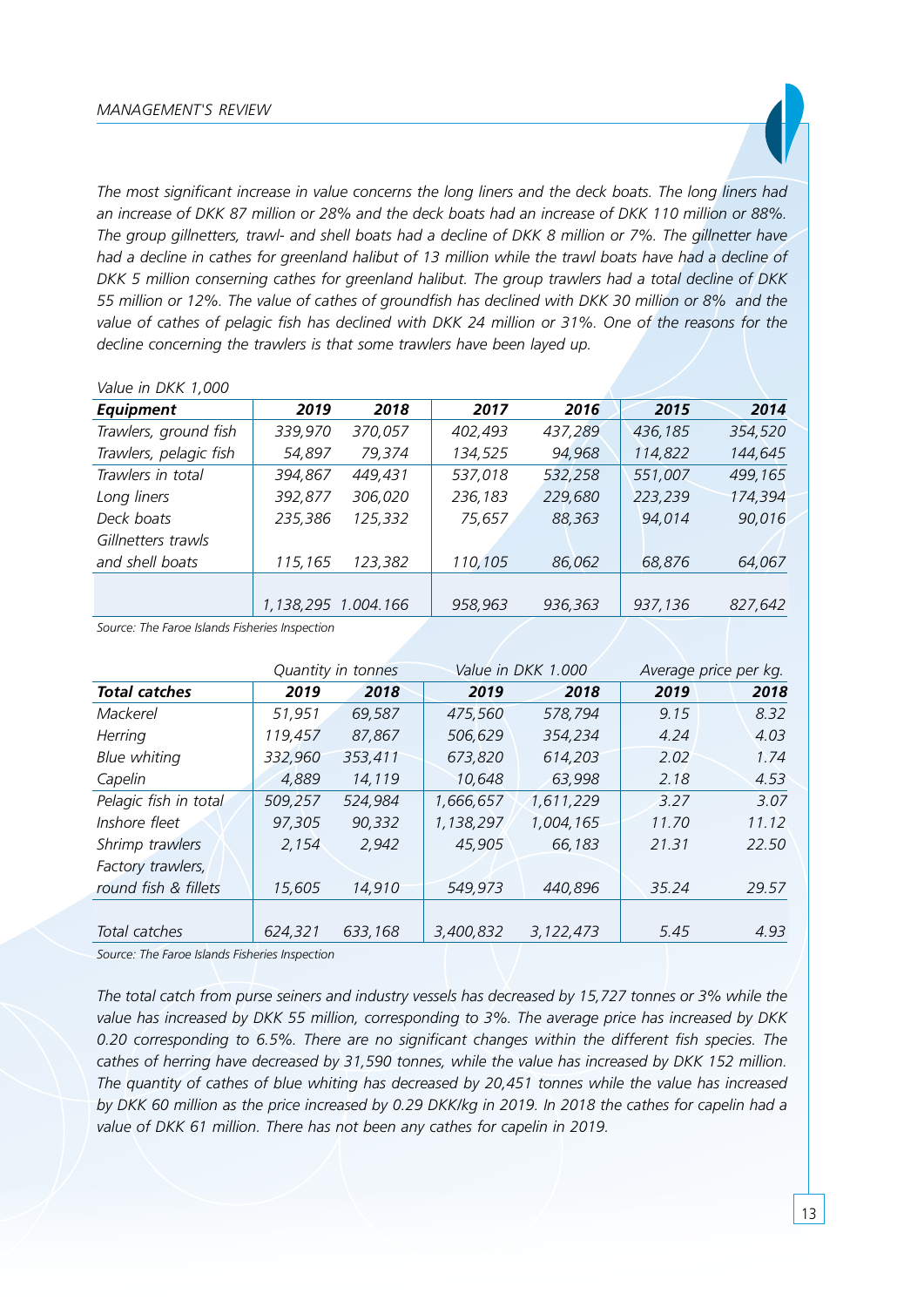Hjá rækjuskipunum minkaði veiðunøgdin av rækjum 788 tons og virðið 20,3 mió.kr. Tað er nú bara eitt rækjuskip eftir í Føroyum, eftir at eitt skip bleiv selt av landinum í juni 2017. Tveir flakatrolarar fiska eisini partvís rækjur, soleiðis at tann samlaða veiðan eftir rækjum í 2019 er 4.533 tons sum er nakað tað sama sum í 2018. Virði er 88 mió.kr. Hetta er 16 mió.kr. minni enn í 2018. Prísurin er lækkaður við kr. 2,76 ella 12% í 2019.

Hjá flakatrolarum er nøgdin økt við 695 tonsum ella 5%, meðan virðið er økt við 109 mió.kr. ella 25%. Prísurin er øktur við 5,67 kr./kg. ella 25%.

|                       | 2019      | 2018      | 2017      | 2016      | 2015      | 2014      |
|-----------------------|-----------|-----------|-----------|-----------|-----------|-----------|
| Makrelur              | 964.122   | 681.789   | 1.043.204 | 990.203   | 862.000   | 884.384   |
| Sild                  | 739.453   | 485.728   | 654.293   | 401.954   | 471.812   | 290.656   |
| Svartkjaftur          | 160.953   | 156.296   | 144.913   | 175.946   | 161.357   | 123.226   |
| Uppsjóvarfiskur tils. | 1.864.528 | 1.323.813 | 1.842.410 | 1.568.103 | 1.495.169 | 1.298.266 |
| Laksur og síl         | 4.042.363 | 3.346.962 | 3.871.636 | 3.661.887 | 2.799.279 | 2.950.811 |
| Annar fiskur          | 3.029.127 | 2.815.596 | 2.697.859 | 2.444.289 | 2.401.267 | 1.930.454 |
| Útflutningur av       |           |           |           |           |           |           |
| fiski til samans      | 8.936.018 | 7.486.371 | 8.411.905 | 7.674.27  | 6.695.715 | 6.179.531 |
|                       |           |           |           |           |           |           |
| Annar fiskur í %      | 34        | 38        | 32        | 32        | 36        | 31        |
|                       |           |           |           |           |           |           |

Útflutningur av fiski í 1.000 kr.

Kelda: Hagstova Føroya

Virði á veiðuni hjá heimaflotanum er minkað nógv tey seinastu árini í mun til tann samlaða fiskiskapin. Í 2008 og 2009 var veiðan hjá heimaflotanum 50% av fiskiskapinum. Síðani tá hevur virðið verið javnt fallandi. Í 2018 var útflutningurin hjá botnfiskaflotanum 38% av tí samlaða fiskaútflutninginum. Henda øking stavaði frá, at útflutningurin av laksi og uppsjóvarfiski lækkaði við einari góðari milliard. Í 2019 er aftur øking í laksaalingini og uppsjóvarfiskisskapinum, soleiðis at botnfiskaveiðan er 34% av tí samlaða útflutninginum av fiski.

Hvussu 2020 kemur at roynast er ilt at siga enn, men korona kreppan, sum hevur rakt allan heimin, kann koma at raka okkara kundar meint. Tað er afturgongd í nøgd og virði í 1. ársfjórðingi í 2020 í mun til í 2019. Sambært uppgerð frá Fiskiveiðueftirlitinum í 1. ársfjórðingi 2020 eru fiskað 141.600 tons ímóti 177.843 tonsum sama tíðarskeið í 2019. Veiðuvirðið í 1. ársfjórðingi 2020 var 793 mió.kr. ímóti 852 mió.kr. sama tíðarskeið í 2019.

Ein skal vera varin at gera niðurstøður útfrá hesum, tí koronakreppan hevur gjørt, at tað er uppbygdar goymslur av liðugt vørum, so sum flak til Bretland og tann frysti fiskurin hjá línuskipinum. Tað er helst ein av orsøkunum til, at afturgongdin hjá flakatrolarum er 83 mió.kr. og línuskipinum 37 mió.kr. Tað er framgongd og afturgongd í teimum ymisku veiðubólkunum. Trolararnir høvdu eina afturgongd upp á 15 mió.kr. 1. ársfjórðing, meðan apríl í ár var á sama støði sum í fjør. Útróðurin, ið hevði eitt sera gott ár í 2019 hevur eina afturgongdin 8,4 mió.kr. 1. ársfjórðing og 15 mió.kr. teir fyrstu fýra mánarnar í ár. Teir smáu trolararnar høvdu eitt gott ár í fjør, men afturgongdin teir fyrstu 4 mánarnar í 2020 er 19 mió.kr. Hjá garnaskipunum er framgongdin 9 mió.kr. Uppsjóvarskipini avreiddu fyri 579 mió.kr. teir fyrstu fýra mánarnar í ár. Tað er nakrar fáar mió.kr. minni enn í fjør.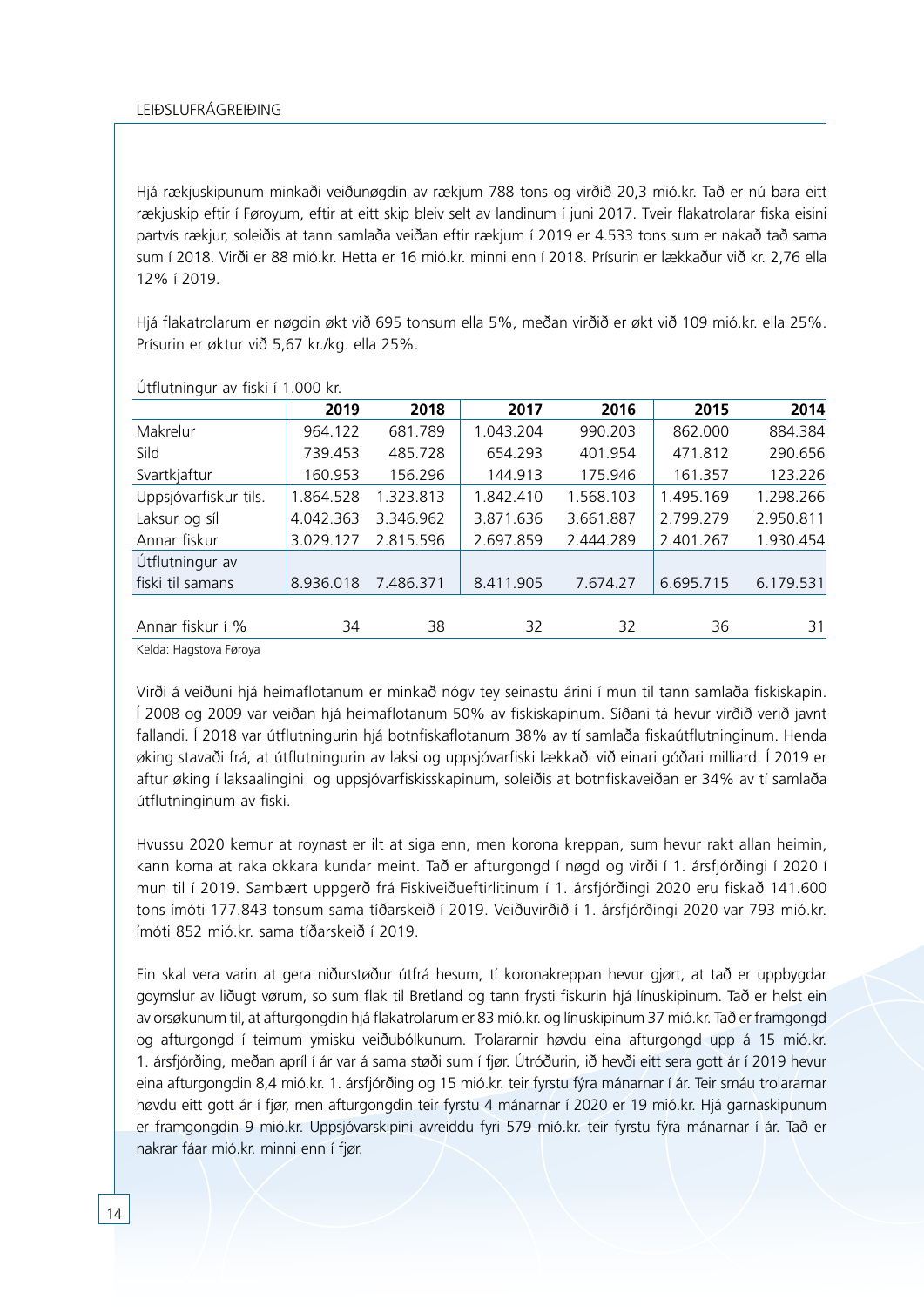*For the shrimp trawlers, the quantity decreased by 788 tonnes and the value decreased by DKK 20.3 million in 2019. There is only one factory shrimper left in the Faroe Islands today, as one was sold abroad in June 2017. Two factory trawlers partly cathed shrimps, therefor, the total catch in 2019 was 4,533, which is about the same as in 2018. The value was DDK 88 million, which is DKK 16 million less than in 2018. The price declined with DKK 2.76 or 12% in 2019*

*For the factory trawlers the total quantity has increased by 695 tonnes or 5% while the value has increased by DKK 109 million corresponding to 25%. The price has increased by DKK/kg 5.67 or 25%.*

| <i>EXPOLUTE DINNETHOUSHIN</i>  |           |           |           |           |           |           |
|--------------------------------|-----------|-----------|-----------|-----------|-----------|-----------|
|                                | 2019      | 2018      | 2017      | 2016      | 2015      | 2014      |
| Mackerel                       | 964,122   | 681,789   | 1,043,204 | 990,203   | 862,000   | 884,384   |
| Herring                        | 739,453   | 485,728   | 654,293   | 401,954   | 471,812   | 290,656   |
| <b>Blue whiting</b>            | 160,953   | 156,296   | 144,913   | 175,946   | 161,357   | 123,226   |
| Pelagic fish in total          | 1,864,528 | 1,323,813 | 1,842,410 | 1,568,103 | 1,495,169 | 1,298,266 |
| Salmon and trout               | 4,042,363 | 3,346,962 | 3,871,636 | 3,661,887 | 2,799,279 | 2,950,811 |
| Other species                  | 3,029,127 | 2,815,596 | 2,697,859 | 2,444,289 | 2,401,267 | 1,930,454 |
|                                |           |           |           |           |           |           |
| Total export of fish           | 8,936,018 | 7,486,371 | 8,411,905 | 7,674,279 | 6,695,715 | 6,179,531 |
|                                |           |           |           |           |           |           |
| Other species in %             | 34        | 38        | 32        | 36        | 36        | 31        |
| Source: Faroe Statistic Bureau |           |           |           |           |           |           |

*Export in DKK thousand*

*Source: Faroe Statistic Bureau*

*The value of the cathes from the domestic fleet has declined considerably during the last years compared*  to the total cathes. In 2008 and 2009 the domestic fleet owned 50% of the total cathes. Since then the *value has declined steadily. In 2018 the export of ground fish was 38% of the total fish export. The increase derivers from a decrease of export of salmon and pelagic fish of approx. DKK one billion. In 2019 the export of salmon and pelagic fish increases again and now hold 34% of the total export.*

It is difficult to predict how 2020 will turn out, but the corona crisis, which has made an impact on *whole world will probably also affect our clients considerable. There is a decline in quantity as well as value the first quarter of 2020 compared to 2019. According to a statement from The Faroe Islands Fisheries Inspection 141,600 tonnes were cathed in first quarter of 2020 compared to 177,843 tonnes*  for the same period in 2019. The value of the catch the first quarter 2020 was DKK 793 million compared *to DKK 852 million for the same period in 2019.* 

*One has to be careful predicting from the above mentioned, because the corona crises has also lead to increase in stock of finished products such as fish fillets to Great Britain and frozen fish from the long liners. This is probably one of the reasons for the decrease of DKK 83 million concerning factory trawlers and DKK 37 million concerning the long liners. There is increase and decline in the various groups. The trawlers had a decrease of DKK 15 million the first quarter, while the catches in April had reached the same level as last year. The fishing boats had a very good 2019, but the first quarter in 2020 this group*  had a decline of DKK 8.4 million and DKK 15 million decline the first four months this year. The small *trawlers had a good 2019 but a decline amounting DKK 19 million the first four months this year. The gillnetters had an increase of DKK 9 million. The value of the catch concerning the pelagic group was DKK 579 million the first four months this year, which is approximately the same as for the same period last year.*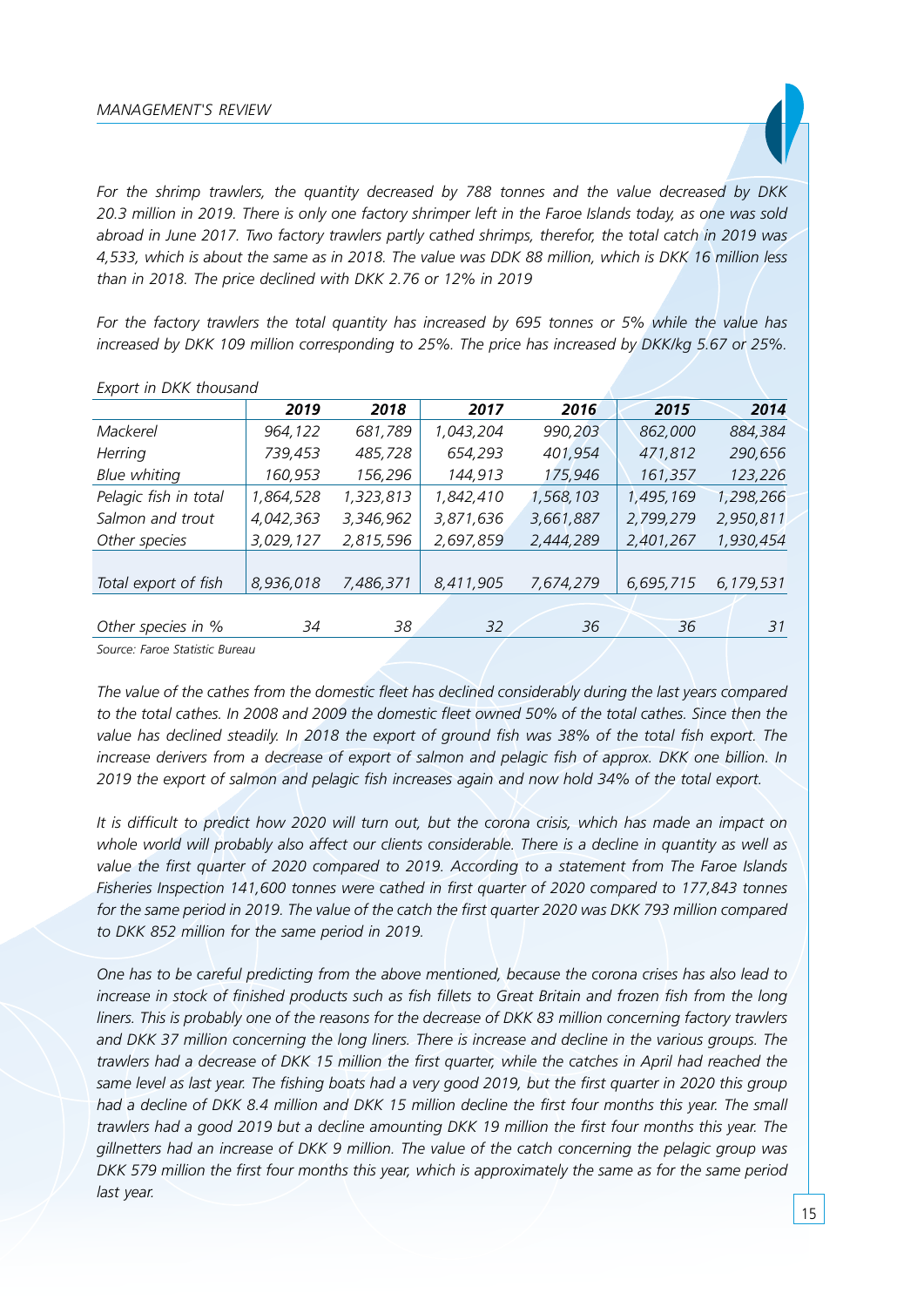16

Tað má væntast at fiskaprísirnir verða lægri í ár enn í fjør. Hinvegin er oljuprísurin eisini fallin munandi.

Hjá heimaflotanum er makrelkvotan økt úr 10.500 tons upp í 20.332 tons. Økingin er 42% hjá trolaranum og harafturat hava línuskipini fingið 4.000 tons og garnaskipini 1.400 tons.

Millumtjóða avtalur eru gjørdar fyri flest øll fiskasløg. Avtalurnar eru á leið tær somu sum í fjør. Toskakvotan á Flemish Kap er tó minkað munandi. Hon er farin úr 3.911 tonsum niður í 1.907 tons. Tann størsta broytingin er, at makrelkvotan er økt við 33.849 tonsum. Hetta er ein stór hjálp hjá heimaflotanum.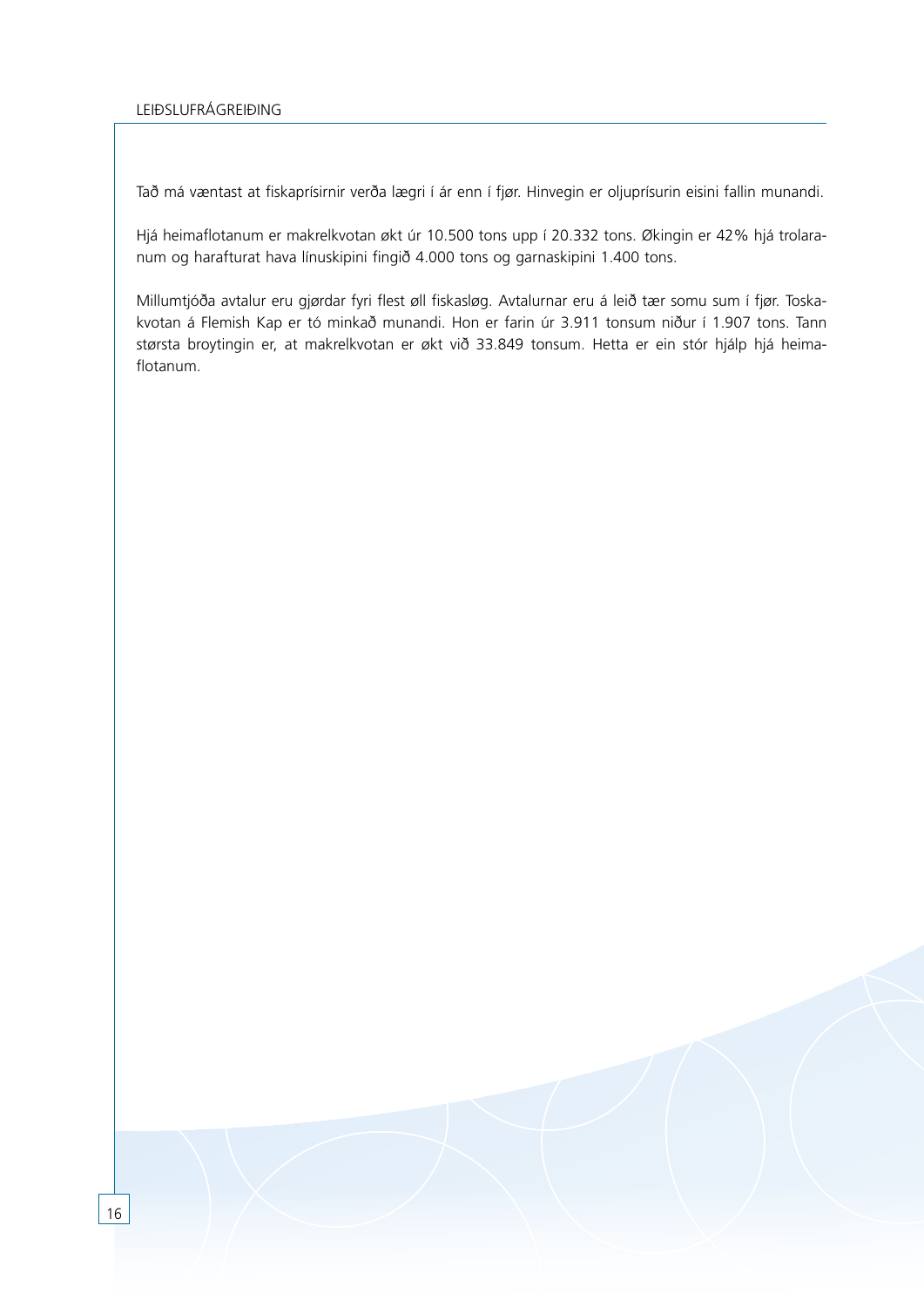*It is expected that the prices will be lower this year than last year. On the other hand oilprices have declined considerable.* 

*The quota of mackerel for the domestic fleet has increased from 10,500 tonnes to 20,332 tonnes. 42% of the increase concerns trawlers, 4,000 tonnes long liners and 1,400 concerns gillnetters.*

*International agreements have been made for most of the fish species. The agreement are about the same as last year. The quota of cod at Flemish Cap has, however, declined significantly from 3,911 tonnes to 1,907 tonnes. The most significant change is that the quota of mackerel has increased by 33,849 tonnes. This is a great help to the domestic fleet.*

17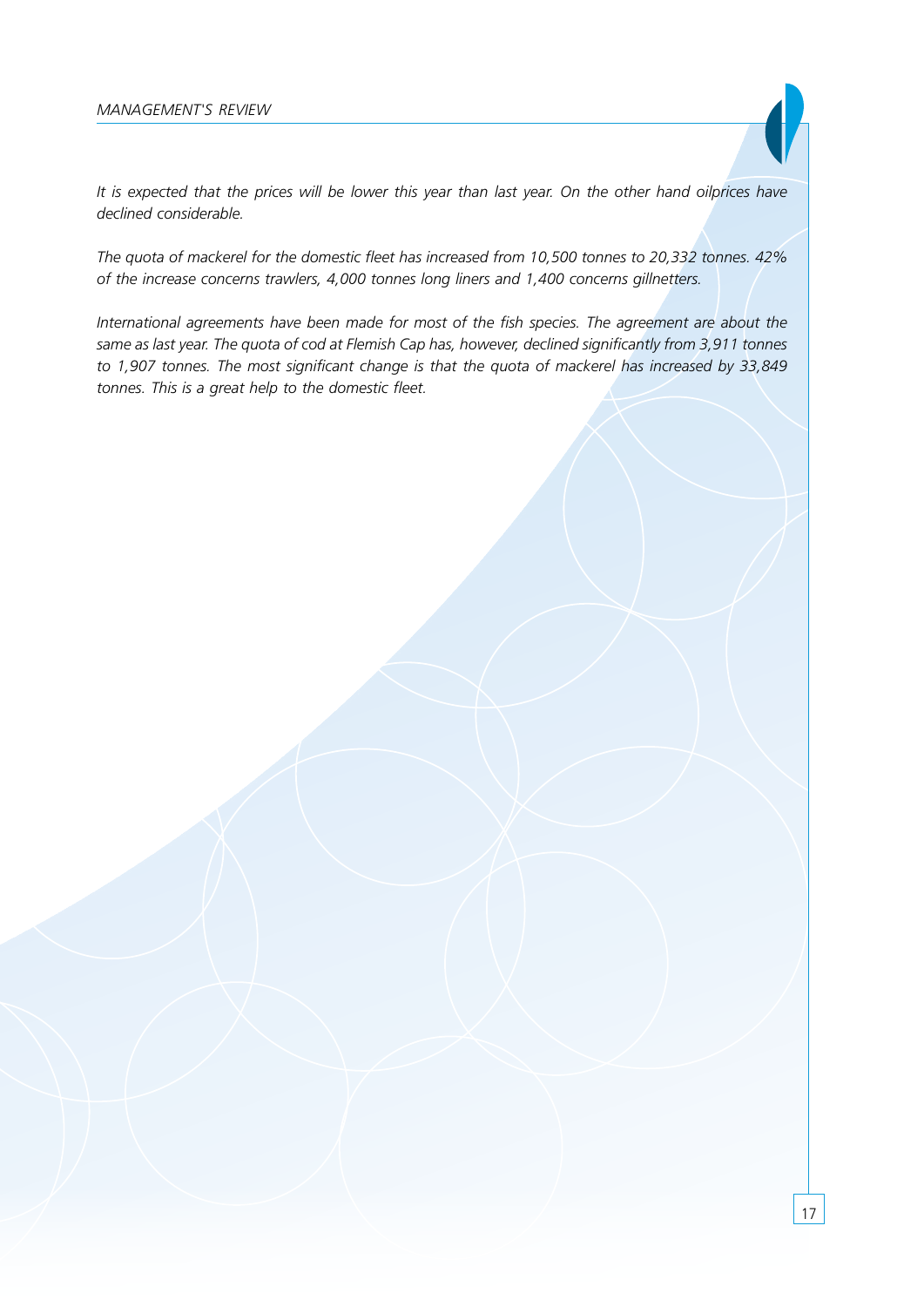#### **Frálandavinnan**

Realurin fíggjar bæði tey stóru føroysku feløgini í frálandavinnuni. Tað eina felagið hevði eitt gott úrslit 2019 og hjá hinum gekk betur enn væntað, so útlitini sóu góð út. Korona kreppan broytti alt. Allur heimurin lukkaði niður. Hetta gjørdi at oljuprísirnir fullu munandi. Eitt skifti var prísurin á 17\$ fyri tunnuna. Hann er tó hækkaður nakað aftur (30\$ 14/5-20). Hvat hetta fer at enda við, er ilt at spáa um. Oljunýtslan er økt á hvørjum árið. Nú hava tey oljuframleiðandi londini minkað um sína framleiðslu fyri at halda prísinum uppi. Serfrøðingarnir eru á ymiskum málið um, hvat fer at henda. P/F 6. September 2006 skrivar í sínari ársfrágreiðing, at teir vænta, at avtalan við fíggjarveitarar sum gongur út ultimo 2020 verður endurnýggjað,og kemur at taka hædd fyri teimum broyttu umstøðunum í samband við corona kreppuna.

#### **Ferðamannaskip**

18

Ferðavinnan er tann vinnan sum er harðast rakt av korona kreppuni. Tað má væntast, at nógv feløg í vinnuni fara á húsagang um allan heim. Realurin fíggjar trý av skipunum hjá Smyril Line. Árið 2019 er besta árið hjá felagnum við einum yvirskoti upp á 76 mió.kr. og einum eginpeningi upp á 348 mió.kr. Smyril Line væntar, at 2020 verður eitt trupult ár. Serliga er tað skipið Norrøna og hotellini Hotel Hafnia og Hotel Brandan sum fáa tað torført. Tað má roknast við, at summarið kemur at geva teimum eitt stórt hall. Frægari er tað við farmasiglingini, men eisini har væntar felagið eina niðurgongd.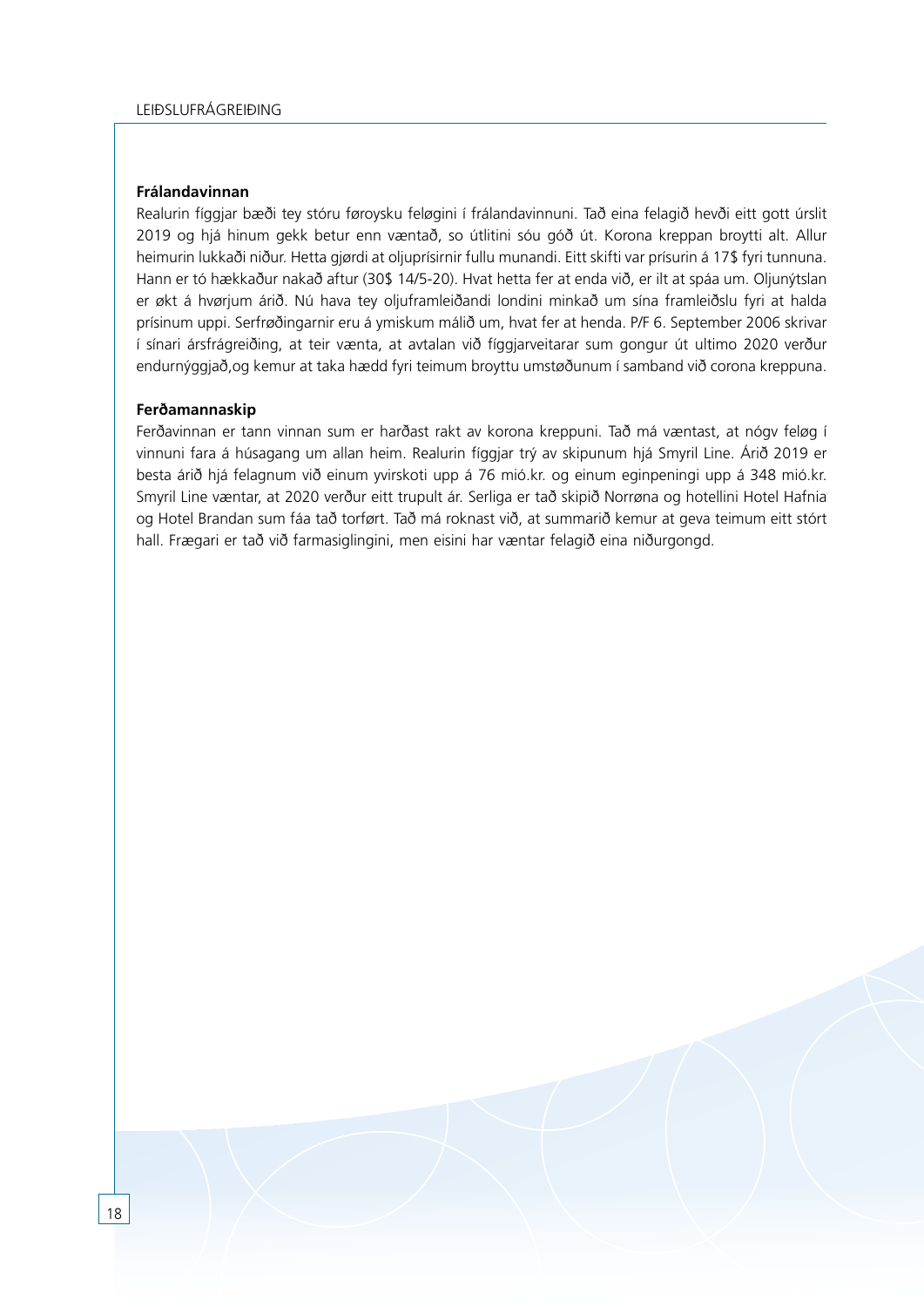

19

#### *The offshore industry*

*The fund finances both the major Faroese companies in the offshore industry. The results were good concerning both of them in 2019, even beter than expected for one of them, so the prospect looked good. The corona crises changed everything. The whole world shut down. This derivered a sever decline in oilprices. At one time the price was \$17 for a barrel. However, the price has increased a little since then (\$30 as at 14 March 2020). It is hard to predict the outcome of this. The use of oil has increased every year. Now the oil-produsing countries have decreased their production as to maintaining the price at a higher lewel. The specialists disagree on what is going to happen. One of the major offshore company, P/F 6. September says in its management report that their agreement with investors, which terminates at the end of 2020 will be renegotiated, and that the new agreement will take into account the changed circumstances in connection with the corona crises.*

#### *Passenger ships*

*The tourist industry is the industry most affected by the corona crises: Many companies are expected to go bankrupt worldwide. The Fund finances three of Smyril Line's ships. The year 2019 was the best year for Smyril Line with a result amounting DKK 76 million and an equity amounting DKK 348 million. The year 2020 is expected to become a problematic year. In particular the passenger ship Norrøna and the*  hotels; Hotel Hafnia and Hotel Brandan will face a difficult time, and it is expected that the summer *2020 will result in a large deficit. It looks a bit better with the freight vessels, but here too a decline is expected.*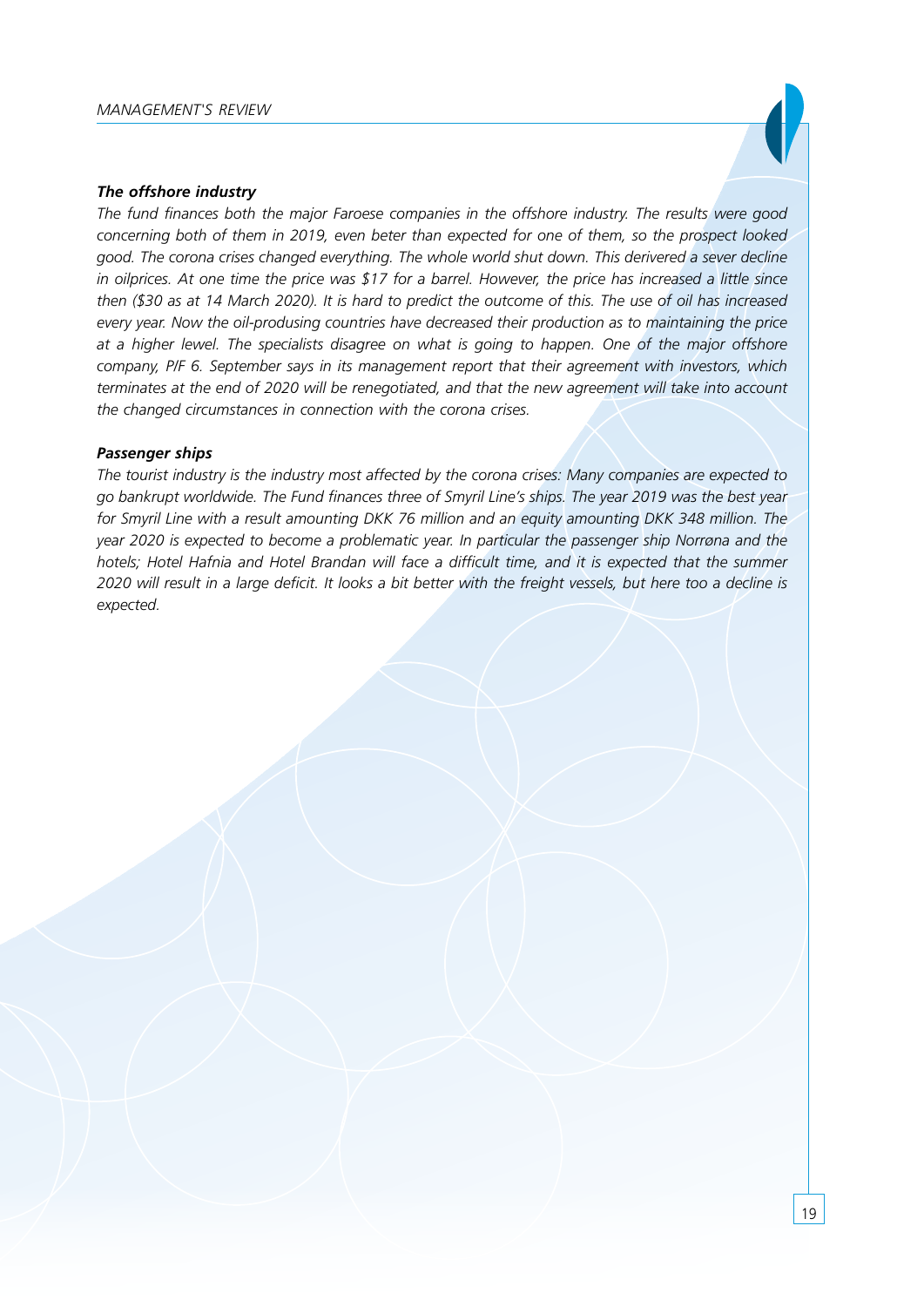## **ÁRSROKNSKAPURIN 2019/2020**

## **Úrslitið**

Úrslit áðrenn niðurskrivingar og staðfest tap upp á útlán er 22,3 mió.kr., sum er 3,6 mió.kr. lægri enn í 2018/19. Høvuðsmunurin stavar frá, at rentuinntøkurnar eru 4,3 mio.kr. lægri.

Tá ið niðurskrivingar og skattur eru drigin frá, er ársúrslitið 15,4 mió.kr., sum er 4,3 mió.kr. hægri enn í 2018/19.

## **Niðurskrivingar til tap upp á útlán**

Stjórnin hevur afturført 8,0 mió.kr. av verandi niðurskrivingum til tap upp á útlán. Niðurskrivingin til tap upp á onnur útlán er økt við 11,5 mió.kr. Soleiðis eru samlaðu niðurskrivingarnar til tap upp á útlán 64,3 mió.kr. tann 31. mars 2020.

Stjórnin metir, at soleiðis sum pantini hjá Realinum eru samansett við eini ávísari spjaðing millum ymsu sløgini av skipabólkum, so er nóg mikið lagt upp fyri hóttandi tapum.

Eftirstøðurnar eru 7,1 mió.kr. tann 31. mars 2020 svarandi til 0,83% av samlaðu nettoútlánunum.

## **Eginpeningurin**

Eginpeningurin vaks við 15,4 mió.kr. til 870,9 mió.kr. í roknskaparárinum 2019/20. Við roknskaparársbyrjan var høvuðsgrunnurin 778 mió.kr. og eykagrunnurin 77,6 mió.kr. Við roknskaparársenda var høvuðsgrunnurin 786 mió.kr. og eykagrunnurin 84,9 mió.kr.

Upphæddin í eykagrunninum pr. 31. mars 2020 var 84,9 mió.kr., svarandi til 83% av skuld stovnsins.

## **Lyklatøl og soliditetur**

Ognaravkastið var 2,3%, sum er áleið tað sama sum seinasta roknskaparár, tá ið tað var 2,5%. Rentingin av eginognini var 1,8% í farna ári, og er tað nakað hægri enn árið fyri, tá tað var 1,3%. Eykagrunnar settir í mun til útlánini vóru 10,0%. Seinasta roknskaparár var prosentið 10,2%.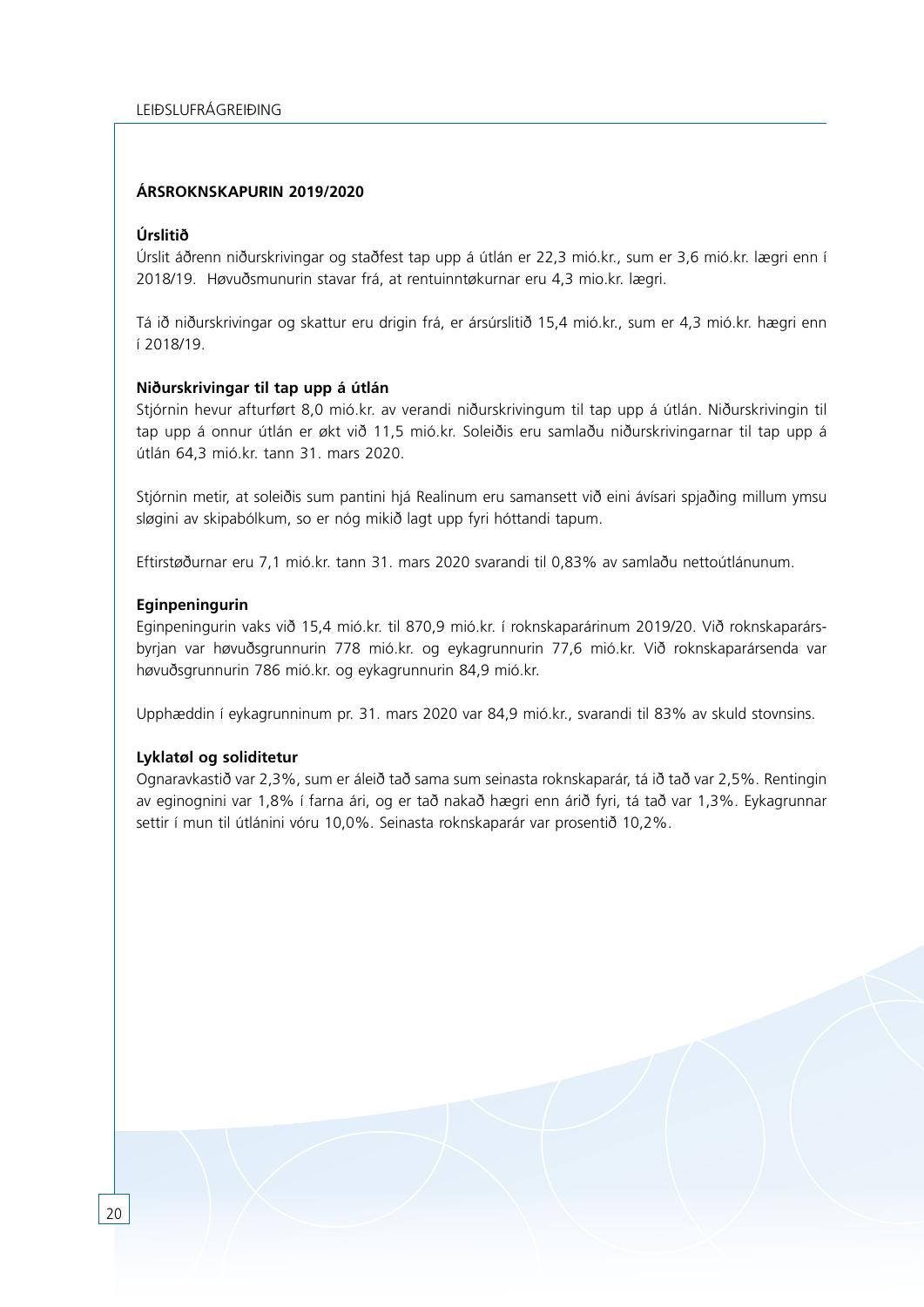

#### *Result*

*The result before write downs on loans and realized losses is DKK 22.3 million, which is DKK 3.6 million lower than in 2018/19. The main difference is due to lower interest income of DKK 4.3 million.*

*After deduction of write-downs and taxes, the result is DKK 15.4 million, which is DKK 4.3 million higer than in 2018/19.*

#### *Provision on bad loans*

*The management has reversed DKK 8 million of the provision for bad debt. Provisions for bad debt for other loans are increased by DKK 11.5 million, so that the total provisions for bad debt add up to DKK 64.3 million as at 31 March 2020.*

*The management is of the opinion that when taking into account the composition of the Fund's securities which are dispersed between the various groups of ships, the provisions for bad loans should hold up against any possible losses.* 

*Payments overdue amount to DKK 7.1 million as at 31 March 2020 corresponding to 0.83% of total loans.* 

#### *Equity*

*The Fund's equity increased by DKK 15.4 million to a total of DKK 870.9 million in the accounting year 2019/2020. At the beginning of the year, the Main Fund was DKK 778 million and the Reserve Fund was DKK 77.6 million. At the end of the year, the Main Fund was DKK 786 million and the Reserve Fund amounted to DKK 84.9 million.* 

*As at 31 March 2020, the Reserve Fund had a total sum of DKK 84.9 million, corresponding to 83% of the Fund's total debt.* 

21

#### *Key figures and solidity*

*Return on net assets was 2.3%, which is about the same as last year when it was 2.5%. The return on equity was 1.8%, which is considerably lower than last year when it was 1.3%. Reserve Funds as part of loans are 10.0%. Last year they were 10.2%*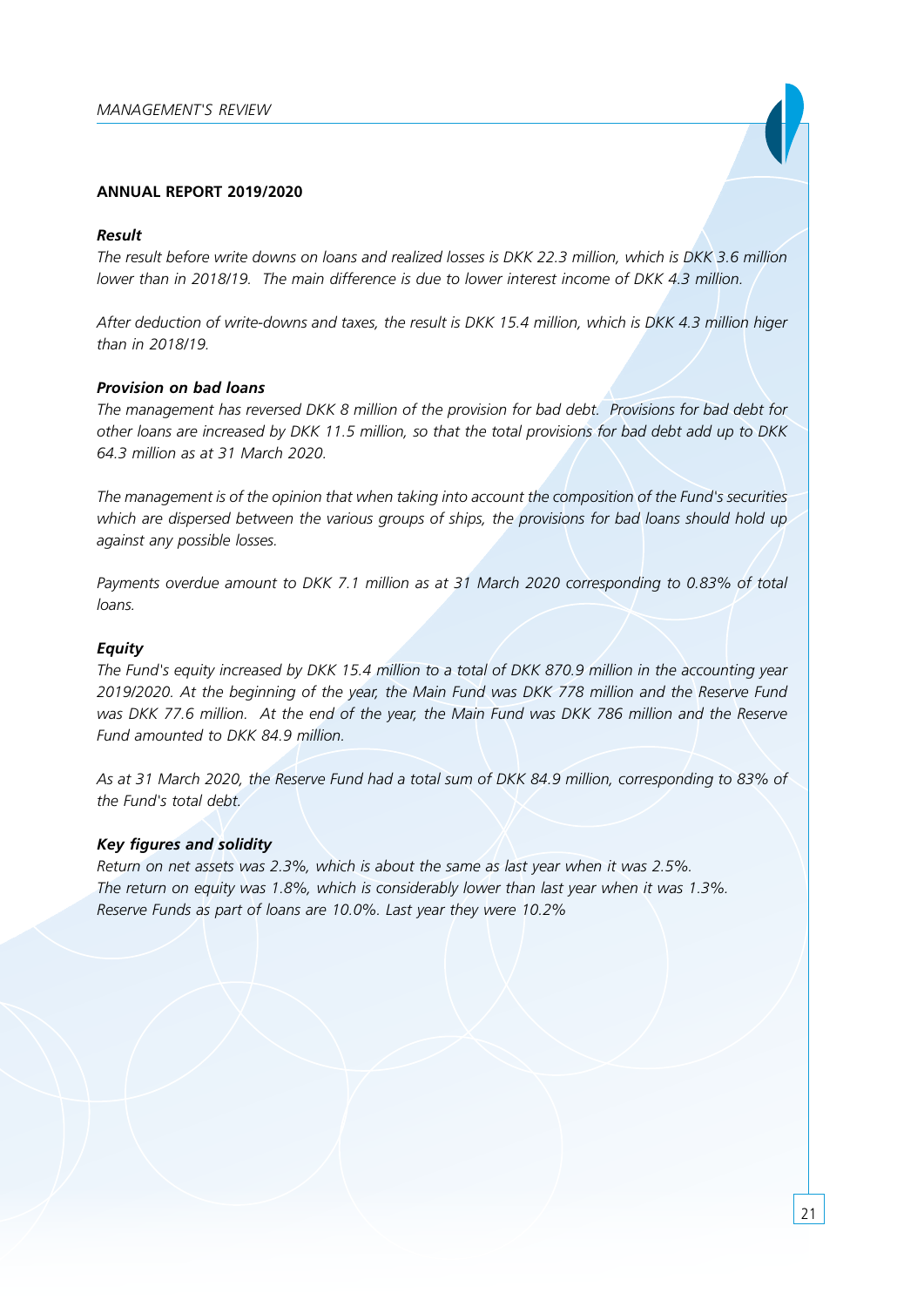Soliditetur stovnsins máldur sum samlaði eginpeningur í lutfalli av:

|                              | 2019/20 | 2018/19 | 2017/18 |
|------------------------------|---------|---------|---------|
| Samlaðu skyldum              | 851%    | 456%    | 293%    |
| Samlaðu lánum og eftirstøðum | 102%    | $111\%$ | 103%    |

Soliditeturin sigur nakað um, at stovnurin framvegis hevur orku til at vera við í fíggingini av nýútvegan og nýmótansgerð av fiskiførum og øðrum flótandi eindum, og tað ætlar hann at vera við til, so leingi fíggjarorkan loyvir tí.

## **Hendingar eftir roknskaparárslok**

Ongar hendingar av slíkum týdningi, at tær hava ávirkan á ársroknskapin hava verið síðani roknskaparárslok.

## **Framtíðin**

Rentan á altjóða marknaðum hevur ligið á einum lágum støði síðani september 2009. Seinasta roknskaparárið og fram til í dag hevur CIBOR rentan 6 mánaðir ligið millum - 0,11% og -0,18%. Næstan øll okkara útlán, sum eru fíggjað saman við øðrum fíggingarstovnum, eru bundin at cibor rentuni. Tað verða ikki væntaðar tær stóru broytingarnar í rentuni í nærmastu framtíð.

Tann nýggja fiskivinnulóggávan, sum kom í gildi 1. januar 2018 er nú aftur broytt. Uppboðssølan verður avtikin og menningarkvoturnar verða helst til egin kvotur. Eisini eru veiðurættindi flutt yviraftur á skipini. Hetta er ein fyrimunur hjá Realinum, tí at tey veð Realurin hevur í skipum eru tryggari. Korona kreppan kemur at gera, at vit kunnu vænta fallandi prísir á fiski, og at trupulleikar verða við at selja vørur. Hetta kemur at krevja stórar pengabindingar hjá virkjunum.

Trolararnir, sum fiska undir Føroyum, hava verið illa fyri leingi. Upsafiskaríið er bara minkað og minkað. Í 2000 fiskaðu trolarar 31% av tí samlaða virðinum, meðan teir í dag eru niðri á 12%. Hetta hevur gjørt, at skip nú eru løgd, og um ikki nakað broytist, kann verða, at enn fleiri verða løgd. Tí hevur Realurin økt avsetingar ímóti tapi upp á henda bólk.

Leiðslan metir, at úrslitið fyri 2020/21 áðrenn niðurskrivingar og skatt kemur at liggja á sama støði sum í 2019/20.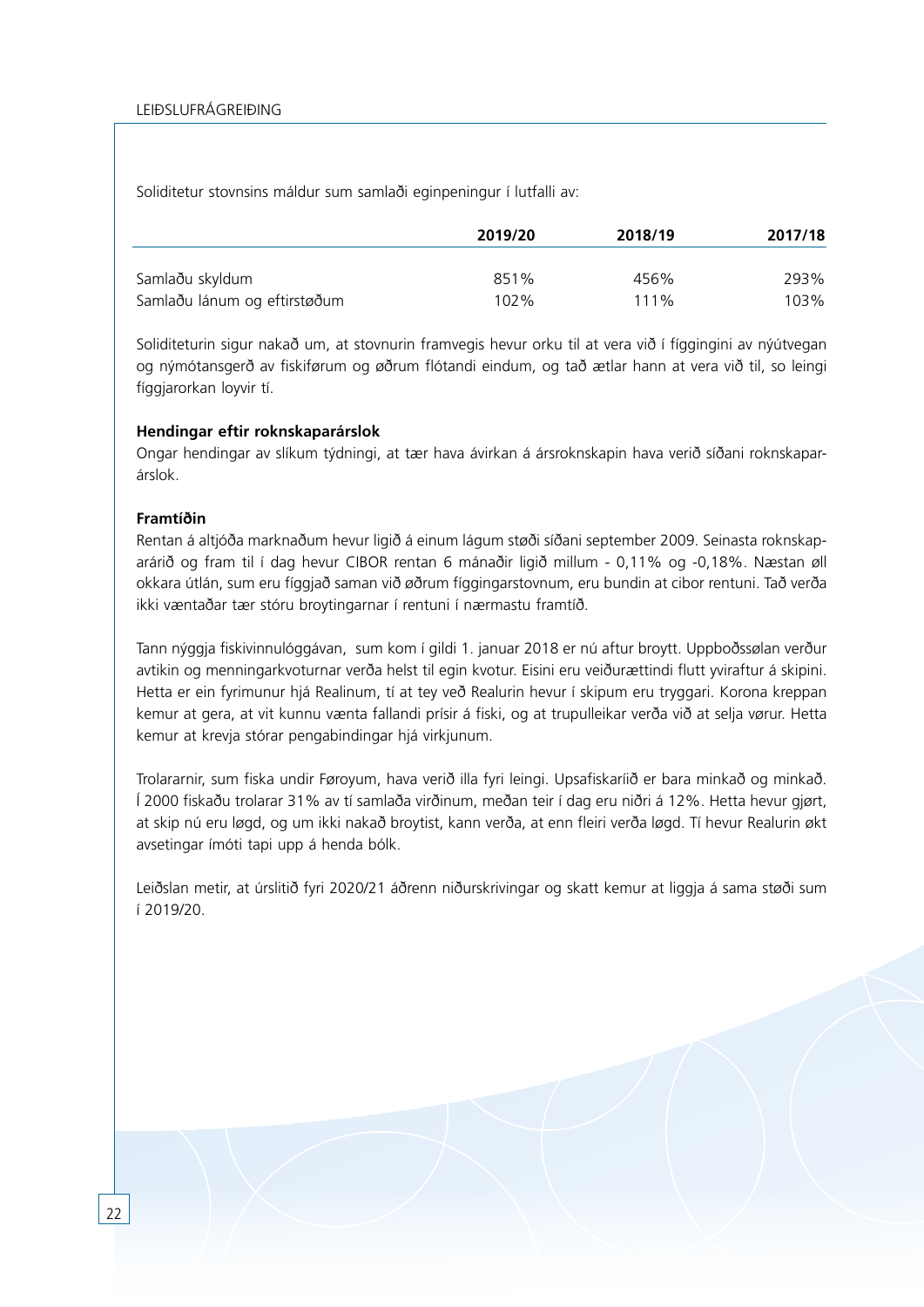*The solidity of the Fund measured as the equity in proportion to:*

|                             | 2019/20 | 2018/19 | 2017/18 |
|-----------------------------|---------|---------|---------|
|                             |         |         |         |
| The total debt of the Fund  | 851%    | 456%    | 293%    |
| The total loans of the Fund | 102%    | 111%    | 103%    |

*The solidity makes it clear that the Fund still has the means to provide financing for new ships and modernization of existing ships and other floating entities, and the Fund plans to carry on with these activities as long as the means allow it to do so.*

#### *Subsequent events*

*No events of such importance that have influence on the accounts have occurred since the balance sheet date.*

#### *Future*

*The interest rate on the world market has been steady on a low level since September 2009. During the last year and up until today the CIBOR 6 months has been between -0.11% and -0.18 %. Almost all our lending that is financed together with other financial institutions are linked to the CIBOR interest. The CIBOR interest is not expected to change much in the near set future.*

*The new fishing act from 1 January 2018 has been changed. The auction will be repealed and the development quotas will most likely become own quotas. The right to catch will also be transferred back to the vessels. This will be of benefit to the Fund as the mortgage on the vessels thereby becomes safer. The corona crises means that we can expect lower prices for fish and that it will be harder to sell goods. This entails a large amount of money tied up with the companies.*

*The domestic fleet has been struggeling for a long time. The cathes of Seithe has declined continously. In 2000 the trawlers catched 31% of the total value, today they only cath 12% of the total value. This has lead to that trawlers are taken out of fishery, and if things do not change probably more will follow. Therefore, The Fund has increased the provisions for bad debt for this group of vessels.*

*The management expects that the annual result before write downs and tax for 2020/2021 to be at the same level as in 2019/2020.*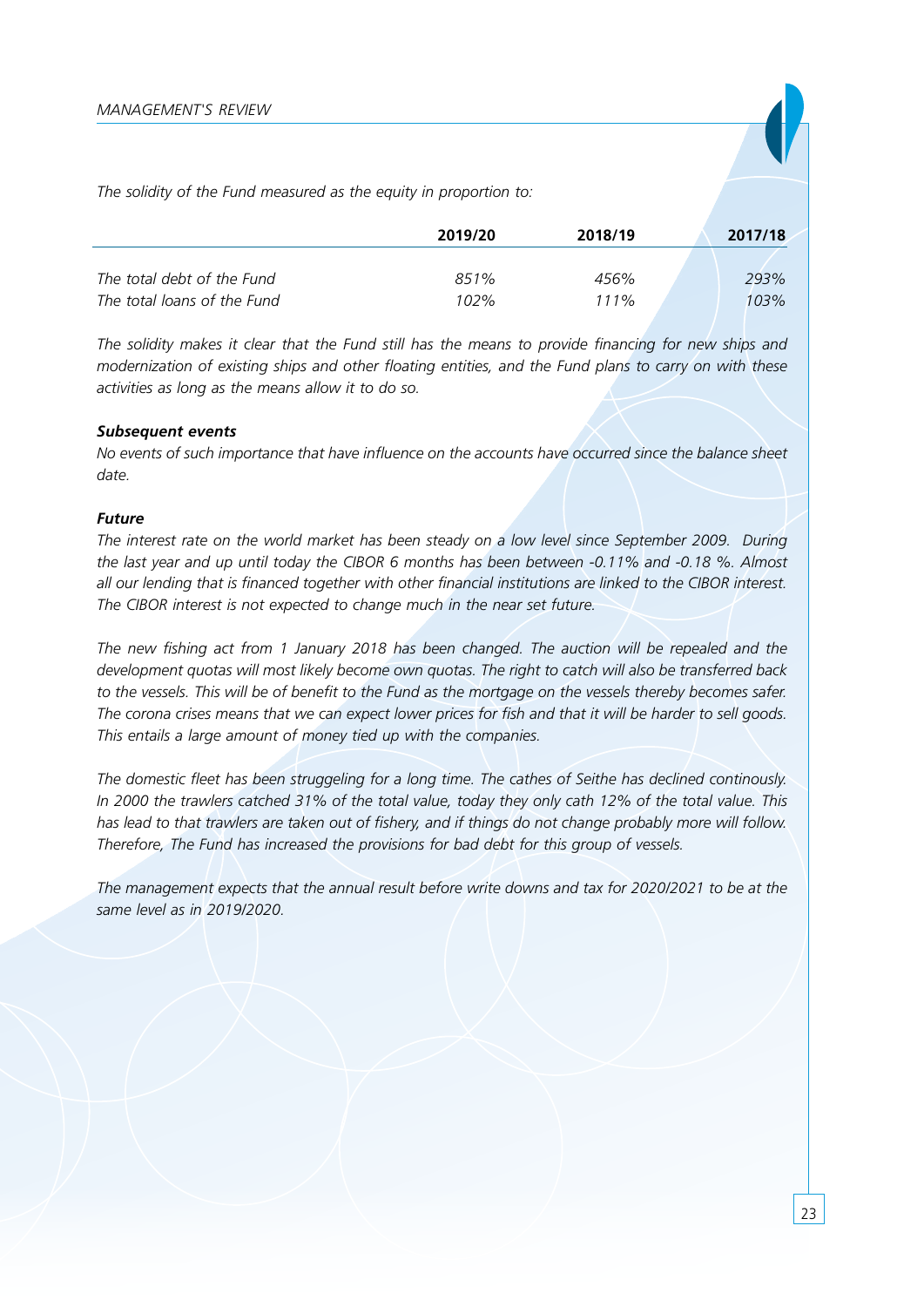Stjórnin og varastjórin hava í dag viðgjørt og góðkent ársfrásøgnina fyri 2019/20 fyri Føroya Realkreditstovn.

Ársfrásøgnin er greidd úr hondum í samsvari við føroysku ársroknskaparlógina,

Vit meta, at at ársroknskapurin gevur eina rættvísandi mynd av stovnsins ognum, skyldum og fíggjarligu støðu hin 31. mars 2020 umframt av rakstrar¬úrslitinum og peningastreyminum hjá stovninum fyri roknskaparárið 1. apríl 2019 – 31. mars 2020.

Leiðslufrágreiðingin inniheldur eftir okkara tykki eina rættvísandi frágreiðing um virksemið og fíggjar¬ligu viðurskiftini, ársúrslitið og fíggjarligu støðu stovnsins umframt eina frágreiðing um mest eyðsýndu váðarnar og ivamálini, sum stovnurin hevur.

Av tí at stovnurin avleggur ársfrásøgn eftir føroysku ársroknskaparlógini, verða virðisbrøvini virðisásett til ultimokursir í fíggjarstøðuni. Í § 25 í viðtøkunum um Føroya Realkreditstovn er ásett, at virðisbrævaognir skulu virðisásetast til søguligar miðalkursir. Hetta virðið er upplýst í notu 8.

Tórshavn 4. juni 2020

Stjórn:

Jóannes Eidesgaard Gloria Kalsø Sigurd Poulsen

24

Varastjóri:

Leivur D. Michelsen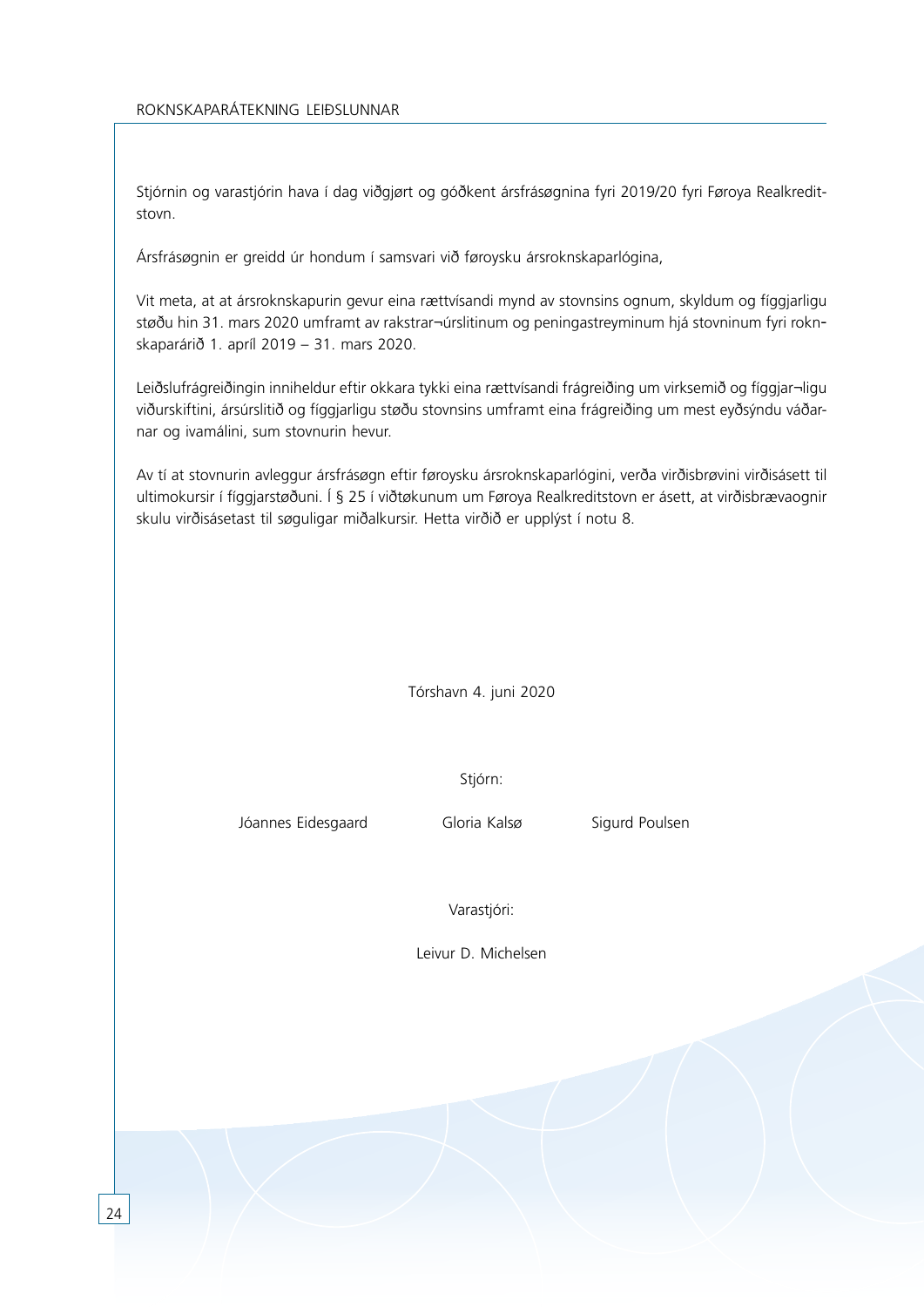### *MANAGEMENT'S STATEMENT*

*The Board of Directors and the Deputy Director have today discussed and approved the annual report for 2019/20 for the Faroese Shipfinancing Fund.* 

*The annual report has been prepared in accordance with the Faroese Financial Statements Act.*

*In our opinion the Financial Statements give a true and fair view of the Fund's financial position at 31 March 2020 and of the results of the Fund's operations and cash flows for the financial year 1 April 2019 – 31 March 2020.*

*In our opinion, the Management's review includes a fair review of the development in the Fund's operations and financial conditions, the result for the year and the financial position of the Fund as well as a description of the most significant risks and uncertainty factors that the Fund faces.* 

*As the Fund prepares its annual report according the Faroese Financial Statements Act, bonds are measured to closing prices. According to Article 25 in the Articles of Association Act for the Faroese Shipfinancing Fund bonds are to be measured at historical average rates. This value is shown in note 8.*

*Tórshavn 4 June 2020*

*Board of Directors:*

Jóannes Eidesgaard Gloria Kalsø Sigurd Poulsen

25

*Deputy Director:*

*Leivur D. Michelsen*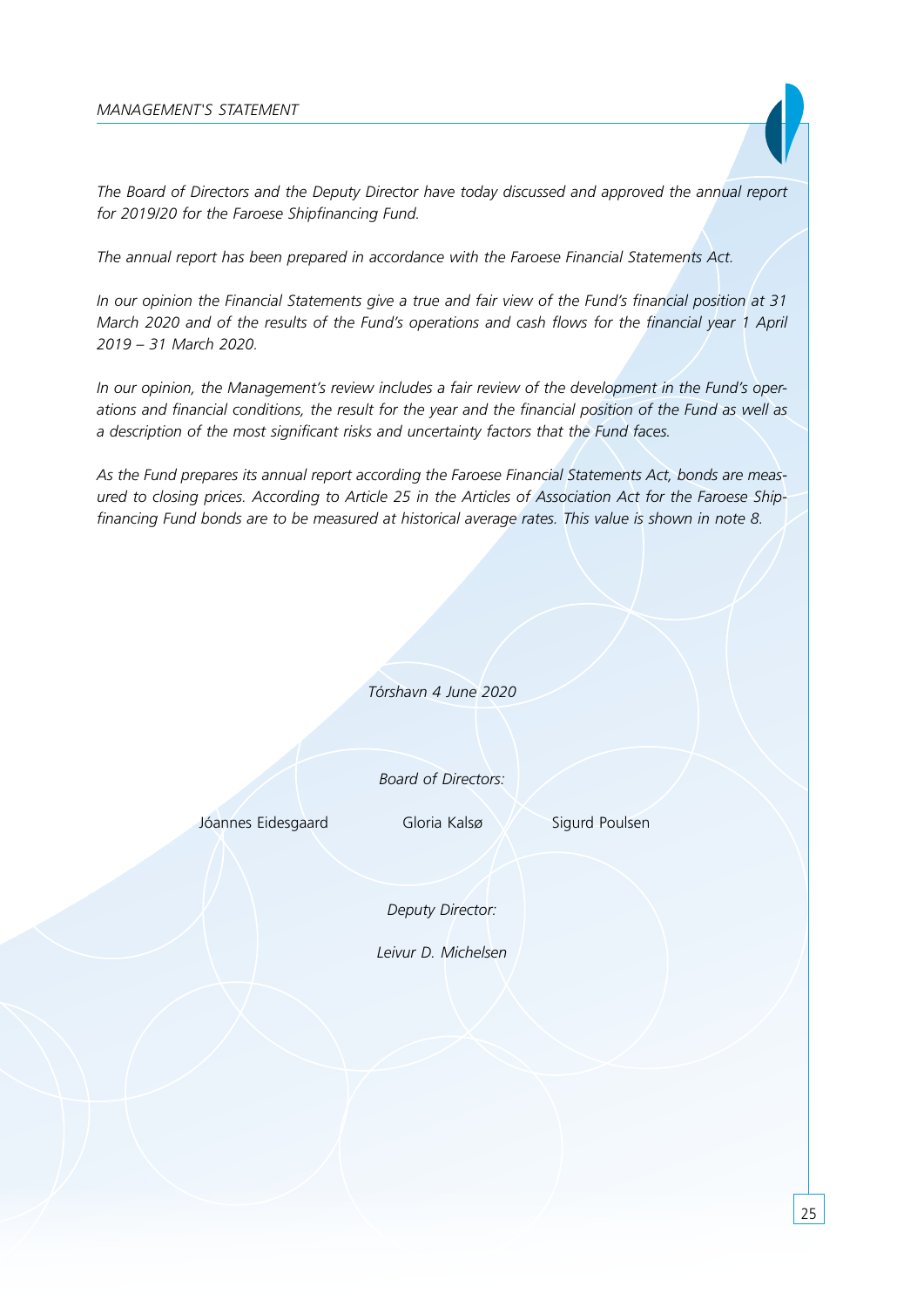#### **Til stjórnina í Føroya Realkreditstovni**

#### **Niðurstøða**

Vit hava grannskoðað ársroknskapin hjá Føroya Realkreditstovni fyri roknskaparárið 1. apríl 2019 – 31. mars 2020 við nýttum roknskaparhátti, rakstrarroknskapi, fíggjarstøðu, eginpeningsfrágreiðing, gjaldsførisfrágreiðing og notum. Ársroknskapurin er gjørdur samsvarandi føroysku ársroknskaparlógini.

Tað er okkara fatan, at ársroknskapurin hjá Føroya Realkreditstovni gevur eina rættvísandi mynd av stovnsins ognum, skyldum og fíggjarligu støðu 31. mars 2020 og av úrslitinum av virksemi og gjaldføri stovnsins í roknskaparárinum 1. apríl 2019 – 31. mars 2020 samsvarandi føroysku ársroknskaparlógini.

#### **Grundarlag fyri niðurstøðuni**

Vit hava grannskoðað samsvarandi altjóða standardum um grannskoðan og eftir øðrum ásetingum í føroysku grannskoðanarlóggávuni. Okkara ábyrgd sambært hesum standardum og krøvum er nærri lýst í grannskoðanarátekningini í pettinum "Ábyrgd grannskoðarans av grannskoðanini av ársroknskapinum". Vit eru óheft av stovninum samsvarandi altjóða etisku reglunum fyri grannskoðarar (etisku reglurnar hjá IESBA) og øðrum ásetingum, ið eru galdandi í Føroyum, eins og vit hava lokið onnur etisk krøv, sum vit hava sambært hesum krøvum og reglum. Tað er okkara fatan, at vit hava fingið nøktandi grannskoðanarprógv, ið kunnu vera grundarlag undir okkara niðurstøðu.

#### **Ábyrgd leiðslunnar av ársroknskapinum**

Leiðslan hevur ábyrgdina av at gera ein ársroknskap, ið gevur eina rættvísandi mynd í samsvari við føroysku ársroknskaparlógina. Leiðslan hevur harumframt ábyrgdina av innanhýsis eftirlitinum, ið leiðslan metir skal til, fyri at gera ein ársroknskap uttan týðandi skeivleikar, uttan mun til um skeivleikarnir standast av sviki ella mistøkum.

Tá ársroknskapurin verður gjørdur, hevur leiðslan ábyrgdina av at meta um, hvørt stovnurin megnar at halda fram við rakstrinum, og har tað er viðkomandi at upplýsa um viðurskifti viðvíkjandi framhaldandi rakstri og at gera ein ársroknskap eftir roknskaparásetingunum um framhaldandi rakstur, uttan so at leiðslan hevur ætlanir um at avtaka stovnin, steðga rakstrinum ella um leiðslan í roynd og veru ikki hevur aðrar møguleikar.

## **Ábyrgd grannskoðarans av grannskoðanini av ársroknskapinum**

Endamál okkara er at fáa eina grundaða vissu fyri, at ársroknskapurin sum heild er uttan týðandi skeivleikar, uttan mun til um skeivleikarnir standast av sviki ella mistøkum, og at gera eina grannskoðaraátekning við eini niðurstøðu. Grundað vissa er vissa á høgum stigi, men er tó ikki ein trygd fyri, at grannskoðan framd samsvarandi altjóða standardum um grannskoðan og aðrar ásetingar í føroysku grannskoðanarlóggávuni, altíð kann avdúka týðandi skeivleikar, um slíkir eru. Skeivleikar kunnu koma fyri orsakað av sviki ella mistøkum og mugu metast at verða týðandi, um tað er sannlíkt, at teir hvør sær ella saman kunnu metast at hava ávirkan á fíggjarligu avgerðirnar, ið roknskaparbrúkararnir taka við støði í ársroknskapinum.

Tá ið vit grannskoða samsvarandi altjóða standardum um grannskoðan og øðrum ásetingum í føroysku grannskoðanarlógini, gera vit yrkisligar metingar og varðveita irkisliga ivasemið undir grannskoðanini. Harumframt:

• Eyðmerkja og meta vit um váðan fyri týðandi skeivleikum í ársroknskapinum, uttan mun til um skeivleikarnir standast av sviki ella mistøkum, leggja til rættis og grannskoða samsvarandi hesum váða og fáa til vega grann¬skoðanar¬prógv, ið eru nóg góð og egnað sum grundarlag undir okkara niðurstøðu. Váðin fyri, at vit ikki avdúka týðandi feilir orsakað av sviki, er størri enn váðin fyri, at feilir orsakað av mistøkum ikki verða avdúkaðir, av tí at svik kann umfata samansvørjing, skjalafalsan, tilætlaðari dyljan, villleiðing ella at innanhýsis eftirlit verða skúgvað til viks.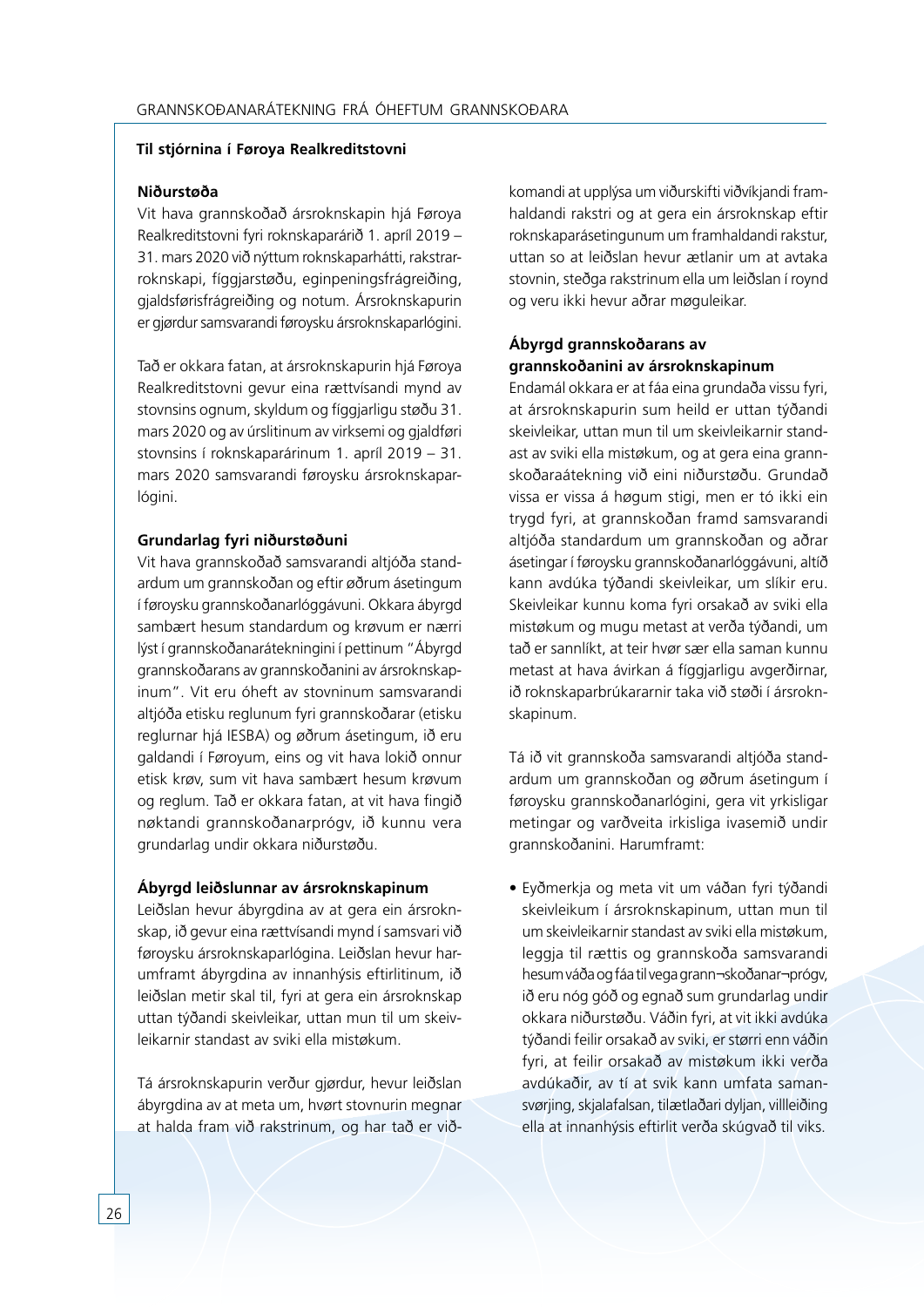#### **To the Board of Directors of Føroya Realkreditstovnur**

#### *Opinion*

*We have audited the Financial Statements of Føroya Realkreditstovnur for the financial year 1 April 2019 – 31 March 2020, which comprise a summary of significant accounting policies, income statement, balance sheet, statement of changes in equity as well as a statement of cash flows and notes. The Financial Statements have been prepared in accordance with the Faroese Financial Statements Act.* 

*In our opinion, the Financial Statements give a true and fair view of the Fund's financial position at 31 March 2020 of Føroya Realkreditstovnur and of the results of the Fund's operations as well as the cash flows for the financial year 1 April 2019 – 31 March 2020 in accordance with the Faroese Financial Statements Act.*

#### *Basis for Opinion*

*We conducted our audit in accordance with International Standards on Auditing (ISAs) and the additional requirements applicable on the Faroe Islands. Our responsibilities under those standards and requirements are further described in the "Auditor's responsibilities for the audit of the Financial Statements" section of our report. We are independent of the Fund in accordance with the International Ethics Standards Board for Accountants' Code of Ethics for Professional Accountants (IESBA Code) and the additional requirements applicable on the Faroe Islands, and we have fulfilled our other ethical responsibilities in accordance with these rules and requirements. We believe that the audit evidence we have obtained is sufficient and appropriate to provide a basis for our opinion.*

## *Management's responsibilities for the Financial Statements*

*Management is responsible for the preparation of Financial Statements that give a true and fair view*  *in accordance with the Faroese Financial Statements Act and for such internal control as Management determines is necessary to enable the preparation of Financial Statements that are free from material misstatement, whether due to fraud or error.*

*In preparing the Financial Statements, Management is responsible for assessing the Fund's ability to continue as a going concern, disclosing, as applicable, matters related to going concern and using the going concern basis of accounting in preparing the Financial Statements unless Management either intends to liquidate the Fund or to cease operations, or has no realistic alternative but to do so.*

## *Auditor's responsibilities for the audit of the Financial Statements*

*Our objectives are to obtain reasonable assurance about whether the Financial Statements as a whole are free from material misstatement, whether due to fraud or error, and to issue an auditor's report that includes our opinion. Reasonable assurance is a high level of assurance, but is not a guarantee that an audit conducted in accordance with ISAs and the additional requirements applicable on the Faroe Islands will always detect a material misstatement when it exists. Misstatements can arise from fraud or error and are considered material if, individually or in the aggregate, they could reasonably be expected to influence the economic decisions of users taken on the basis of these Financial Statements*

*As part of an audit conducted in accordance with ISAs and the additional requirements applicable in Faroe Islands, we exercise professional judgment and maintain professional skepticism throughout the audit. We also:*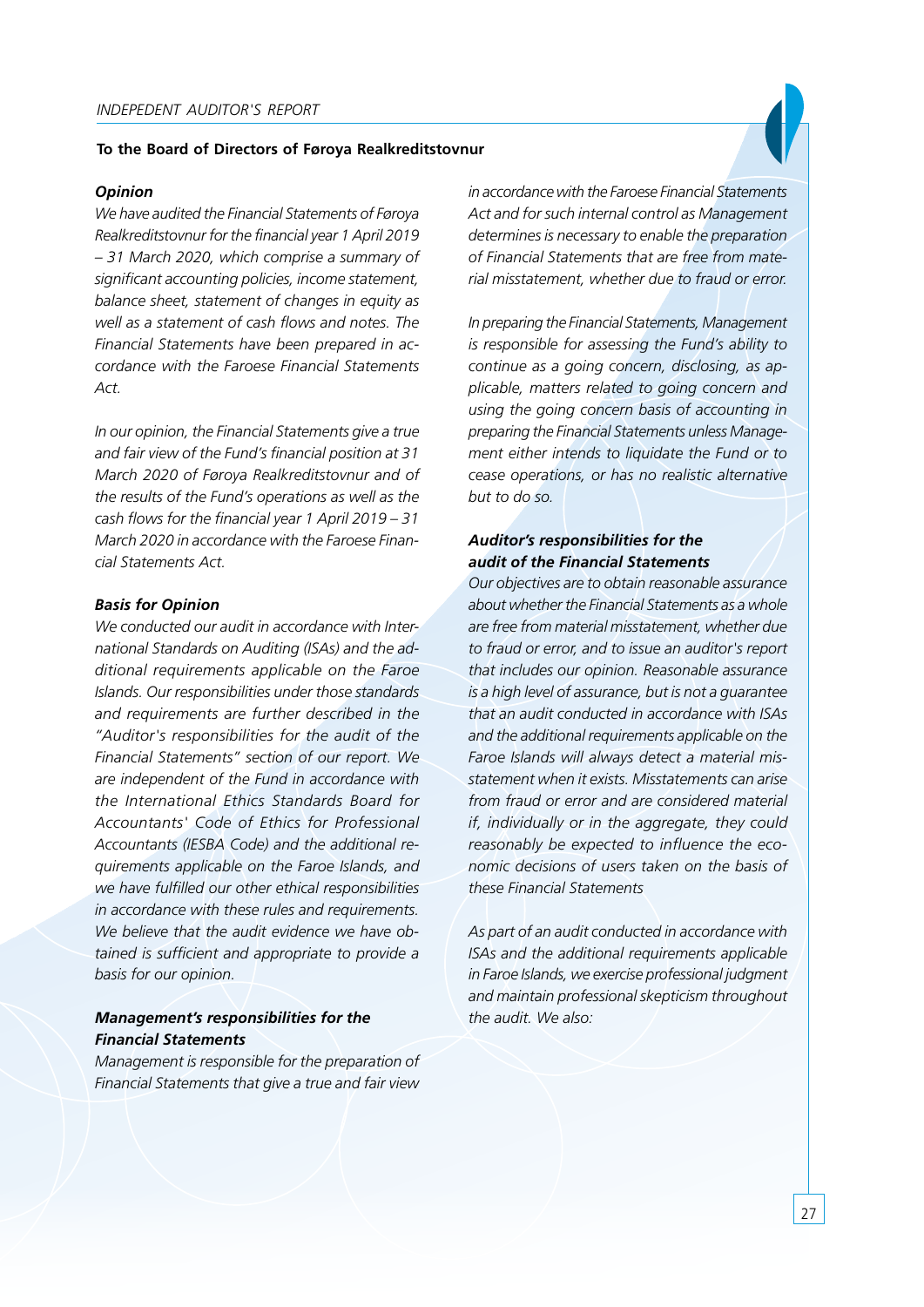- Fáa vit fatan av tí innanhýsis eftirliti, ið er viðkomandi fyri grannskoðanina, soleiðis at vit kunnu leggja grannskoðanina til rættis á nøktandi hátt eftir umstøðunum, men ikki fyri at gera eina niðurstøðu um, hvussu virkið innanhýsis eftirlitið er.
- Taka vit støðu til, um tann av leiðsluni nýtti roknskaparháttur er hóskandi eins og vit meta um, hvørt roknskaparligu metingarnar og tilhoyrandi upplýsingar frá leiðsluni, eru rímiligar.
- Taka vit støðu til, um tað er hóskandi, at leiðslan hevur valt at gera roknskapin grundað á roknskaparháttin um framhaldandi rakstur, og um tað, við støði í teimum grann-skoðanarprógvum, ið eru fingin til vega, er týðandi óvissa ella viðurskifti, ið kunnu elva til týðandi óvissu um, hvørt stovnurin megnar at halda áfram. Er niðurstøðan, at tað er týðandi óvissa, skulu vit gera vart við hetta í grannskoðanarátekningini við at vísa til upplýsingar hesum viðvíkjandi í ársroknskapinum ella, um hesar upplýsingar ikki eru nøktandi, tillaga okkara niðurstøðu. Okkara niðurstøður eru grundaðar á tey grannskoðanarprógv, ið eru fingin til vega fram til dagin, tá okkara grannskoðaraátekning verður undirskrivað. Hendingar í framtíðini ella viðurskifti kunnu tó elva til, at stovnurin ikki er førur fyri at halda fram við rakstrinum.
- Taka vit støðu til samlaðu framløguna, bygnaðin og innihaldið í ársroknskapinum, íroknað upplýsingarnar í notunum umframt um ársroknskapurin vísir transaktiónir, sum liggja undir, og hendingar á ein slíka hátt, at tað gevur eina rættvísandi mynd.

Vit samskifta við leiðsluna um millum annað vavið á ætlaðu grannskoðanini og nær vit vænta at grannskoða. Harumframt samskifta vit um týðandi eygleiðingar í sambandi við grannskoðanina, so sum týðandi manglar í innanhýsis eftirlitinum, ið vit eru komin fram á í sambandi við grannskoðanina.

#### **Ummæli av leiðslufrágreiðingini**

Leiðslan hevur ábyrgdina av leiðslufrágreiðingini.

Okkara niðurstøða um ársroknskapin fevnir ikki um leiðslufrágreiðingina og vit geva ikki nakra váttan við vissu um leiðslufrágreiðingina.

Tað er okkara ábyrgd, í sambandi við grannskoðanina av ársroknskapinum, at lesa leiðslufrágreiðingina og í hesum sambandi meta um, hvørt samanhangur er millum leiðslufrágreiðingina og ársroknskapin, ella um hon er í mótsøgn við ta vitan, ið vit hava fingið undir grannskoðanini, ella á annan hátta er tengd at týðandi skeivleikum.

Okkara ábyrgd er harumframt at hugsa um hvørt, leiðslufrágreiðingin hevur kravdu upplýsingarnar samsvarandi ársroknskaparlógini.

Grundað á gjørda arbeiði er tað okkara fatan, at leiðslufrágreiðingin samsvarar við ársroknskapin, og at hon er gjørd samsvarandi krøvunum í ársroknskaparlógini. Vit eru ikki vorðin varug við týðandi feilir í leiðslufrágreiðingini.

Tórshavn 4. juni 2020 SPEKT løggildir grannskoðarar Sp/f

> Jóhannes Færø *statsaut. revisor*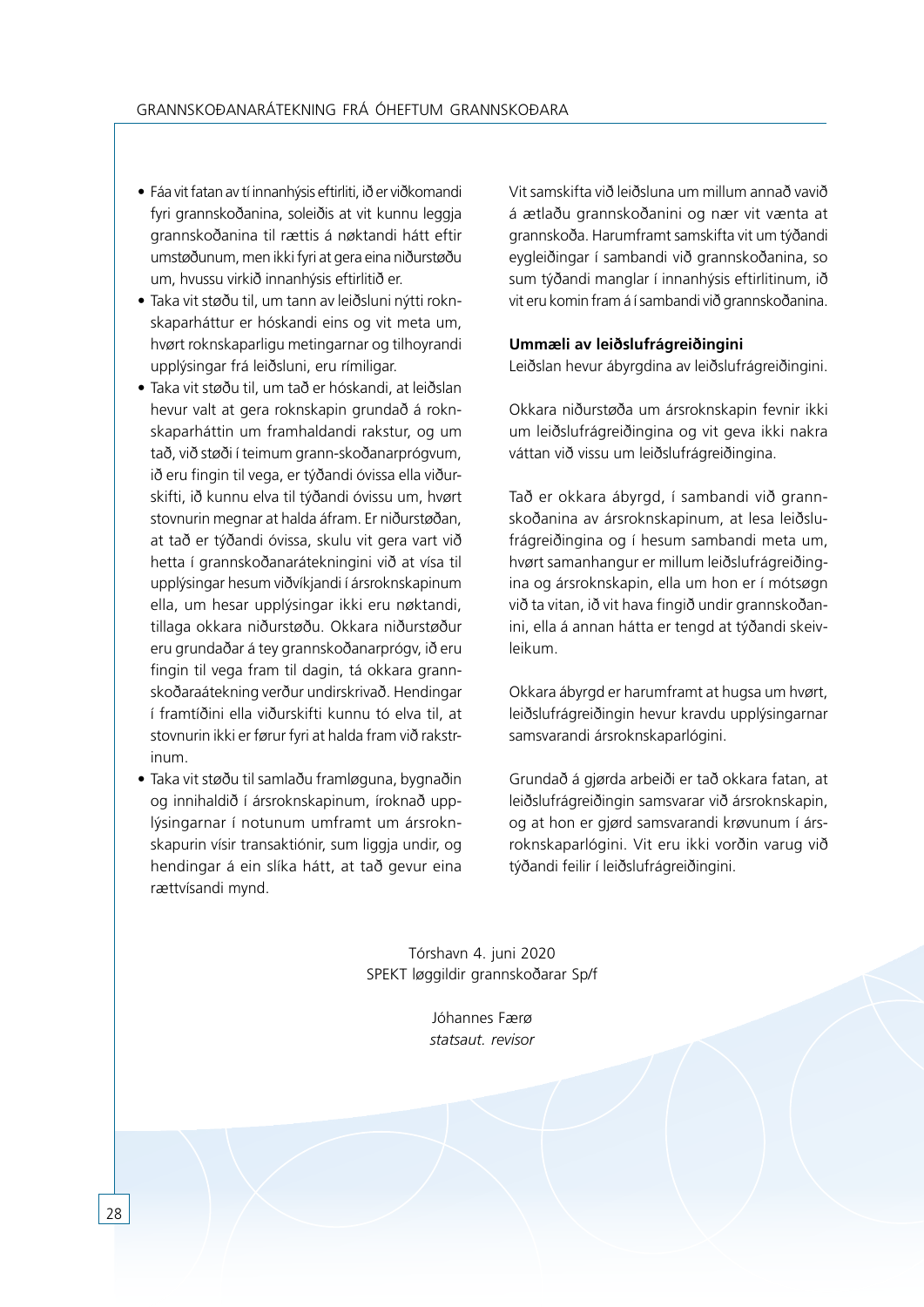- *• Identify and assess the risks of material misstatement of the Financial Statements, whether due to fraud or error, design and perform audit procedures responsive to those risks, and obtain audit evidence that is sufficient and appropriate to provide a basis for our opinion. The risk of not detecting a material misstatement resulting from fraud is higher than for one resulting from error as fraud may involve collusion, forgery, intentional omissions, misrepresentations, or the override of internal control.*
- *• Obtain an understanding of internal control relevant to the audit in order to design audit procedures that are appropriate in the circumstances, but not for the purpose of expressing an opinion on the effectiveness of the Fund's internal control.*
- *• Evaluate the appropriateness of accounting policies used and the reasonableness of accounting estimates and related disclosures made by Management.*
- *• Conclude on the appropriateness of Management's use of the going concern basis of accounting in preparing the Financial Statements and, based on the audit evidence obtained, whether a material uncertainty exists related to events or conditions that may cast significant doubt on the Fund's ability to continue as a going concern. If we conclude that a material uncertainty exists, we are required to draw attention in our auditor's report to the related disclosures in the Financial Statements or, if such disclosures are inadequate, to modify our opinion. Our conclusions are based on the audit evidence obtained up to the date of our auditor's report. However, future events or conditions may cause the Fund to cease to continue as a going concern.*
- *• Evaluate the overall presentation, structure and contents of the Financial Statements, including*

*the disclosures, and whether the Financial Statements represent the underlying transactions and events in a manner that gives a true and fair view.*

*We communicate with those charged with governance regarding, among other matters, the planned scope and timing of the audit and significant audit findings, including any significant deficiencies in internal control that we identify during our audit.*

#### *Statement on Management's review*

*Management is responsible for Management's Review.*

*Our opinion on the Financial Statements does not cover Management's review, and we do not express any form of assurance conclusion thereon. In connection with our audit of the Financial Statements, our responsibility is to read Management's Review and, in doing so, consider whether Management's Review is materially inconsistent with the Financial Statements or our knowledge obtained during the audit, or otherwise appears to be materially misstated.*

*Moreover, it is our responsibility to consider whether Management's Review provides the information required under the Faroese Financial Statements Act.*

*Based on the work we have performed, we conclude that Management's Review is in accordance with the Financial Statements and has been prepared in accordance with the requirements of the Faroese Financial Statements Act. We did not identify any material misstatement of Management's Review.*

*Tórshavn 4 June 2020 SPEKT løggildir grannskoðarar Sp/f*

*Jóhannes Færø State Authorized Public Accountant*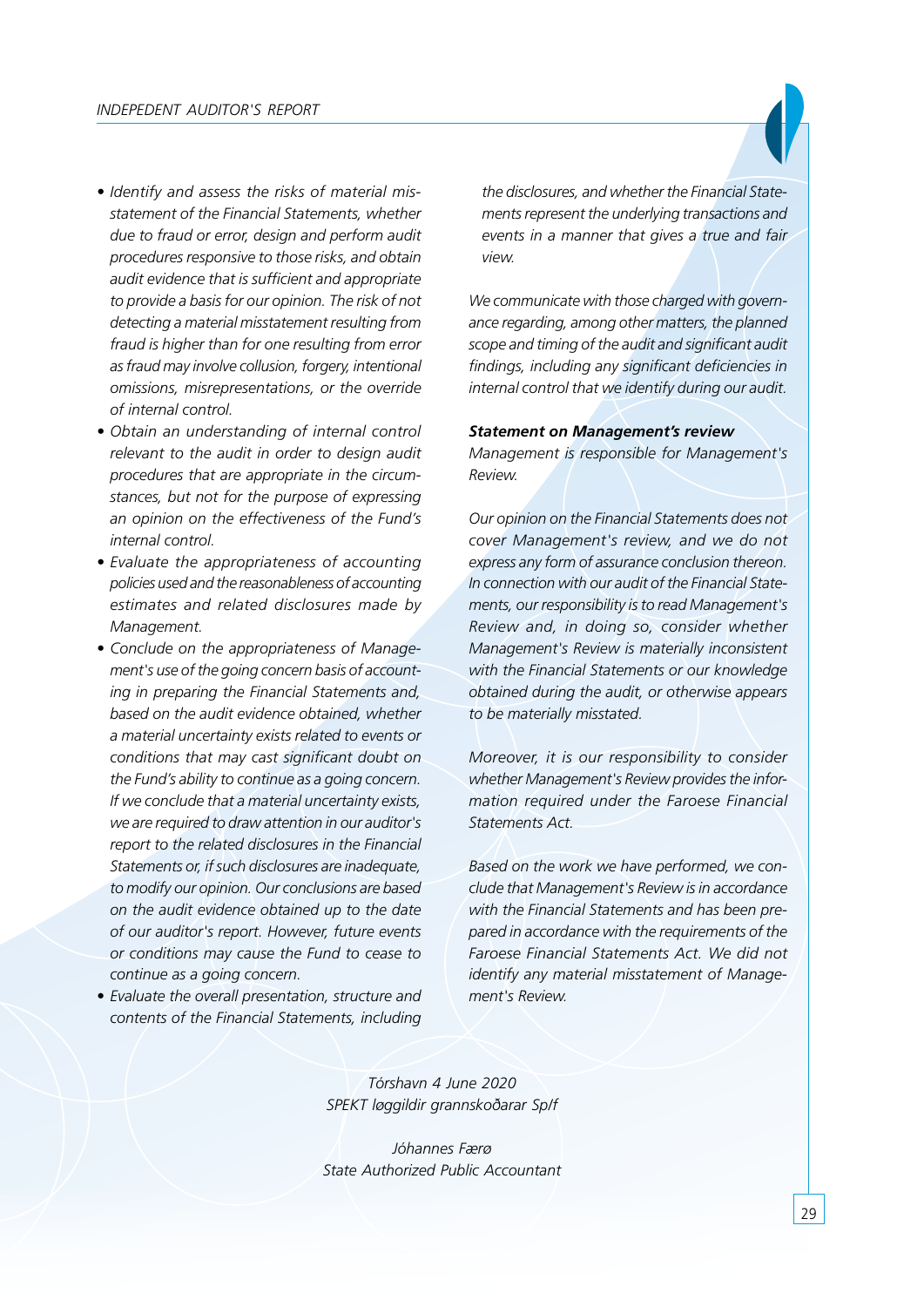Ársfrásøgnin fyri Føroya Realkreditstovn fyri 2019/20 er gjørd í samsvari við ásetingarnar í føroysku ársroknskaparlógini fyri feløg í bólki B.

Tann nýtti roknskaparhátturin er óbroyttur í mun til síðsta ár.

Vísandi til grein 11, stk. 3 í ársroknskaparlógini eru tillagingar gjørdar í roknskaparuppstillingini fyri raksturin vísandi til, at hetta gevur eina meiri rættvísandi mynd av inntøkum og útreiðslum stovnsins.

Upphæddirnar í ársfrásøgnini eru í donskum krónum, avrundaðar til næstu 1.000 kr.

30

*The Annual Report for the Faroese Shipfinancing Fund for 2019/20 has been prepared in accordance with the provisions of the Faroese Financial Statements Act applying to enterprises of reporting class B.*

*The accounting principles applied are consistent with those applied last year.*

*With reference to section 11, subsection 3 of the Faroese Fianncial Statements Act, adjustments have been made in the accounting statement for operations, given that this gives a more true and fair view of the fund´s income and expenses.* 

*The annual report is presented in Danish krone rounded to the closest DKK 1,000.*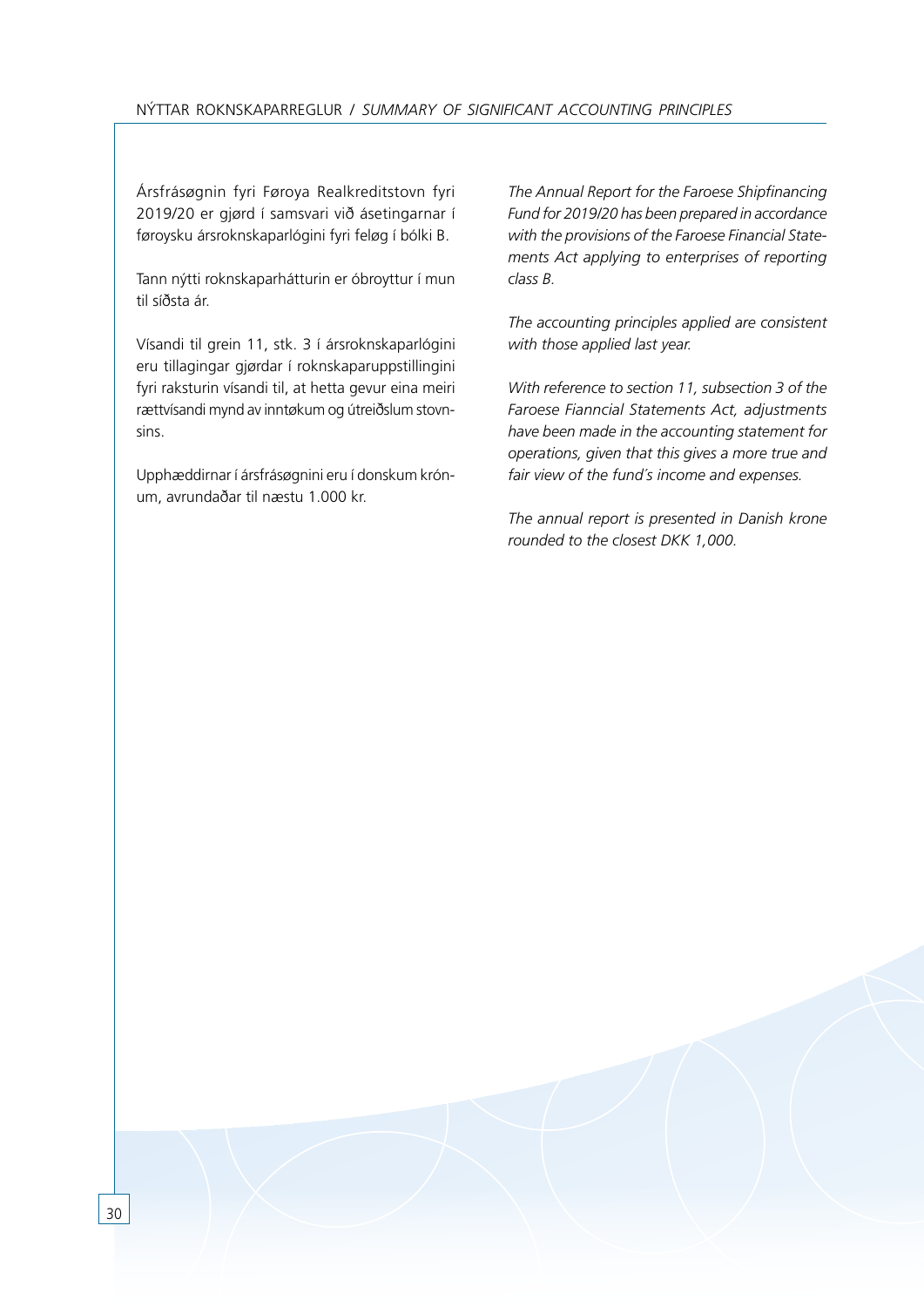#### **Um innrokning og virðisáseting**

Inntøkur verða innroknaðar í rakstrarroknskapin, so hvørt sum tær verða vunnar. Harumframt verða virðisjavningar av fíggjarligum ognum og skyldum innroknaðar. Í rakstrarroknskapinum verða somuleiðis allir kostnaðir, íroknað avskrivingar og niðurskrivingar, innroknaðir.

Ognir verða innroknaðar í fíggjarstøðuna, tá ið tað er sannlíkt, at stovnurin í framtíðini fær fíggjarligar ágóðar, og virðið á ognini kann gerast upp álítandi.

Skyldur verða innroknaðar í fíggjarstøðuna, tá ið tað er sannlíkt, at stovnurin í framtíðini skal av við fíggjarligar ágóðar, og virðið á skylduni kann gerast upp álítandi.

Til at byrja við verða ognir og skyldur innroknaðar til kostprís. Síðani verða ognir og skyldur virðisásettar, sum lýst niðanfyri fyri einstøku roknskaparpostarnar.

Ávísar fíggjarligar ognir og skyldur verða virðisásettar til amortiseraðan kostprís, og sostatt verður ein konstant effektiv renta innroknað yvir gildistíðina. Amortiseraður kostprísur verður uppgjørdur sum upprunaligur kostprísur við frádrátti av møguligum avdráttum og ískoyti/frádrátti av samlaðu amortiseringini av muninum millum kostprís og áljóðandi virði.

Í sambandi við innrokning og virðisáseting verður hædd tikin fyri væntaðum tapum og vandum, sum íkoma áðrenn ársfrásøgnin verður løgd fram, og sum sanna ella avsanna viðurskifti, ið vóru til staðar fíggjarstøðudagin.

#### *Recognition and measurement*

*Revenues are recognised in the income statement as earned. Furthermore, value adjustments of financial assets and liabilities measured at fair value or amortised cost are recognised. Moreover, all expenses incurred to achieve the earnings for the year are recognised in the income statement, including depreciation, amortisation, impairment losses and provisions.*

*Assets are recognised in the balance sheet when it is probable that future economic benefits attributable to the asset will flow to the Fund, and the value of the asset can be measured reliably.*

*Liabilities are recognised in the balance sheet when it is probable that future economic benefits will flow out of the Fund, and the value of the liability can be measured reliably.*

*Assets and liabilities are initially measured at cost. Subsequently, assets and liabilities are measured as described for each item below.*

*Certain financial assets and liabilities are measured at amortised cost, which involves the recognition of a constant effective interest rate over the maturity period. Amortised cost is calculated as original cost less any repayments and with addition/ deduction of the cumulative amortisation of any difference between cost and the nominal amount.*

*Recognition and measurement take into account predictable losses and risks occurring before the presentation of the Annual Report which confirm or invalidate affairs and conditions existing at the balance sheet date.*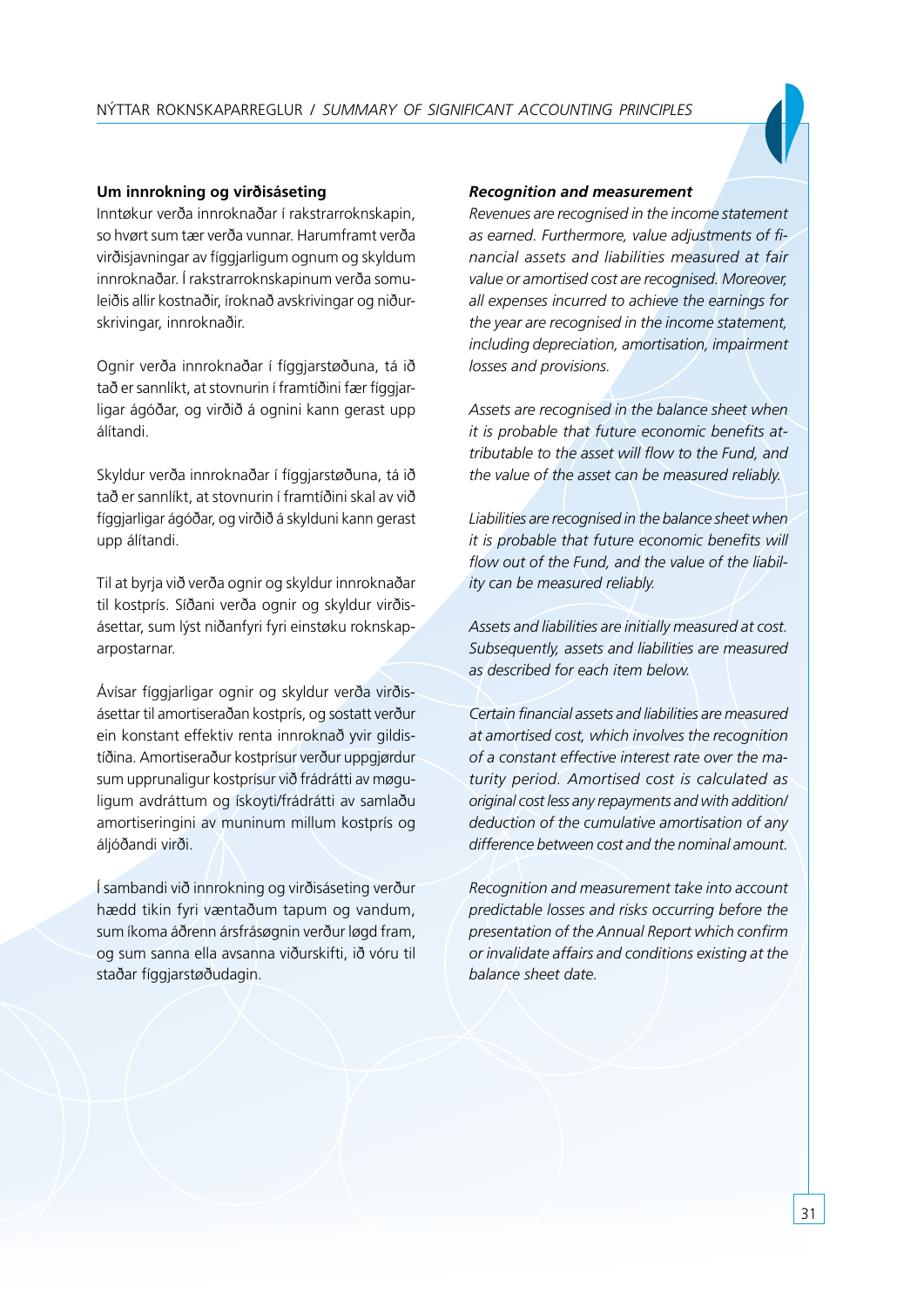#### **RAKSTRARROKNSKAPURIN**

#### **Rentur av útlánum**

Rentuinntøkur av útlánum, sum verða innroknað til amortiserað kostvirði, verða innroknaðar í raksturin eftir "effektivu-rentu" háttinum. Renta av útlánum, sum eru niðurskrivað hvør sær, verður roknað við støði í niðurskrivaða virðinum.

#### **Rentur til lánsbrøv og lánistovnar**

Upphæddin fevnir um rentuútreiðslur av banka- og lánsbrævaskuld. Í upphæddini inngongur harumframt amortisering av ómaksgjøldnum og av einum møguligum muni ímillum kostvirði og innloysingarvirði á lánunum.

#### **Eykagrunsgjald**

Eykagrunsgjaldið av útláninum verður roknað sum 0,1% av høvuðsstólinum.

#### **Aðrar rentur og kursjavningar**

Upphæddin fevnir um rentur av innistandandi og lánsbrævaognum umframt kursjavningar av fíggjarligum ognum umvegis raksturin. Rentuinntøkur verða inntøkuførdar yvir raksturin, so hvørt tær koma afturat.

#### **Aðrar inntøkur**

Onnur inntøka fevnir um inntøkur frá útleigan av parti av bygningi stovnsins. Leiguinntøkan verður tíðargreinað og inntøkuførd við líka stórari upphædd hvørt ár í tráð við leiguavtalurnar.

#### **Fyrisitingarkostnaður**

Upphæddin fevnir um kostnaðir í árinum til fyrisiting av stovninum, rakstur av skrivstovuni umframt avskriving av materiellari støðisogn.

#### **Lønir**

Upphæddin fevnir um lønarkostnaðir í árinum til leiðslu og starvsfólk íroknað eftirløn og annan lønarkostnað.

#### **Niðurskriving upp á útlán og staðfest tap**

Upphæddin fevnir um broytingar í niðurskriving til tap uppá útlán umframt staðfest tap.

#### *PROFIT AND LOSS ACCOUNT*

#### *Interests from loans*

*Interest from loans measured at amortised cost, are taken into the profit and loss account according to the "effective-interest" method. Interest on loans written down on an individual basis is calculated based on the written-down value.*

#### *Interest to bonds and loan creditors*

*The amount consists of interest costs on bank debt and issued bonds. In addition the amortisation of commission and a possible difference between cost value and repayment value on debt is included.*

#### *Charge to the reserve fund*

*Charges to the reserve fund is 0,1% of the principal sum.*

#### *Other interests and value adjustments*

*Other interests and value adjustments comprise interest income on funds invested and changes in the fair value of financial assets through profit or loss. Interest income is recognised as it accrues in profit or loss.*

#### *Other income*

*Other income includes rental income from part of the office building. The rental income isaccrued and recognized as income in the financial statement by equal amounts annually according to the rental agreements.* 

#### *Administration cost*

*The amount comprises cost to administration of the Fund including office costs as well as depreciation on fixed assets.*

#### *Wages*

*The amount comprises wages to management and administrative staff including pension contributions and other social costs.*

#### *Write-downs on loans and realized losses*

*The amount includes changes for the period in provisions for bad debt and realized losses.*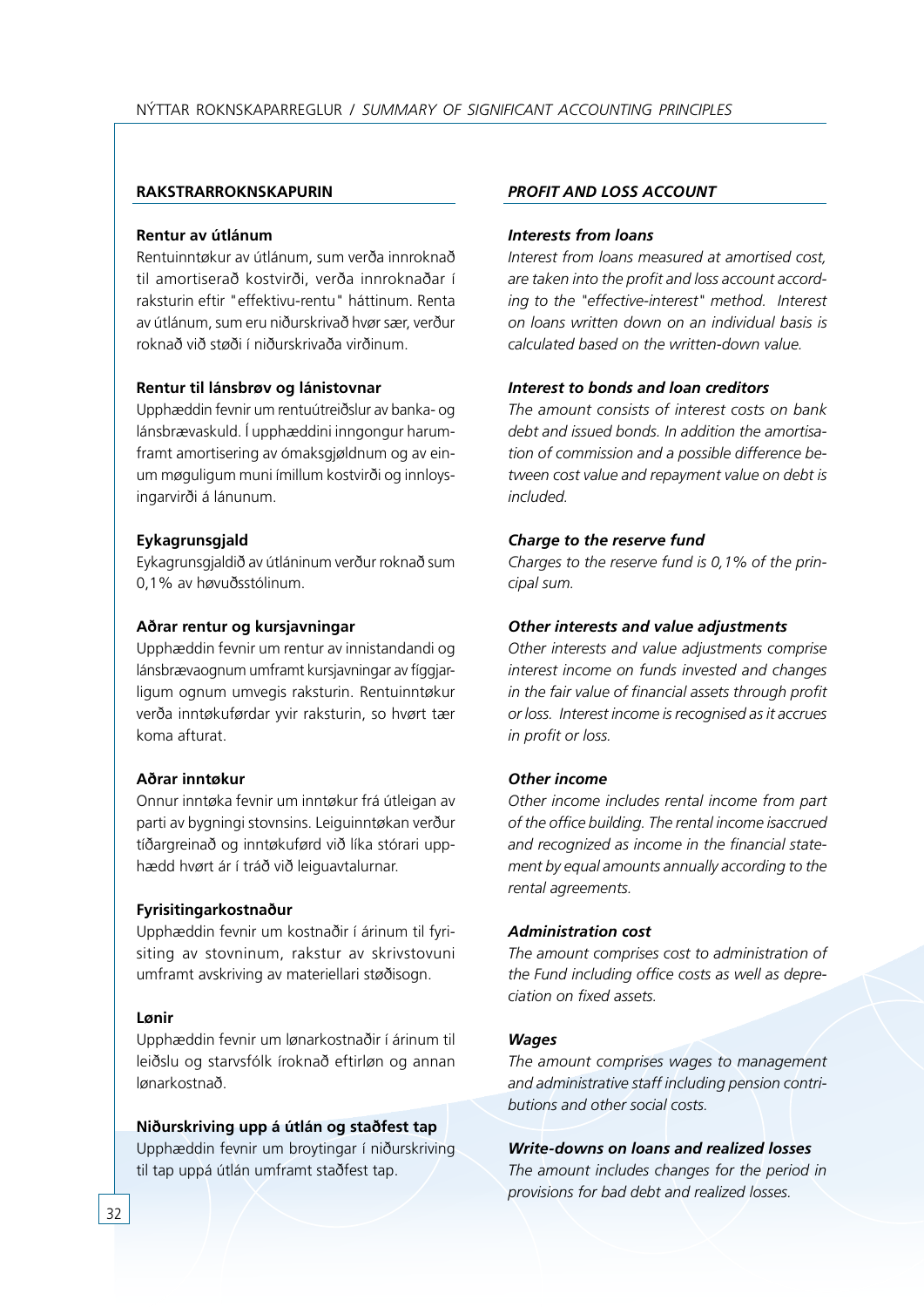## **Skattur av ársúrslitinum**

Skattur av ársúrslitinum, sum fevnir um gjaldbaran skatt og broyting í útsettum skatti, verður innroknaður í raksturin ella beinleiðis á eginpeningin.

## **FÍGGJARSTØÐAN**

## **Materiell støðisogn**

Grundøki og bygningur verða virðisásett til kostprís við frádrátti av samlaðum av- og niðurskrivingum. Avskrivingargrundarlagið er kostprísur við frádrátti av væntaðum restvirði eftir lokna nýtslutíð.

Kostprísur er útveganarprísur, umframt kostnaðir, ið beinleiðis eru knýttir at útveganini til dagin, tá ið ognin er klár at taka í nýtslu.

Kostprísurin á einari samlaðari ogn verður býttur upp í serskiltar lutir, sum verða avskrivaðir hvør sær, um brúkstíðin á einstøku lutum er ymisk. Avskrivingin er eins stór fyri tey einstøku roknskaparárini og sett út frá væntaðu brúkstíðini.

Ásettu avskrivingartíðarskeiðini eru:

|                        | Livitíð | Endavirði |
|------------------------|---------|-----------|
| Bygningur (skrivstova) | 40 ár   | 35%       |

Grundøki verður ikki avskrivað.

## **Virðisminking av støðisogn**

Árliga verður mett um hvørt ábendingar eru um tørv á at niðurskriva roknskaparliga virði av materiellari støðisogn. Um ein slík ábending er, verður endurvinningarvirðið á ognini útroknað. Endurvinningarvirðið er tað hægra virði av dagsvirðinum av ognini við frádrátti av handilskostnaði ella av nyttuvirðinum. Nyttuvirði verður roknað sum nútíðarvirði av væntaðum peningastreymum í framtíðini.

Ein niðurskriving verður innroknað um roknskaparliga virði er hægri enn endurvinningarvirði. Ein møgulig niðurskriving verður rakstrarførd.

## *Tax on result for the year*

*Income tax expense comprises current and deferred tax. Income tax expense is recognised in profit or loss or directly in equity.*

## *BALANCE SHEET*

## *Tangible fixed assets*

*Land and buildings are measured at cost less accumulated depreciation and impairment losses.*

*The depreciation basis is cost price less the expected residual value after the end-use value.*

*Cost comprises the purchase price and any costs directly attributable to the acquisition until the date when the asset is available for use.* 

*Where individual components of an item of property, plant and equipment have different useful lives, they are depreciated separately. Depreciation is provided on a straight-line basis over the expected useful lives of the assets/components. The expected useful lives are as follows:*

|                          | Lifetime | Scrapvalue |
|--------------------------|----------|------------|
| <b>Building (office)</b> | 40 years | 35%        |

*Land is not depreciated.*

## *Impairment of fixed assets*

*The carrying amount of fixed assets is reviewed at each reporting date to determine whether there is any indication of impairment. If any such indication exists, the asset's recoverable amount is estimated. The recoverable amount of an asset is the greater of its value in use and its fair value less costs to sell. In assessing value in use, the estimated further cash flows from the assets are discounted.* 

*An impairment loss is recognised if the carrying amount of the asset exceeds its estimated recoverable amount. Impairment losses are recognised in profit or loss.*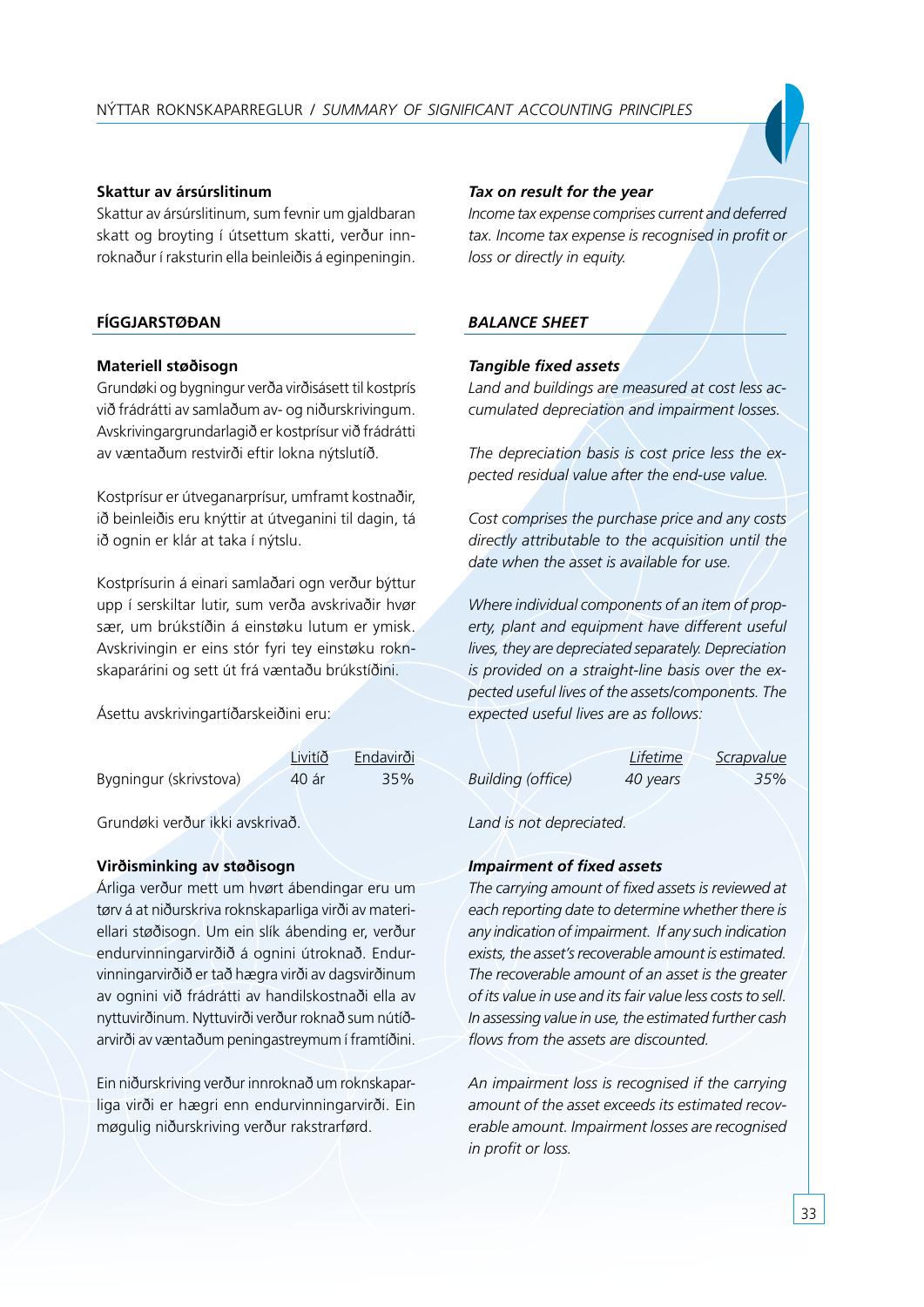#### **Onnur virðisbrøv og kapitalpartar, støðisogn**

Aðrir kapitalpartar verða í fyrstu atløgu virðisásettir til kostprís og síðani dagsvirði. Um eitt álítandi dagsvirði ikki kann ásetast, verða aðrir kapitalpartar virðisásettir til kostvirði. Verður mett, at endurvinningarvirði av kapitalpørtum er lægri enn kostvirði, verður niðurskrivað til tað hægra av søluvirðinum við frádrátti av søluútreiðslum ella kapitalvirði.

#### **Útlán og eftirstøðu av útlánum**

Útlán verða virðisásett til amortiseraðan kostprís.

Niðurskrivingar verða gjørdar ímóti væntaðum tapum, tá ið tað fyriliggja óvildugar ábendingar um, at eitt útlán ella ein bólkur av útlánum eru lækkað í virði.

Eru óvildugar ábendingar um at eitt einstakt útlán er lækkað í virði, verður lánið niðurskrivað.

Fyri útlán, har tað ikki finnast óvildugar ábendingar um virðislækking fyri hvørt útlán sær, verður mett um niðurskrivingartørvin fyri samlaða bólkin og niðurskrivingartestir verða gjørdar við støði í væntaðum peningastreymum framyvir og við støði í staðfestum tapsroyndum fyri einstaka bólkin. Bólkingin av útlánum tekur fyrst og fremst støði í vinnugrein og lániváða.

Óvildugar ábendingar um virðislækkingar kunnu m.a. vera eftirstøða, versnandi rakstrarúrslit. minkandi tilfeingi og/ella niðurgongd innan ávísar vinnugreinar.

Niðurskrivingarnar verða gjørdar upp sum munurin ímillum tað roknskaparliga virðið á útlánunum og realisatiónsvirðið av møguligum trygdarveitingum.

Niðurskriving til tap verður bókað á eina "korrektiv" konto, sum verður mótroknað útlánunum. Broytingar í "korrektiv" konto verða innroknaðar í rakstrinum undir "Niðurskriving uppá útlán og

## *Other securities and equity investments, tangible assets*

*Other equity investments are initially measured at cost and subsequently at fair value. If a reliable fair value can not be determined other equity investments will be measured at cost price. When the replacement value of the equity investments is less than cost price, the value will be written down to the higher value of either sales value less selling expenses or the capital value.*

#### *Loans and payments overdue*

*Loans are measured at amortised cost.* 

*Write-downs are made for bad debt losses, when there is objective evidence that a receivable or a portfolio of receivables has been impaired.* 

*If there is objective evidence that an individual receivable has been impaired, write-down is made on an individual basis.* 

*Receivables with no objective evidence of individual impairment are assessed for objective evidence of impairment on a portfolio basis and impairment test is made under which the expected future cash flows are estimated and on the basis of historical loss experience for the portfolio. The portfolios are primarily composed on the basis of the branch and credit ratings.*

*Objective evidence for impairment can be overdrafts, diminishing results, lesser resources and/ or recession within certain industries.*

*Write-downs are calculated as the difference between the carrying amount and the realisable value of any received collateral.*

*Write-downs are entered into a "corrective" account which is set off against the loans. Changes to the "corrective" account are taken into the profit and loss account under "write-downs on*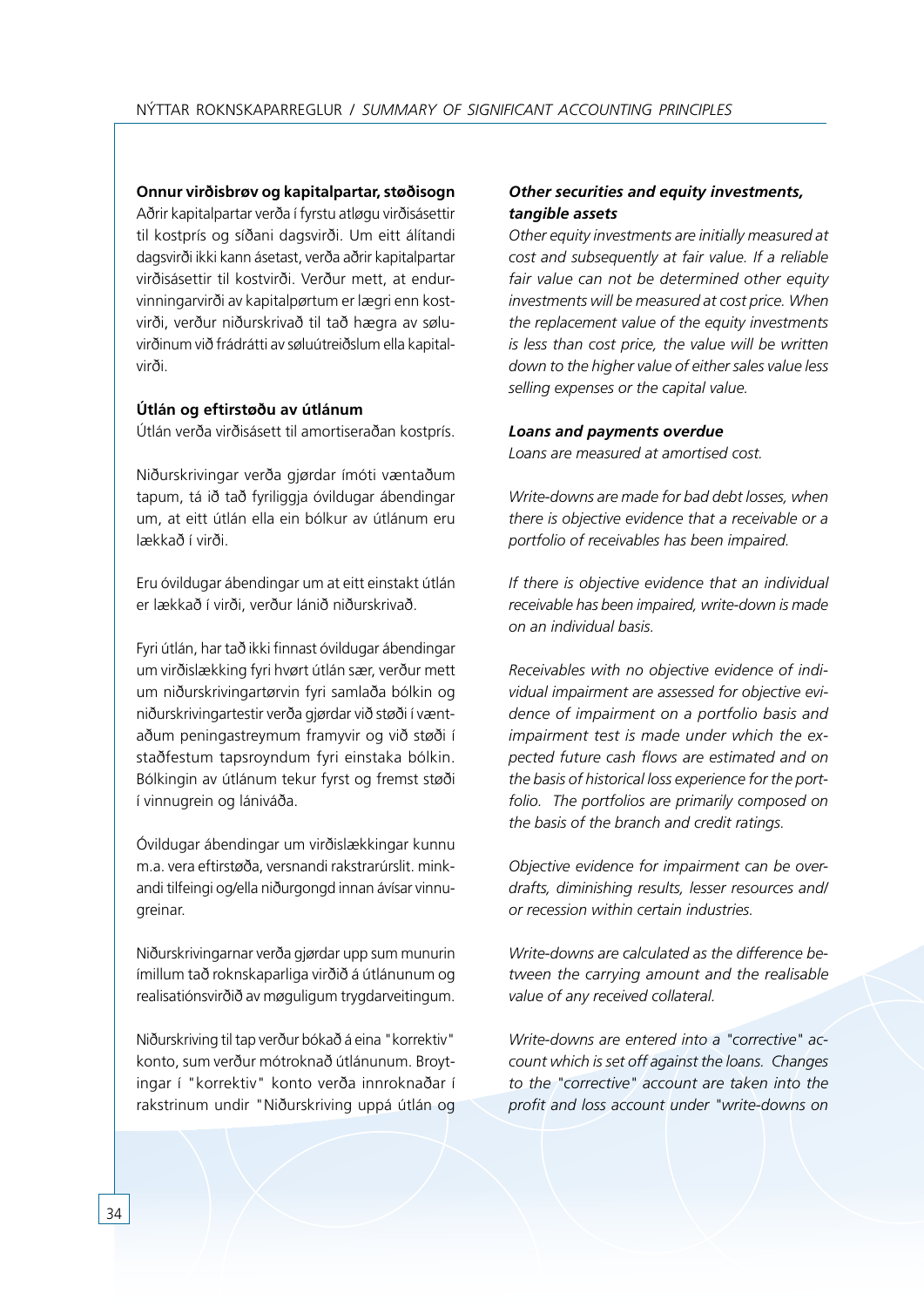staðfest tap". Vísir tað seg seinni. at virðislækkingin ikki er varandi, verður niðurskrivingin afturførd yvir somu konto.

Verður staðfest, at eitt lán ikki kann afturgjaldast, verður lánið endaliga avskrivað yvir "korrektiv" konto.

## **Onnur áogn**

Onnur áogn er virðissett til amortiseraðan kostprís.

#### **Tilgóðahavandi, ikki falnar rentur**

Tilgóðahavandi, ikki falnar rentur eru virðissettar til amortiseraðan kostprís.

#### **Virðisbrævaognir**

Virðisbrøv, sum eru partur av handilsgoymsluni hjá stovninum, verða innroknað til dagsvirði á handilsdegnum og síðani virðissett til dagsvirði. Broytingarnar í dagsvirðinum verða tiknar við so hvørt í rakstrinum sum "aðrar rentuinntøkur og kursjavningar".

Lánsbrævarentuinntøkur verða vístar sum ein serstakur postur í notunum.

Virðisbrævaognir hoyrandi til eykagrunnin verða í fíggjarstøðuni bólkaðar sum støðisogn, meðan virðisbrøv, sum eru partur av dagliga gjaldførinum, verða víst sum ogn í umferð.

*loans and realized losses". If at a later stage it appears that the decrease in value is no longer standing, the provision is reversed over the same account.*

*If it is ascertained that a loan cannot be repaid the loan is conclusively written down over the "corrective" account.*

#### *Other receivables*

*Other receivables are measured at amortised cost.*

#### *Interest receivable, not due*

*Interest receivable, not due are measured at amortised cost.*

#### *Securities*

*Securities that are part of the trading portfolio of the Fund are recognised at fair value at the trade date and are subsequently measured at fair value. Changes in fair value are recognised on a regular basis in the income statement as "Other interests and value adjustments".* 

*Interests received from bonds are disclosed as a separate item in the notes.*

*Securities held in connection with the reserve fund are classified as fixed assets in the balance sheet. Securities that are part of the daily liquidity are classified as current assets.*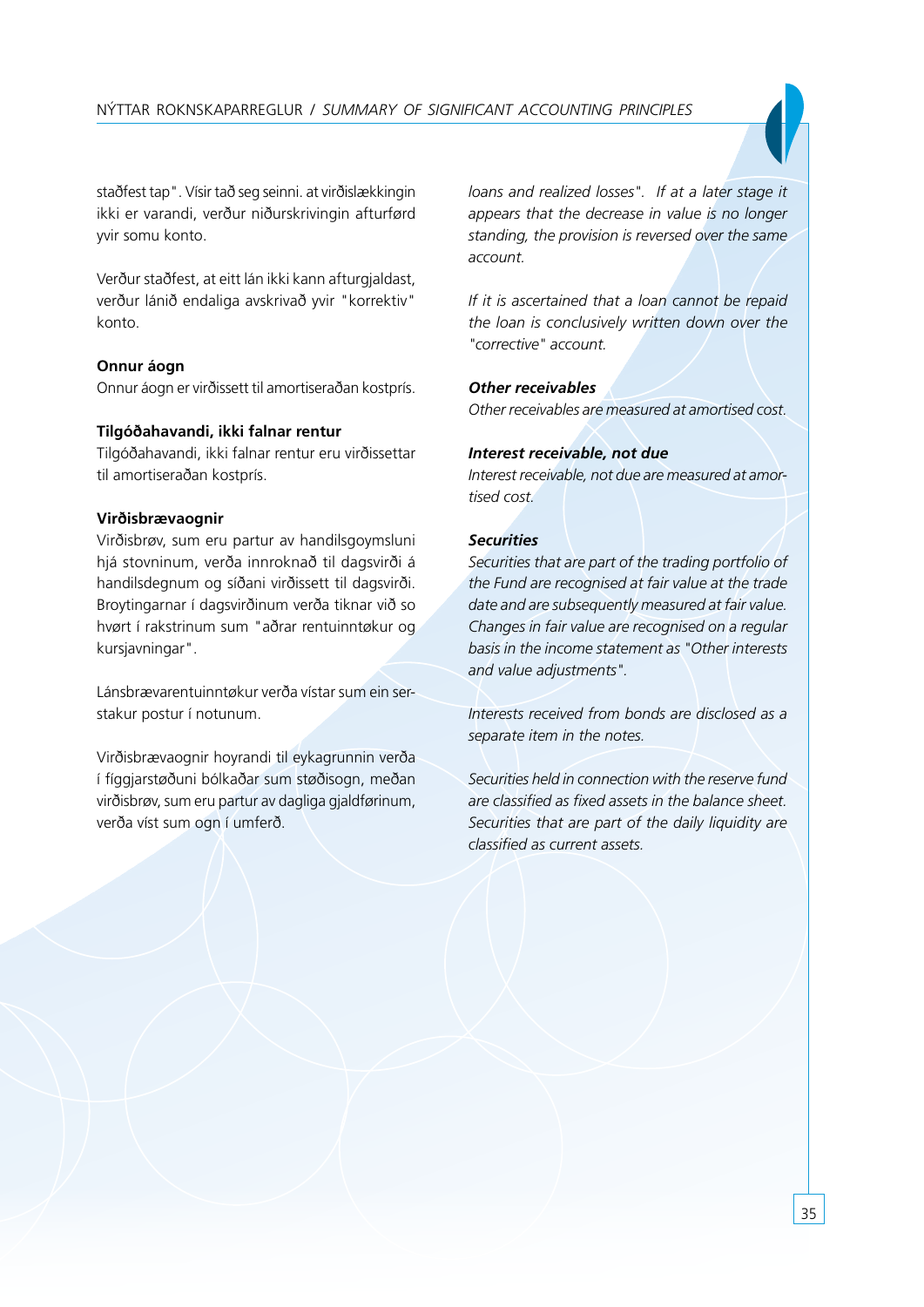#### **Eginpeningur**

Eginpeningurin stovnsins er býttur upp í høvuðsgrunn og eykagrunnar.

Høvuðsgrunnurin er upprunaliga innskotið upp á 9,5 mió.kr. frá Marshall hjálpini í tíðarskeiðnum 1955-1968 umframt flytingar gjøgnum árini frá eykagrunninum. Avgerð um flyting av eini upphædd frá eykagrunninum til høvuðsgrunnin verður tikin av stjórnini og kann verða gjørd innan tær avmarkingar, sum eru til støddina av eykagrunninum, sí niðanfyri.

Eykagrunnarnir eru er settir saman av árliga rakstraryvirskoti stovnsins við frádrátti av teimum flytingum, sum eru gjørdar til høvuðsgrunnin.

Eykagrunnurin skal sambært lógini fyri stovnin altíð vera í minsta lagi 10% av útlánum stovnsins og 20% av samlaðu skuld stovnsins. Sambært viðtøkunum skal ein upphædd, sum svarar til støddina á eykagrunnunum, verða bundin. Upphæddin er sett í virðisbrøv, sum eru bólkað sum langfreistað ogn í fíggjarstøðuni.

#### **Eykagrunsinnskot**

Eykagrunsinnskot fevnir um inngjøld frá lántakarum, sum gjalda 1% av høvuðsstólinum inn til stovnin. Innskotið verður rentað og verður útgoldið lántakaranum eftir at lánið er fult afturgoldið.

Eykagrunsinnskot eru virðissett til amortiseraðan kostprís.

#### **Skyldugur skattur og útsettur skattur**

Skyldugur skattur og skattaáogn eru tikin við í fíggjarstøðuna sum roknaður skattur av ársins skattskyldugu inntøku javnað fyri skatt av skattskyldugari inntøku fyri undanfarin ár.

Útsettur skattur og útsett skattaáogn verður uppgjørd eftir skuldarháttinum við útgangsstøði í tíðarmunum millum roknskaparligu og skattligu virðini av ognum og skyldum.

#### *Equity*

*Equity is divided into the Main fund and Reserve funds.*

*The Main Fund consists of DKK 9.5 million that was paid as contribution from the Marshall Aid from 1955-1968 and transfers from the reserve funds through the years. Transfers are decided by the board of directors and can be made within the limitation set out in the Fund´s Act and Article of association as to the size of the Reserve Fund, see below.*

*The Reserve Funds consist of the annual result of the Fund and decreases by transfers to the main fund.* 

*According to the Fund´s law the Reserve Funds shall be at least 10% of the Fund's loans and 20% of the Fund's debt. According to the Article of Association an equivelant amount shall be bound. The amount is placed in bonds and listed in the balance sheet under non-current assets.* 

#### *Reserve fund deposits*

*The reserve fund deposit consists of fees from the lenders who pay 1% of the loan to the Fund. The deposit bears interest and is refunded to Lender following full repayment of the loan.*

*Reserve fund deposits are measured at amortised cost.*

#### *Current tax payable and deferred tax*

*Current tax payable and receivable is recognised in the balance sheet as tax computed on the taxable income for the year, adjusted for tax on taxable income of prior years.* 

*Deferred income tax and deferred tax assets are measured using the balance sheet liability method in respect of temporary differences arising between the tax bases and the carrying amount of assets and liabilities.*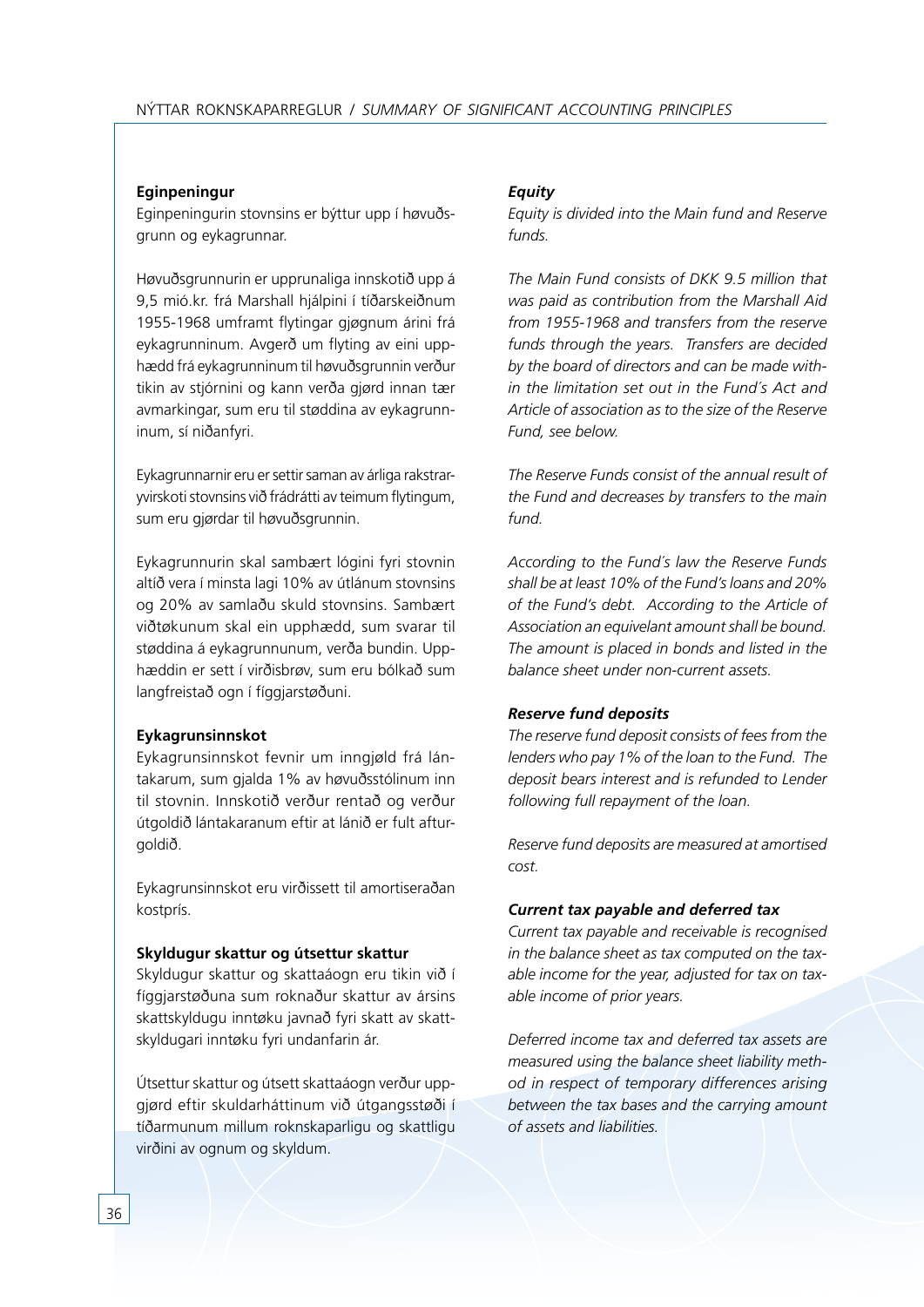Útsettur skattur verður roknaður eftir teim skattasatsum, sum væntandi verða galdandi, tá ið skatturin verður útloystur ella útlíknaður. Broytingar í útsettum skatti orsakað av broyting í skattasatsum verða innroknaðar í rakstarroknskapin.

### **Fíggjarligar skyldur**

Skuld til lánistovnar verða innroknað til dagsvirði lánupptøkudagin frádrigið lánikostnað. Eftirfylgjandi verða fíggjarligar skyldur virðisásettar til amortiserað kostvirði við nýtslu av "effektiva rentuháttinum" soleiðis at munurin millum provenue og áljóðandi virði verður innroknað í rakstrarroknskapin í roknskaparpostin "Rentur til lánsbrøv og lánistovnar" yvir lánitíðina.

Aðrar fíggjarligar skyldur verða virðissettar til amortiserað kostvirði.

#### **Dagsvirðismáting**

Stovnurin nýtir dagsvirðishugtakið i sambandi við upplýsingar og til innrokning av fíggjarligum tólum. Dagsvirði verður allýst sum tann prísur, sum kann fáast við sølu av eini ogn ella sum skal gjaldast fyri at avhenda eina skyldu í eini vanligari transaktión millum marknaðarluttakarar ("exit price").

Dagsvirðið er grundað á marknaðin og er ikki ein virðisseting framd av tí einstaka virkinum. Virkið nýtir tær fyritreytir, sum marknaðarluttakararnir vildu nýtt, í áseting av prísinum út frá galdandi marknaðartreytum, herundir eisini meting av vandanum. Tískil verður endamálið við at eiga ognina ella sleppa sær av við skylduna ikki tikið við, tá ið dagsvirði verður uppgjørt.

Virðisseting til dagsvirði tekur støði í primera marknaðinum. Um ein primerur marknaður ikki er, verður støði tikið í tí marknaðinum, sum maksimerar prísin á ognini ella skylduni við frádrátti av handilskostnaði.

Virðisseting til dagsvirði byggir so vítt gjørligt á marknaðarvirði á aktivum marknaðum (støði 1) *Deferred tax is measured according to the tax rules and at the tax rates applicable when the deferred tax is expected to be realised or settled. Changes in deferred tax as a result of changes in tax rates are recognised in the income statement.*

#### *Financial liabilities*

*Debt to loan creditors are recognized at the date of borrowing at fair value less transaction costs paid. In subsequent periods, the financial liabilities are measured at amortised cost using the effective interest method. Accordingly, the difference between the proceeds and the nominal value is recognized in the income statement under "interest to bonds and loan creditors" over the term of the loan.* 

*Other liabilities are measured at amortized cost.* 

#### *Fair value measurement*

*The Fund uses the fair value concept in connection with measurement of financial instruments. Fair value is defined as the achievable price for sale of an asset or to be paid for a liability in a common transaction between market participants ("exit price").*

*Fair value is based on the market and thus is not a measurement made by each business. The business uses the terms, which the market-participants would have set out when fixing the price based on the market-terms, including estimating the risk. Therefore, the reason for holding the asset or sell out the liability is not taken into consideration when measuring the fair value.*

*Measurement to fair value is based upon the primary market or the most advantageous market in maximizing the price on the asset or liability less transaction costs.* 

*Measurement to fair is as far as possible based on market value on active markets (Level 1) or alternatively on values which have arisen because of*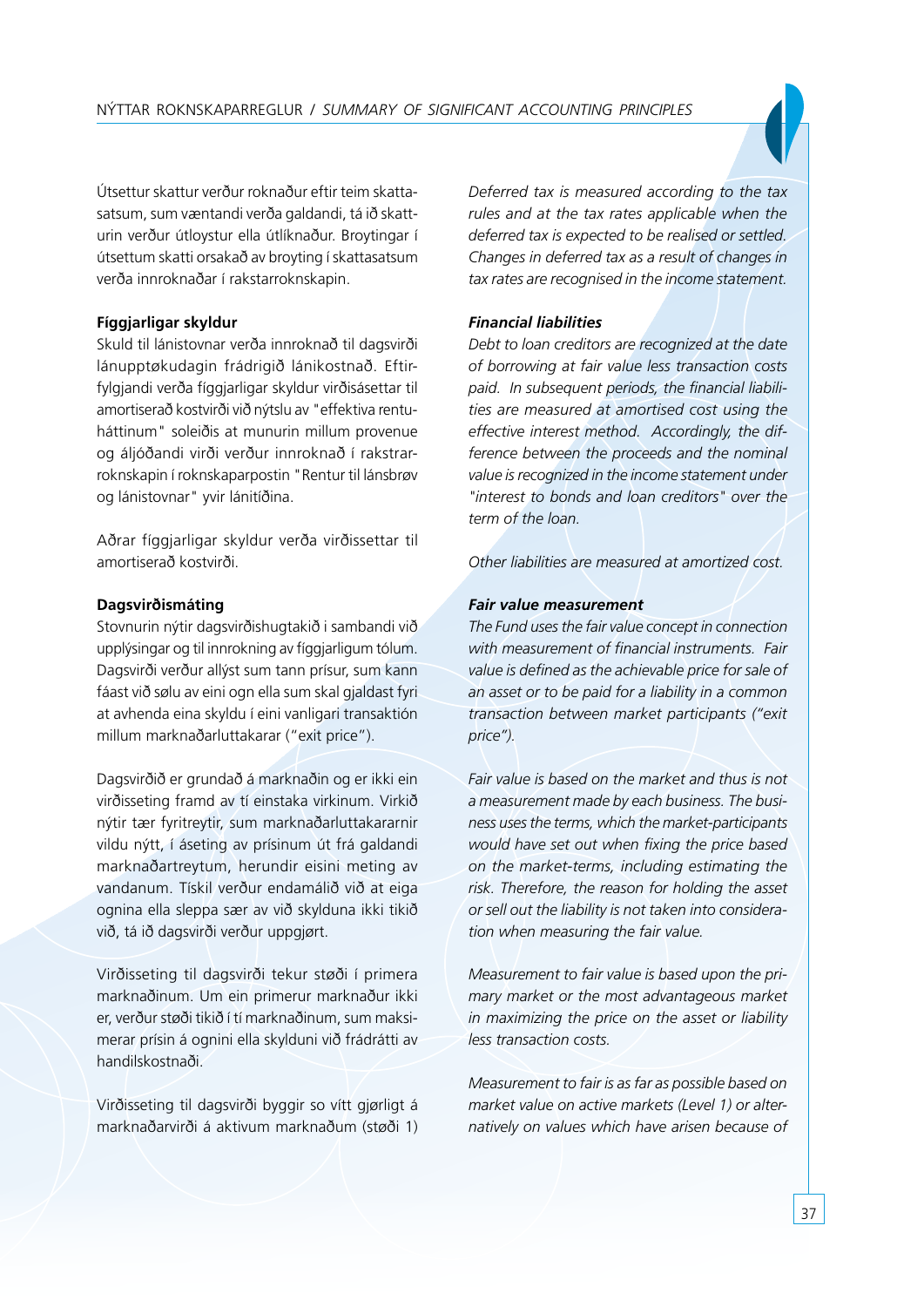ella alternativt á virði, sum eru útleidd av sjónligum marknaðarupplýsingum (støði 2).

Í tann mun slíkar sjónligir upplýsingar ikki eru til staðar ella ikki kunnu nýtast uttan týðandi modifikatiónir, verða góðkendir virðisásetingarhættir og rímuligar metingar nýtt sum grundarlag undir dagsvirðinum (støði 3).

## **GJALDFØRISFRÁGREIÐING**

Gjaldførisfrágreiðingin vísir gjaldføri, býtt á økini rakstur og útlán, íløgur og fígging fyri árið, broytingar í tøkum peningi umframt tøka pening stovnsins við ársbyrjan og ársenda.

## **Gjaldførisúrslit frá rakstrar- og útlánsvirksemi**

Gjaldførisúrslitið frá rakstrarvirksemi verður gjørt upp eftir óbeinleiðis háttinum sum úrslit áðrenn skatt javnað fyri rakstrarupphæddir uttan gjaldførisávirkan, broytingar í rakstrarkapitali umframt goldnum felagsskatti.

## **Gjaldførisúrslit frá íløguvirksemi**

Gjaldførisúrslitið frá íløguvirksemi fevnir um gjøld í sambandi við keyp og sølu av materiellari støðisogn og keyp og søla av lánsbrøvum, ið eru bólkað sum langfreistað.

## **Gjaldførisúrslit frá fíggjarvirksemi**

Gjaldførisúrslitið frá fíggjarvirksemi fevnir um upptøku av lánum og gjalding av avdráttum upp á rentuberandi lán.

Tøkur peningur fevnir um tøkan pening.

*visible market information (Level 2).*

*In cases where such visible information not is available or cannot be used without important modifications, approved measurements and reasonable assessments will be used as basis for the fair value (Level 3).* 

## *CASH FLOW STATEMENT*

*The cash flow statement shows the cash flows from operating and loan activity, investing and financing activities for the year, the year's changes in cash as well as cash at the beginning and end of the year.*

## *Cash flows from operating and loan activities*

*Cash flows from operating activities is reported by using the indirect method and calculated as the profit/loss before tax adjusted for non-cash operating items, changes in working capital and income taxes paid.*

## *Cash flow from investing activities*

*Cash flows from investing activities comprise payments in connection with acquisitions and disposals of property, plant and equipment as well as acquisition and disposal of securities/bonds classified as non current.*

## *Cash flow from investing activities*

*Cash flows from financing activities comprise new of loans and repayment on interest-bearing loans.*

*Cash comprise cash deposits.*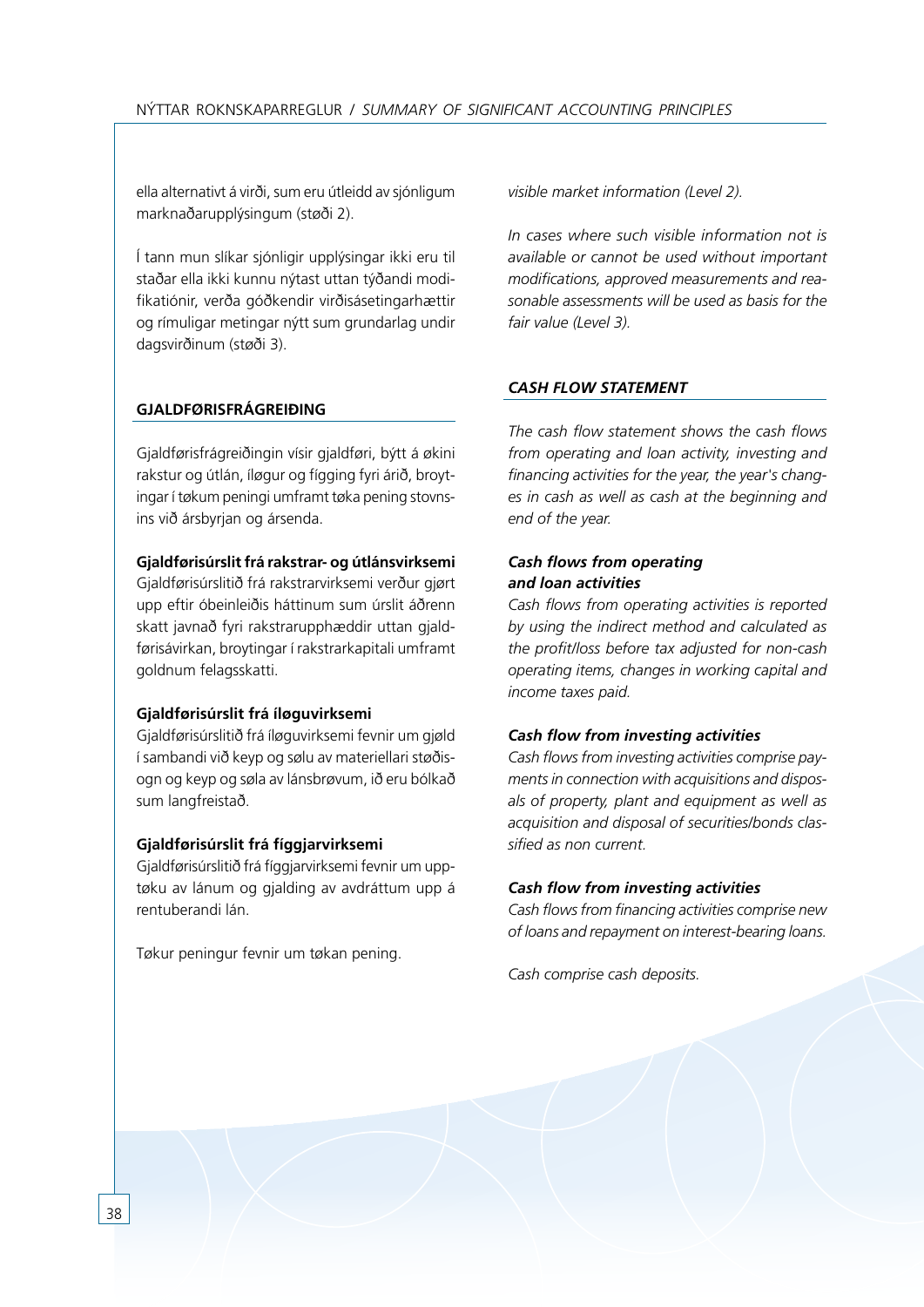#### **ROKNSKAPARLIGAR METINGAR**

## **Óvissa í sambandi við roknskaparligu metingarnar**

Uppgerðin av roknskaparliga virðinum av ávísum ognum og skyldum krevur, at gjørdar verða metingar og herundir metingar av framtíðar fyritreytum. Metingarnar eru gjørdar við støði í, hvørjar royndir leiðslan hevur við ávísa økinum umframt øðrum viðurskiftum, sum leiðslan metir hevur týdning í hesum sambandi.

Broytast fyritreytirnar, sum metingarnar eru bygdar á, ella fær stovnurin nýggja vitan um ávís øki, kann tað fáa ávirkan á uppgerðina av roknskaparligu virðunum.

Metingar, sum hava týðning fyri roknskapin, verða gjørdar í sambandi við at útlán stovnsins verða virðisásett.

Viðurskifti, sum serliga ávirka metingina av tørvinum á niðurskrivingum, eru:

- hvørt lántakarin varðveitir loyvi og rættindir í øllum lánitíðarskeiðinum
- gongdin í prísinum á brenniolju, og
- fyri fiskiførini er prísgongdin á heimsmarknaðinum innan matvørur avgerandi

#### *ACCOUNTING ASSESSMENTS*

## *Uncertainties in connection with accounting assessments*

*Determining the carrying values of certain assets and liabilities requires assessment including assessments with regard to future conditions. Assessments are made according to the management's experiences on the certain topic and other circumstances that the management assesses to be of importance.*

*If there are changes in the conditions on which the assessments are based or the Fund obtains new information on the topic, this may affect the calculation of the carrying value* 

*Assessments of significance to the annual report for the Fund are made in connection with assessing the value of granted loans.* 

*Circumstances that in special can influence the assessment of need for provisions on loans are:*

- *• whether the debtor retains licences and rights throughout the loan period*
- *• the price movement on fuel oil, and*
- *• for fishing vessels, the price movement on the world market for food is of great importance*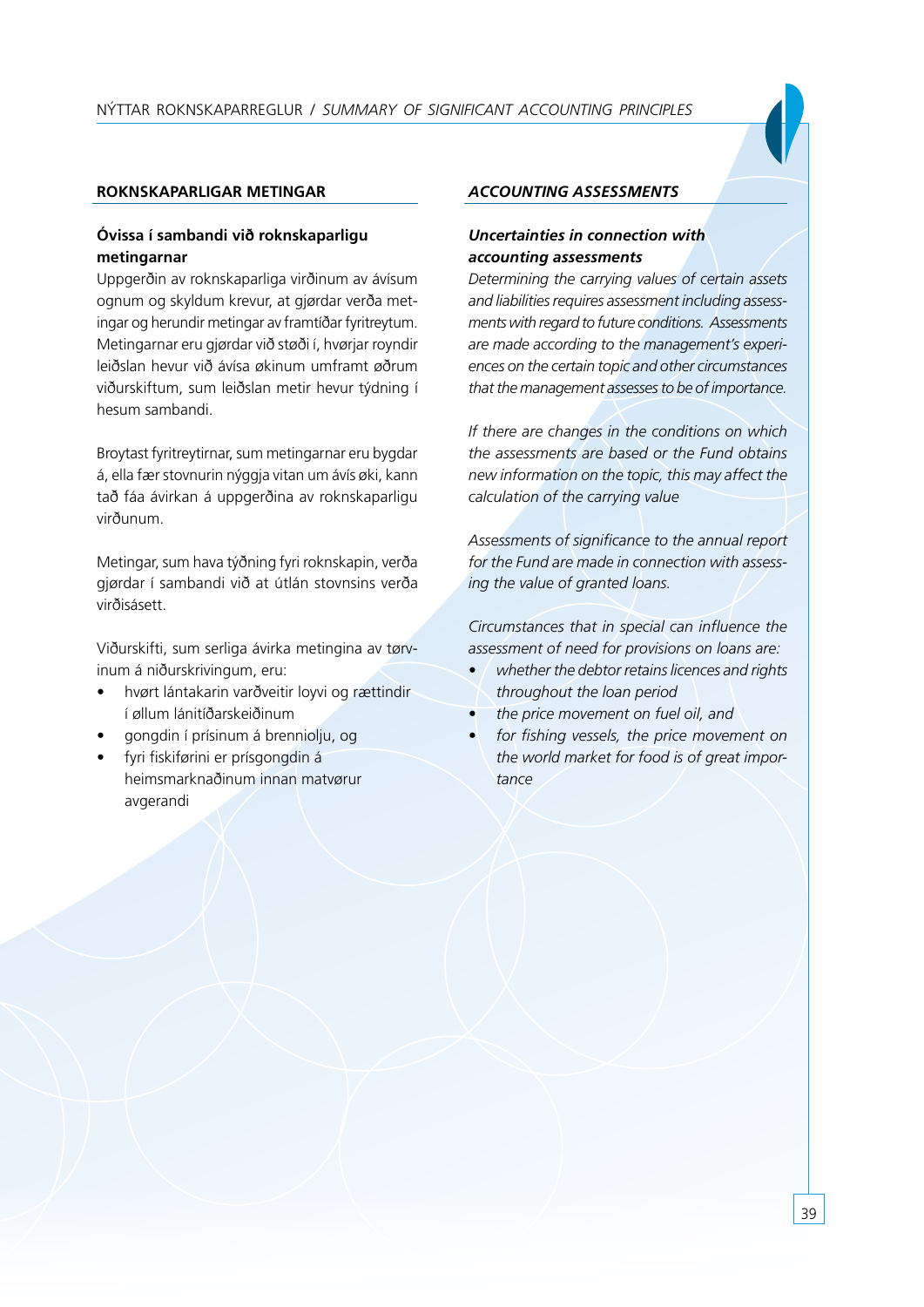## RAKSTRARROKNSKAPUR FYRI TÍÐARSKEIÐIÐ 1. APRÍL 2019 – 31. MARS 2020 / *PROFIT AND LOSS ACCOUNT FOR THE PERIOD FROM 1 APRIL 2019 - 31 MARCH 2020*

| Nota<br>Note   |                                                                  | 2019/20<br>tDKK | 2018/19<br>tDKK |
|----------------|------------------------------------------------------------------|-----------------|-----------------|
| $\mathbf{1}$   | Rentur og provision av útlánum /                                 |                 |                 |
|                | Interest and commission from loans                               | 25.196          | 27.388          |
|                | Rentur til lánistovnar /                                         |                 |                 |
|                | Interest to loan creditors                                       | $-1.524$        | $-2.646$        |
|                | Eykagrunsgjald / Charge to the reserve fund                      | 2.497           | 2.327           |
|                | Rentur til eykagrunsinnskot / Interests to reserve fund deposits | $-34$           | $-104$          |
|                | Úrslit av útlánsvirksemi / Result from loan-activity             | 26.135          | 26.965          |
| $\overline{2}$ | Aðrar rentuinntøkur og kursjavningar /                           |                 |                 |
|                | Other interests and value adjustments                            | $-471$          | 3.809           |
|                | Onnur inntøka / Other income                                     | 417             | 321             |
| 3              | Fyrisitingarkostnaður / Administration costs                     | $-1.217$        | $-1.361$        |
| 4              | Lønir / Wages                                                    | $-2.597$        | $-2.430$        |
|                | Niðurskriving av partabrøvum / Write-downs on shares             | 0               | $-1.434$        |
|                | Úrslit áðrenn broyting í niðurskrivingum /                       |                 |                 |
|                | Result before change in write-downs                              | 22.267          | 25.870          |
| 5              | Niðurskriving upp á útlán og staðfest tap /                      |                 |                 |
|                | Write-downs on loans and realized losses                         | $-3.500$        | $-12.317$       |
|                | Úrslit áðrenn skatt / Result before taxes                        | 18.767          | 13.553          |
| 6              | Skattur av ársúrslitinum / Taxes on result                       | $-3.378$        | $-2.440$        |
|                |                                                                  |                 |                 |
|                | Ársúrslitið / Result for the year                                | 15.389          | 11.113          |
|                | Býtið av yvirskotinum / Distribution of the profit               |                 |                 |
|                | Flutt til eykagrunnar / Transferred the reserve fund             | 15.389          | 11.113          |
|                | Til samans / Total                                               | 15.389          | 11.113          |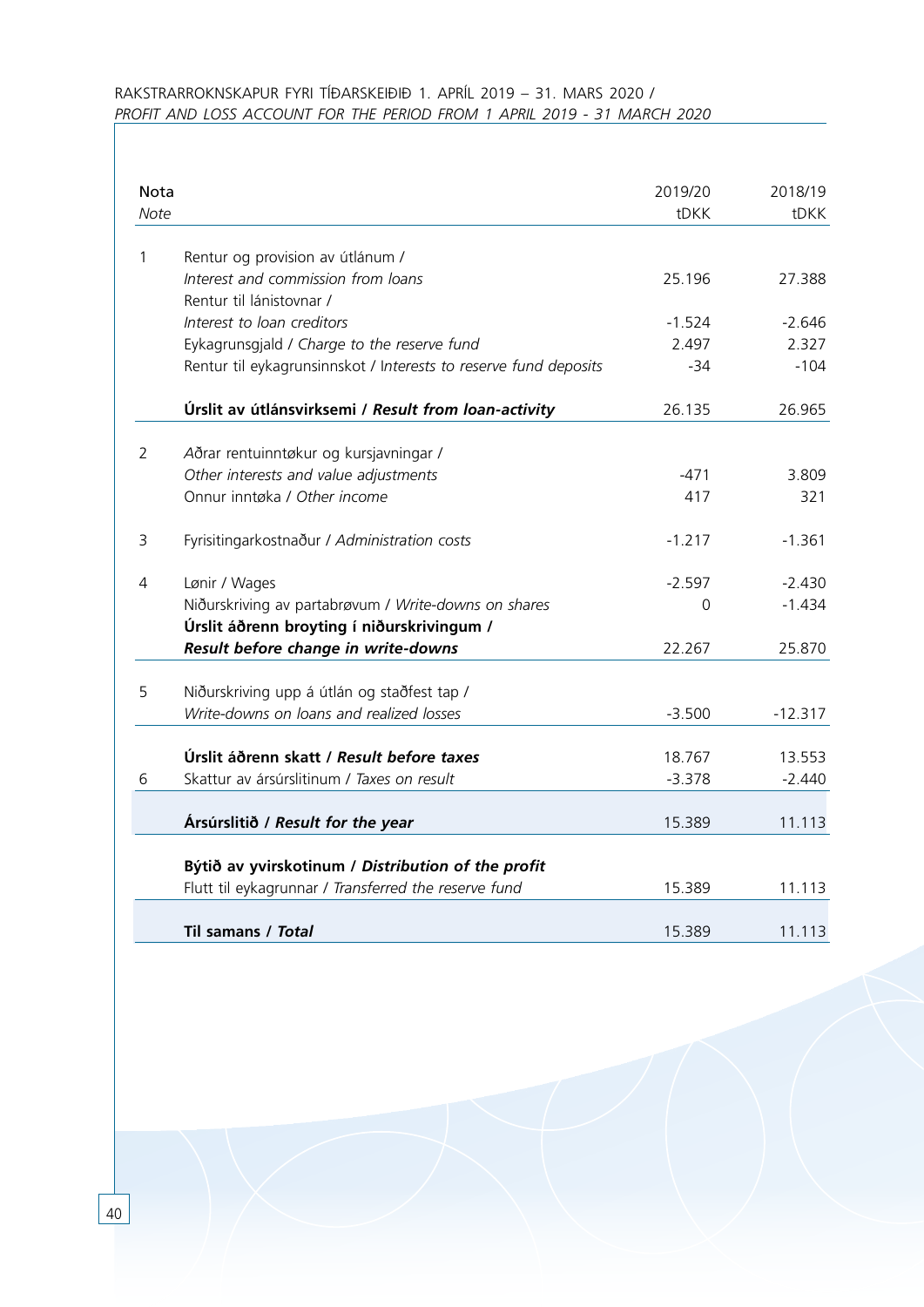| Nota        |                                                                          | 2019/20 | 2018/19   |
|-------------|--------------------------------------------------------------------------|---------|-----------|
| <b>Note</b> |                                                                          | tDKK    | tDKK      |
|             |                                                                          |         |           |
|             | <b>OGN / ASSETS</b>                                                      |         |           |
|             | Støðisogn / Fixed assets                                                 |         |           |
|             | Materiell støðisogn / Tangible assets                                    |         |           |
| 7           | Skrivstovubygningur / Office-building                                    | 2.327   | 2.369     |
|             |                                                                          |         |           |
|             | Finansiell støðisogn / Financial assets                                  |         |           |
| 8           | Virðisbrøy / Securities                                                  | 87.000  | 78.450    |
| 9           | Útlán / Loans                                                            | 773.048 | 666.571   |
|             |                                                                          |         |           |
|             | Støðisogn til samans / Total fixed assets                                | 862.375 | 747.390   |
|             |                                                                          |         |           |
|             | Ogn í umferð / Current assets                                            |         |           |
|             | Áogn / Receivables                                                       |         |           |
| 9           | Útlán / Loans                                                            | 75.702  | 96.328    |
|             | Eftirstøður av útlánum / Payments overdue                                | 7.092   | 7.277     |
|             | Onnur áogn / Other receivables                                           | 3.293   | 3.276     |
| 6           | Skattaáogn / Deferred tax asset                                          | 0       | 751       |
|             | Tilgóðahavandi, ikki falnar rentur v.m. / Interests receivables, not due | 10.904  | 11.755    |
|             |                                                                          |         |           |
|             |                                                                          | 96.991  | 119.387   |
|             |                                                                          |         |           |
| 8           | Lánsbrøv / Bonds                                                         | 12.612  | 140.828   |
|             |                                                                          |         |           |
|             | Tøkur peningur / Cash in hand and at bank                                | 1.390   | 35.675    |
|             |                                                                          |         |           |
|             | Ogn í umferð til samans / Total current assets                           | 110.993 | 295.890   |
|             |                                                                          |         |           |
|             | OGN TIL SAMANS / TOTAL ASSETS                                            | 973.368 | 1.043.280 |

 $\overline{\blacklozenge}$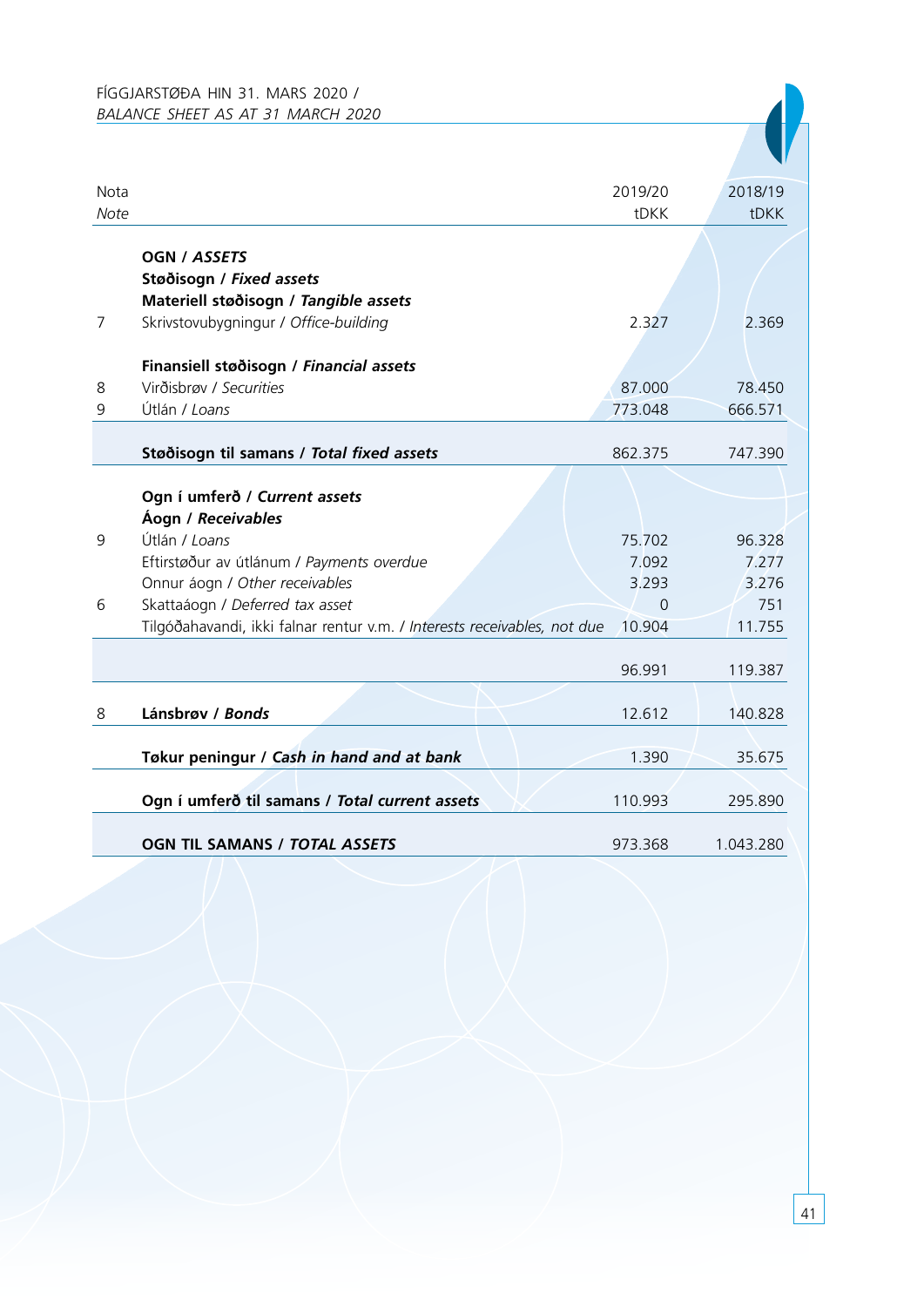| Nota<br><b>Note</b> |                                                                         | 2019/20<br>tDKK | 2018/19<br>tDKK |
|---------------------|-------------------------------------------------------------------------|-----------------|-----------------|
|                     | <b>SKYLDUR / EQUITY AND LIABILITIES</b>                                 |                 |                 |
|                     | Eginpeningur / Equity                                                   |                 |                 |
|                     | Høvuðsgrunnur / Main fund                                               | 786.000         | 778.000         |
|                     | Eykagrunnar / Reserve funds                                             | 84.970          | 77.581          |
|                     |                                                                         |                 |                 |
|                     | Eginpeningur til samans / Total equity                                  | 870.970         | 855.581         |
|                     | Avetingar/ Provisions                                                   |                 |                 |
|                     | Útsettur skattur / Deferred taxes                                       | 1               | 0               |
|                     | Skuld / Liabilities                                                     |                 |                 |
|                     | Langfreistað skuld / Non-current liabilities                            |                 |                 |
| 10                  | Lánistovnar / Loan creditors                                            | 86.582          | 100.000         |
| 11                  | Eykagrunsinnskot / Reserve fund deposits                                | 10.992          | 11.949          |
|                     |                                                                         |                 |                 |
|                     | Langfreistað skuld til samans / Total non-current liabilities           | 97.574          | 111.949         |
|                     | Stuttfreistað skuld / Current liabilities                               |                 |                 |
| 10                  | Lánistovnar, stuttfreistaður partur / Loan creditors, payable next year | 0               | 75.000          |
| 11                  | Eykagrunsinnskot / Reserve fund deposits                                | 1.609           | 62              |
|                     | Útvegarar av vørum og tænastum / Goods and service debt                 | 351             | 100             |
| 12                  | Skyldugur skattur / Corporation taxes                                   | 2.626           | 0               |
|                     | Onnur skuld / Other debt                                                | 237             | 588             |
|                     |                                                                         |                 |                 |
|                     | Stuttfreistað skuld til samans / Total current liabilities              | 4.823           | 76.750          |
|                     | Skuld til samans / Total liabilities                                    | 102.397         | 187.699         |
|                     |                                                                         |                 |                 |
|                     | SKYLDUR TIL SAMANS / TOTAL EQUITY AND LIABILITIES                       | 973.368         | 1.043.280       |
|                     |                                                                         |                 |                 |
| 13                  | Samhandil við nærstandandi partar / Transactions with connected parties |                 |                 |
| 14                  | Váðastýring / Risk management                                           |                 |                 |

15 **Fíggjarligar ognir og skyldur /** *Financial assets and liabilities* 

16 **Eventualskyldur /** *Contingent liabilities* 

42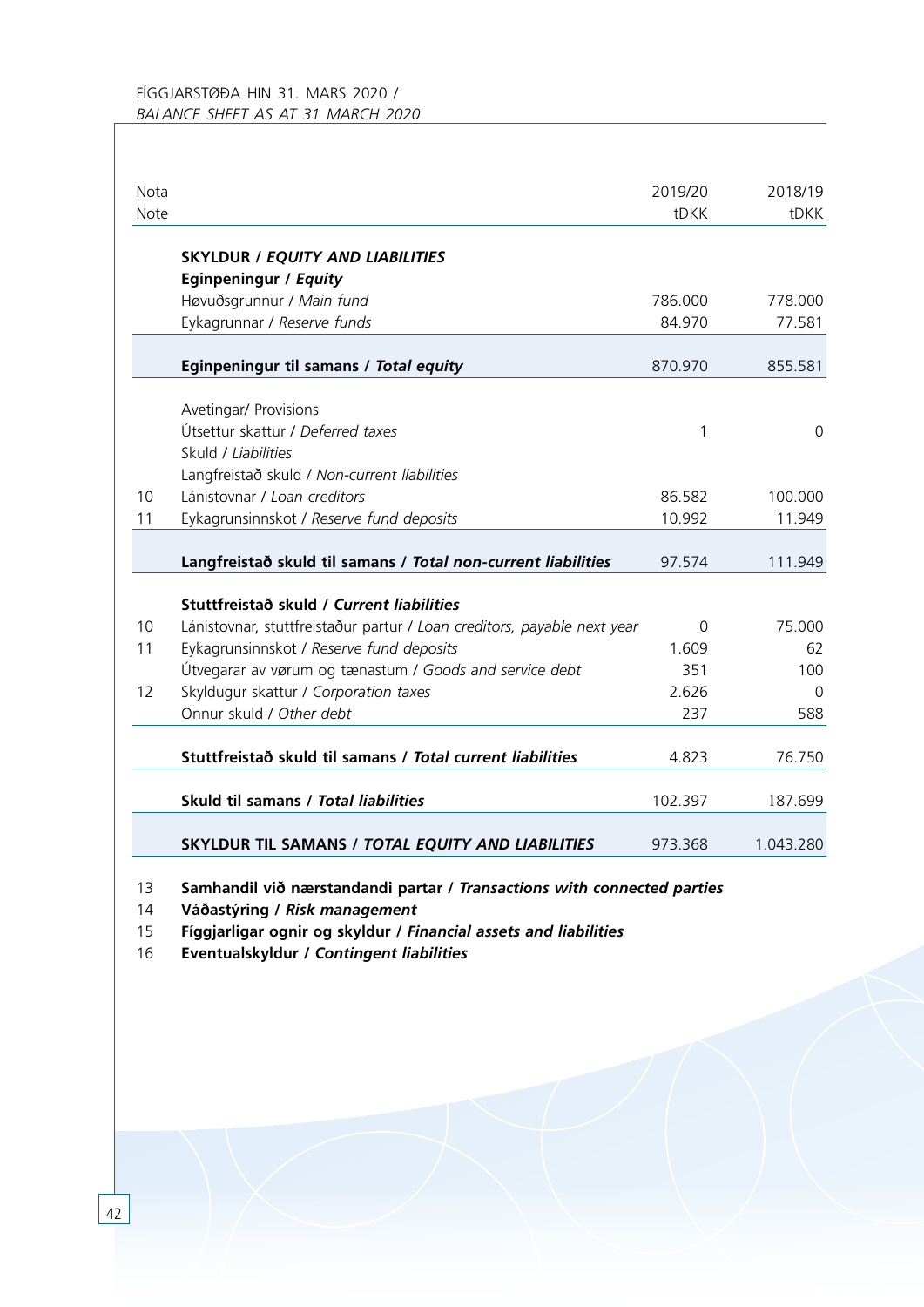|                                                                              | 2019/20     | 2018/19        |
|------------------------------------------------------------------------------|-------------|----------------|
|                                                                              | tDKK        | tDKK           |
|                                                                              |             |                |
| Úrslit áðrenn skatt / Result before tax                                      | 18.768      | 13.553         |
| Niðurskriving av partabrøvum / Write-downs on shares                         | 3.500       | 1.434          |
| Niðurskriving upp á útlán / Write-downs on loans                             | 0           | 6.350          |
| Ikki staðfestur kursjavningar av lánsbrøvum /                                |             |                |
| Unrealized value adjustments on bonds                                        | 1.963       | $-489$         |
| Aðrar javningar / Other corrections                                          | 0           | 0              |
| Avskrivingar støðisogn / Depreciation tangible asssets                       | 42          | 42             |
|                                                                              |             |                |
| Gjaldføri frá rakstri áðrenn broyting í arbeiðskapitali /                    |             |                |
| Cash flow from operating activity before                                     |             |                |
| changes in working capital                                                   | 24.273      | 20.890         |
| Útgoldin lán í árinum / Paid out loans during the year                       | $-264.791$  | $-69.391$      |
| Avdráttir og innfrían av lánum / Downpayment and redemption                  | 175.440     | 112.450        |
| Broyting í eftirstøðum og áogn /                                             |             |                |
| Changes in payments overdue and receivables                                  | 1.018       | 7.081          |
| Broyting í stuttfreistaðum virðisbrøvum / Changes in current bonds           | 127.967     | $-8.136$       |
| Broyting í útvegarum og aðrari skuld / Changes in creditors and other debt   | 490         | $-107$         |
| Goldin skattur / Tax, paid                                                   | $\mathbf 0$ | 0              |
|                                                                              |             |                |
| Gjaldføri frá rakstri og útláni /                                            |             |                |
| Cash flow from operating and loan actitivities                               | 64.397      | 62.787         |
|                                                                              |             |                |
| Keyp og søla av virðisbrøvum / Investment and disposal of bonds              | $-10.264$   | 8.868          |
|                                                                              |             |                |
| Gjaldføri frá íløgum / Cash flow from investments                            | $-10.264$   | 8.868          |
|                                                                              |             |                |
| Avdráttir av langfreistaðari skuld / Repayment of long-term debt             | $-175.000$  | $-100.000$     |
| Lánupptøka / Loans                                                           | 86.582      | $\overline{0}$ |
|                                                                              |             |                |
| Gjaldføri frá fígging / Cash flow from financial actitivties                 | $-88.418$   | $-100.000$     |
|                                                                              |             |                |
| Gjaldføri til samans / Total cash flow                                       | $-34.285$   | $-28.345$      |
| Tøkur peningur við ársbyrjan / Cash in hand at bank at beginning of the year | 35.675      | 64.020         |
|                                                                              |             |                |
| Tøkur peningur við ársenda / Cash in hand at bank at end of the year         | 1.390       | 35.675         |

 $\overline{\phantom{a}}$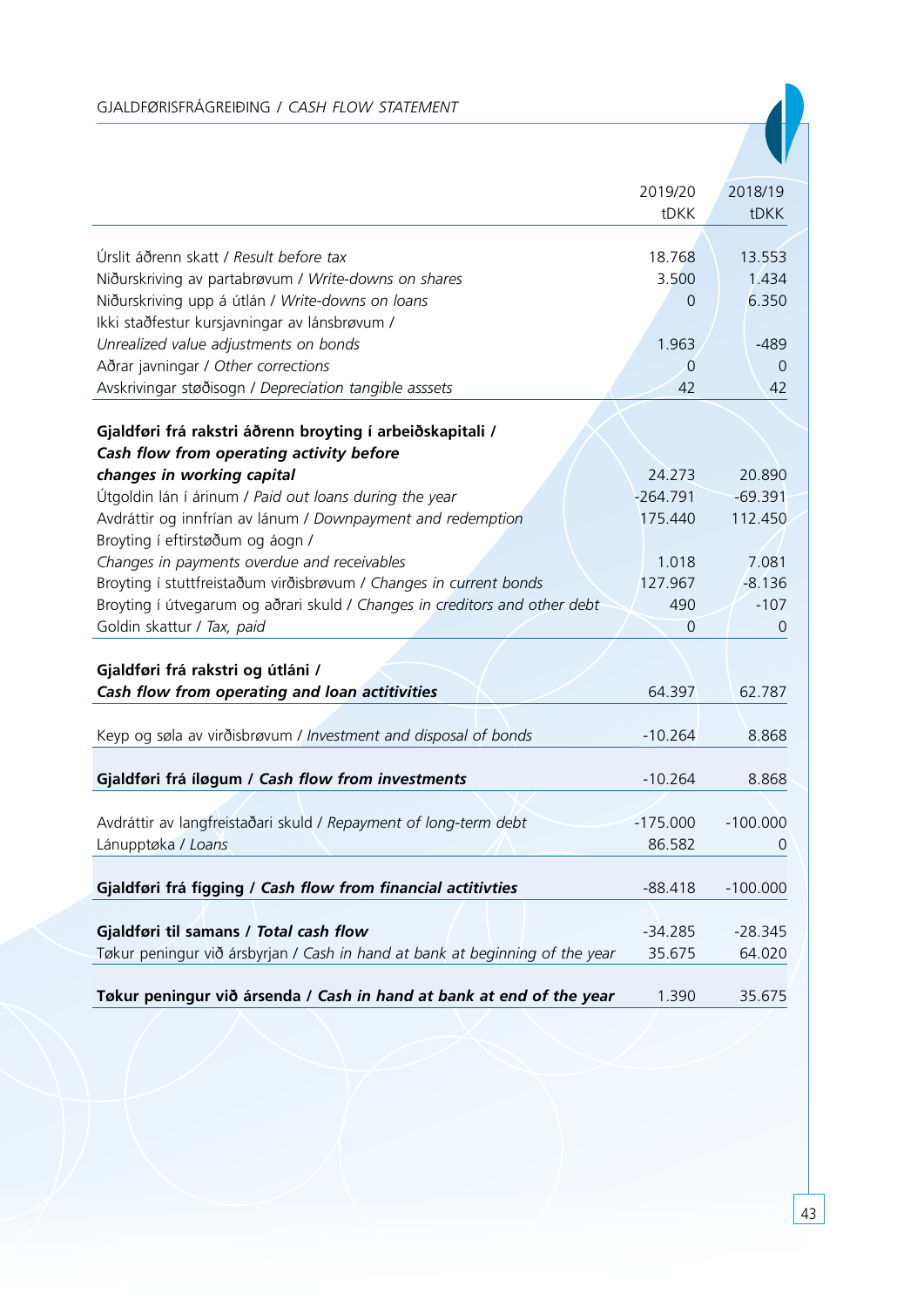|                                                                                                                | 2019/20     | 2018/19   |
|----------------------------------------------------------------------------------------------------------------|-------------|-----------|
|                                                                                                                | <b>TDKK</b> | tDKK      |
|                                                                                                                |             |           |
| Eginpeningur / Equity                                                                                          |             |           |
| Høvuðsgrunnur / Main fund                                                                                      | 786.000     | 778.000   |
| Eykagrunnar / Reserve funds                                                                                    | 84.970      | 77.581    |
|                                                                                                                |             |           |
| Eginpeningur til samans / Total equity                                                                         | 870.970     | 855.581   |
|                                                                                                                |             |           |
|                                                                                                                |             |           |
| Høvuðsgrunnur / Main fund                                                                                      |             |           |
|                                                                                                                | 778.000     | 758.000   |
| Høvuðsgrunnur 1. apríl / Main fund as at 1 April<br>Flutt frá eykagrunnum / Transferred from the reserve funds | 8.000       | 20.000    |
|                                                                                                                |             |           |
| Høvuðsgrunnur 31. mars / Main fund as at 31 March                                                              | 786.000     | 778,000   |
|                                                                                                                |             |           |
|                                                                                                                |             |           |
| Eykagrunnar / Reserve fund                                                                                     |             |           |
|                                                                                                                |             |           |
| Eykagrunnur 1. apríl / Reserve fund as at 1 April                                                              | 77.581      | 86.468    |
| Ársúrslit / Result for the yeas                                                                                | 15.389      | 11.113    |
| Flutt til høvuðsgrunn / Transferred to main fund                                                               | $-8.000$    | $-20.000$ |
|                                                                                                                |             |           |
| Eykagrunnur 31. mars / Reserve funds as at 31 March                                                            | 84.970      | 77.581    |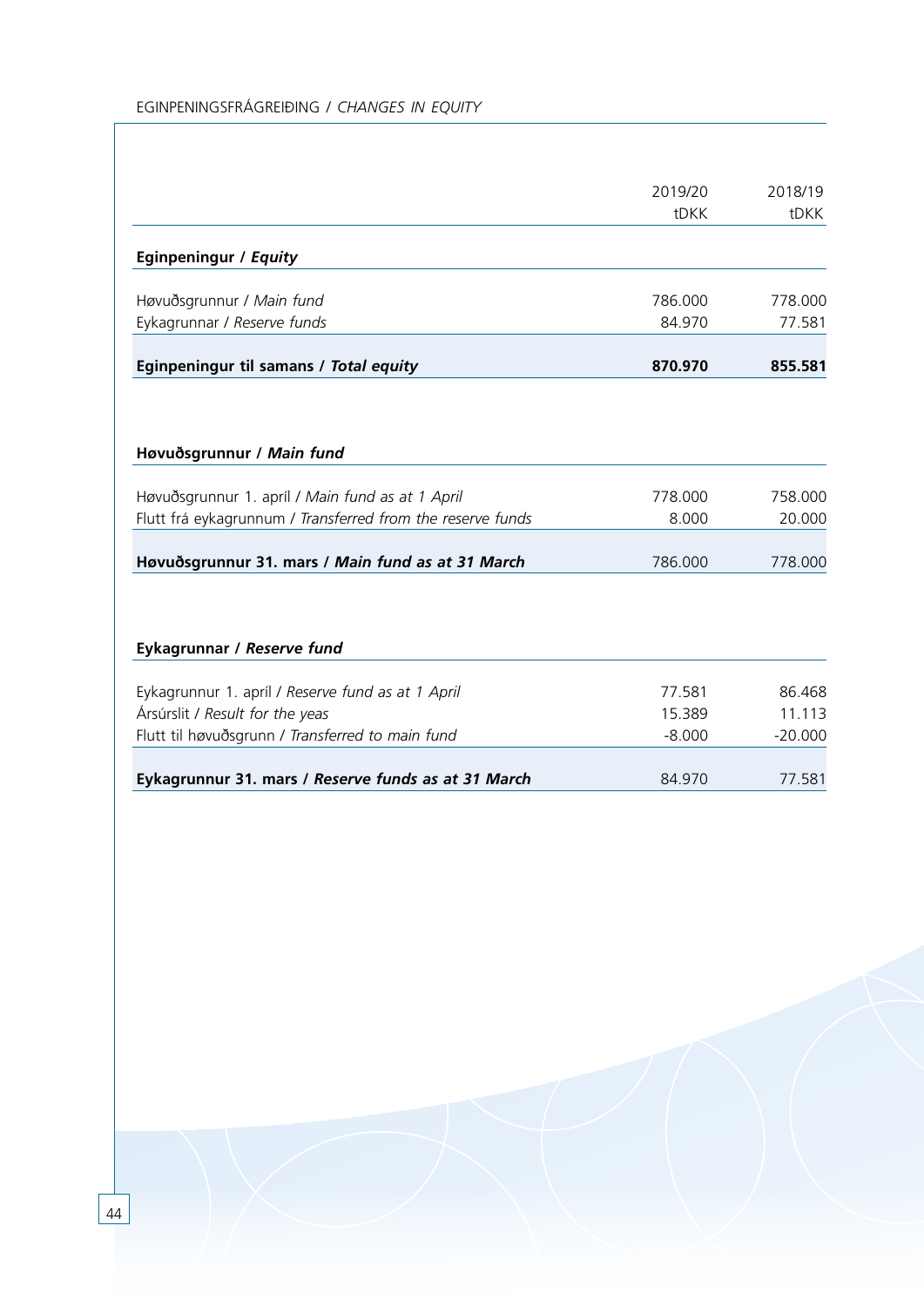## NOTUR / *NOTES*



#### **1 Segment og aðrir upplýsingar/** *Segments and other disclosures*

Stovnsins primeru inntøkur eru rentur av veittum útlánum. Hetta er einasta virkisøki hjá stovninum. Tískil metir leiðslan ikki, at stovnurin hevur fleiri rakstrarlig segment.

Útlánini eru øll til føroysk feløg, og tí er einans talan um eitt landafrøðilig segment.

Stórir kundar fevna um stóran part av samlaðu rentuinntøkunum hjá stovninum. Niðanfyri er víst tal av kundum, ið umboða meira enn 10% av samlaðu rentuinntøkunum og teirra samlaði partur av rentuinntøkunum.

*The Fund's primary income is interest from loans, which is the Fund's only business sector. Management is therefore of the opinion that this is the sole business segment for the Fund.*

*All of the fund's loans are provided to Faroese companies and therefore there is only one geographical business segment.*

*Major borrowers account for a large part of the Fund´s total interest income. The table below shows the number of borrowers that account for more than 10% of total interest income and their part of the total interest income for the fund.*

| Segment og aðrar upplýsingar / Segments and other information     | 2019/20     | 2018/19     |
|-------------------------------------------------------------------|-------------|-------------|
|                                                                   | <b>tDKK</b> | <b>tDKK</b> |
|                                                                   |             |             |
| Rentur av útlánum / Interests from loans                          | 25.196      | 26.918      |
| Provisiónir / Commission                                          | 0           | 470         |
|                                                                   |             |             |
|                                                                   | 25.196      | 27.388      |
|                                                                   |             |             |
| Tal av stórum kundum / Number of major borrowers                  | 4           | 3           |
|                                                                   |             |             |
| Prosentpartur av samlaðum rentum frá hesum kundum /               |             |             |
| Percentage of total interest income from these borrowers          | 55%         | 43%         |
|                                                                   |             |             |
|                                                                   |             |             |
| Aðrar rentuinntøkur og kursjavningar /<br>$\overline{2}$          |             |             |
| Other interests and value adjustment                              | 2019/20     | 2018/19     |
|                                                                   | tDKK        | <b>tDKK</b> |
|                                                                   |             |             |
| Rentur av bankapeningi / Interests from bank deposits             | 21          | 40          |
| Rentur av lánsbrøvum / Interests from bonds                       | 3.154       | 4.102       |
| Staðfest kurstap av lánsbrøvum / Realized loss from bonds         | $-2.247$    | $-1.991$    |
| Staðfestur kursvinningur av lánsbrøvum / Realized gain from bonds | 1.344       | 1.169       |
| Kursjavningur av lánsbrøvum / Value adjustments on bonds          | $-2.743$    | 489         |
|                                                                   |             |             |
|                                                                   | $-471$      | 3.809       |
|                                                                   |             |             |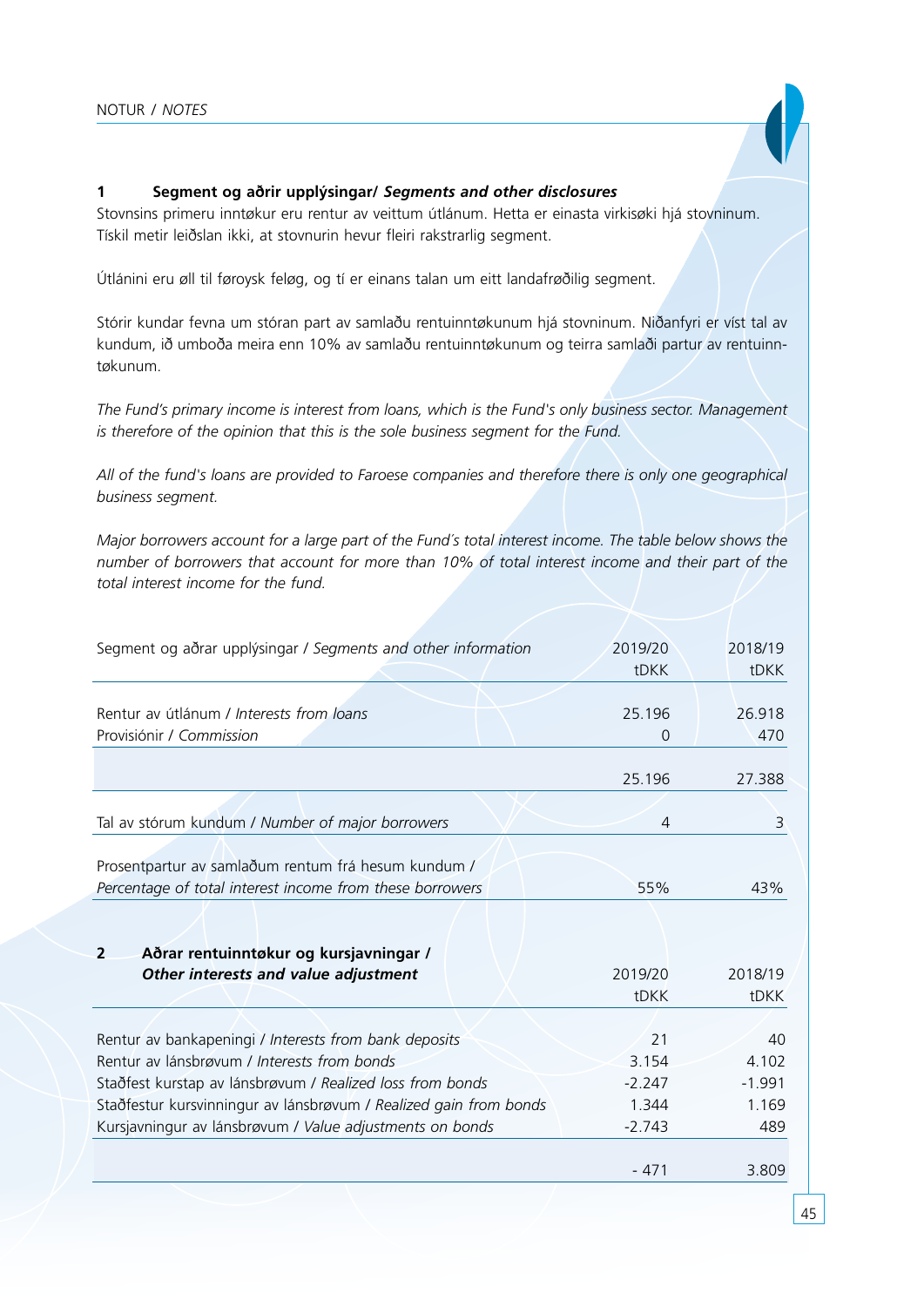## **3 Fyrisitingarkostnaður /** *Administration cost*

|                                                                     | 2019/20 | 2018/19 |
|---------------------------------------------------------------------|---------|---------|
|                                                                     | tDKK    | tDKK    |
|                                                                     |         |         |
| Fyrisitingarkostnaður / Administration                              | 1.174   | 1.318   |
| Avskrivingar av bygningi / Depreciation on building during the year | 43      | 43      |
|                                                                     |         |         |
|                                                                     | 1.217   | 1.361   |
|                                                                     |         |         |
|                                                                     |         |         |
| Lønir / Wages<br>4                                                  |         |         |
|                                                                     |         |         |
| Løn og samsýningar / Wages and remuneration                         | 2.258   | 2.057   |
| Eftirlønargjøld / Pension contributions                             | 225     | 276     |
| Onnur lønargjøld / Other social sequrity costs                      | 114     | 97      |
|                                                                     |         |         |
|                                                                     | 2.597   | 2.430   |
|                                                                     |         |         |
| Av hesum løn til stjórn og varastjórn /                             |         |         |
| The amount includes wages for management and deputy director with   | 1.309   | 1.275   |
|                                                                     |         |         |
| Tal av starvsfólki / Number of employees                            | 3       | 3       |

Stjórnarlimir verða valdir av landsstýrinum fyri 5 ár í senn. Varastjórin hevur vanliga uppsagnartíð upp á 1 ár. Í serligum førum er uppsagnartíðin tó 2 ár.

*Directors are appointed by the Faroese government for a 5 year period at the time. The Deputy Director has a one year term of notice. Under certain circumstances the term of notice is extended to two years.*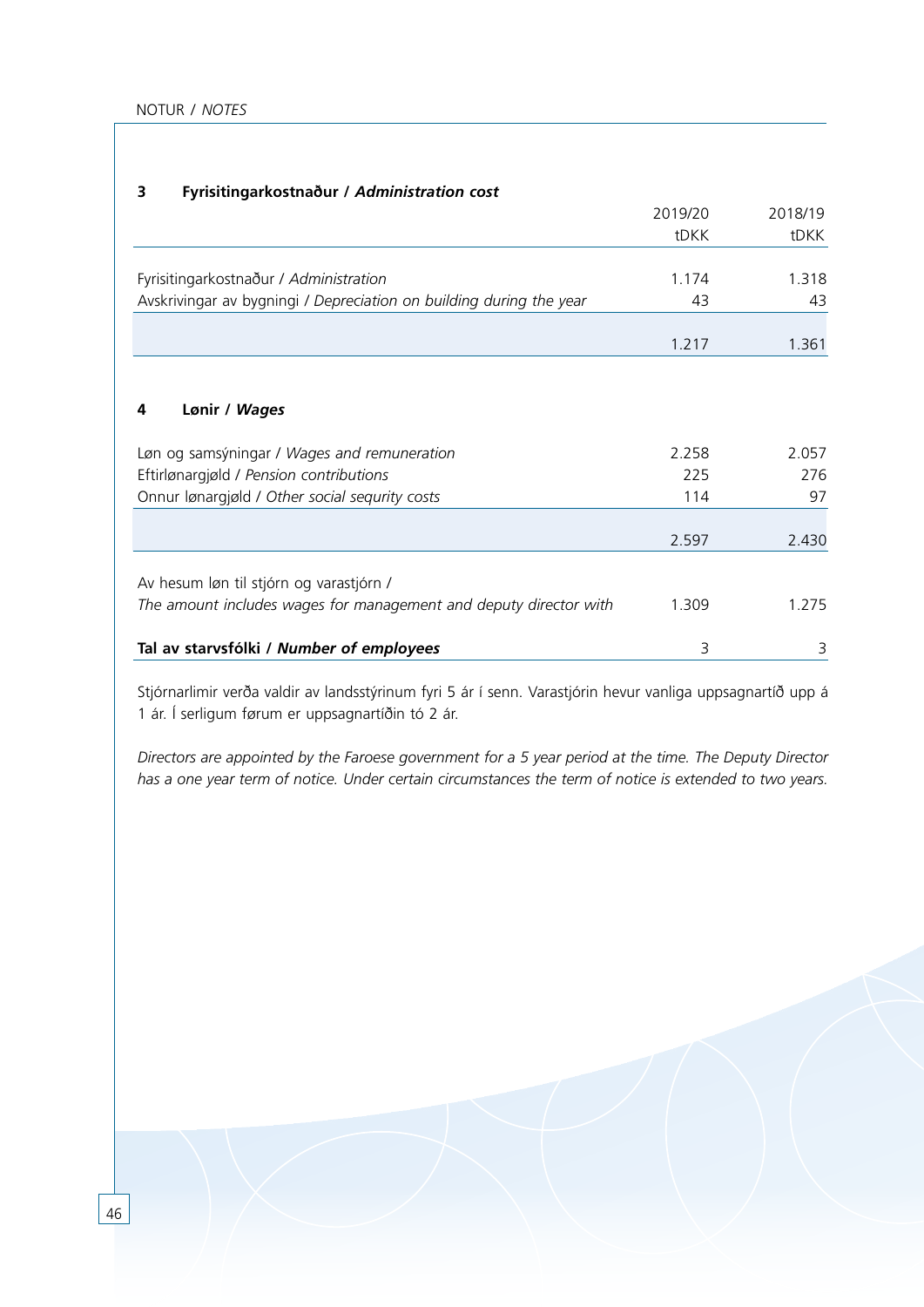| 5<br>Niðurskrivingar upp á útlán og staðfest tap / Write-downs on loans and realized losses |                |                |
|---------------------------------------------------------------------------------------------|----------------|----------------|
|                                                                                             | 2019/20        | 2018/19        |
|                                                                                             | tDKK           | <b>tDKK</b>    |
|                                                                                             |                |                |
| Staðfest tap / Realized losses                                                              | 0              | $-5.967$       |
| Afturføring av áður framdum niðurskrivingum til tap upp á útlán /                           |                |                |
| Reversal of prior write-down on loans                                                       | 8000           | 9.150          |
| Broyting í niðurskrivingum upp á verandi lán /                                              |                |                |
| Change in write-downs on present loans                                                      | $-11.500$      | $-15.500$      |
|                                                                                             | $-3.500$       | $-12.317$      |
|                                                                                             |                |                |
| Skattur av ársúrslitinum / Taxes on result<br>6                                             |                |                |
|                                                                                             |                |                |
| Skattur av ársins skattskyldugu inntøku /                                                   |                |                |
| Taxes on the taxable income for the year                                                    | $-2.626$       | 0              |
| Broyting í útsettum skatti / Changes in deferred taxes                                      | $-752$         | $-2.440$       |
|                                                                                             |                |                |
|                                                                                             | $-3.378$       | $-2.440$       |
| Goldin skattur / Paid taxes                                                                 | $\overline{0}$ | 0              |
|                                                                                             |                |                |
| Effektivt skattaprosent / Effective tax rate                                                | 18%            | 18%            |
|                                                                                             |                |                |
| Skrivstovubygningur / Office building<br>7                                                  |                |                |
|                                                                                             |                |                |
| Útveganarpeningur 1. apríl / Acquisition cost as at 1 April                                 | 3.203          | 3.203          |
| Tilgongd / Additions                                                                        | 0              | $\overline{0}$ |
|                                                                                             |                |                |
| Útveganarpeningur 31. mars / Acquisition cost as at 31 March                                | 3.203          | 3.203          |
| Avskrivingar 1. apríl / Depreciation as at 1 April                                          | $-834$         | $-791$         |
| Avskrivingar í árinum / Depreciation during the year                                        | $-42$          | $-43$          |
|                                                                                             |                |                |
| Avskrivingar 31. mars / Depreciation as at 31 March                                         | $-876$         | -834           |
| Roknskaparligt virði 31. mars / Booked value as at 31 March                                 | 2.327          | 2.369          |
|                                                                                             |                |                |

Bygningurin verður avskrivaður yvir 40 ár niður til eitt restvirði upp á 1.500 tkr. íroknað grundøkið.

*The building is to be depreciated over 40 years to a scrap value of 1.500 tDKK. land included.*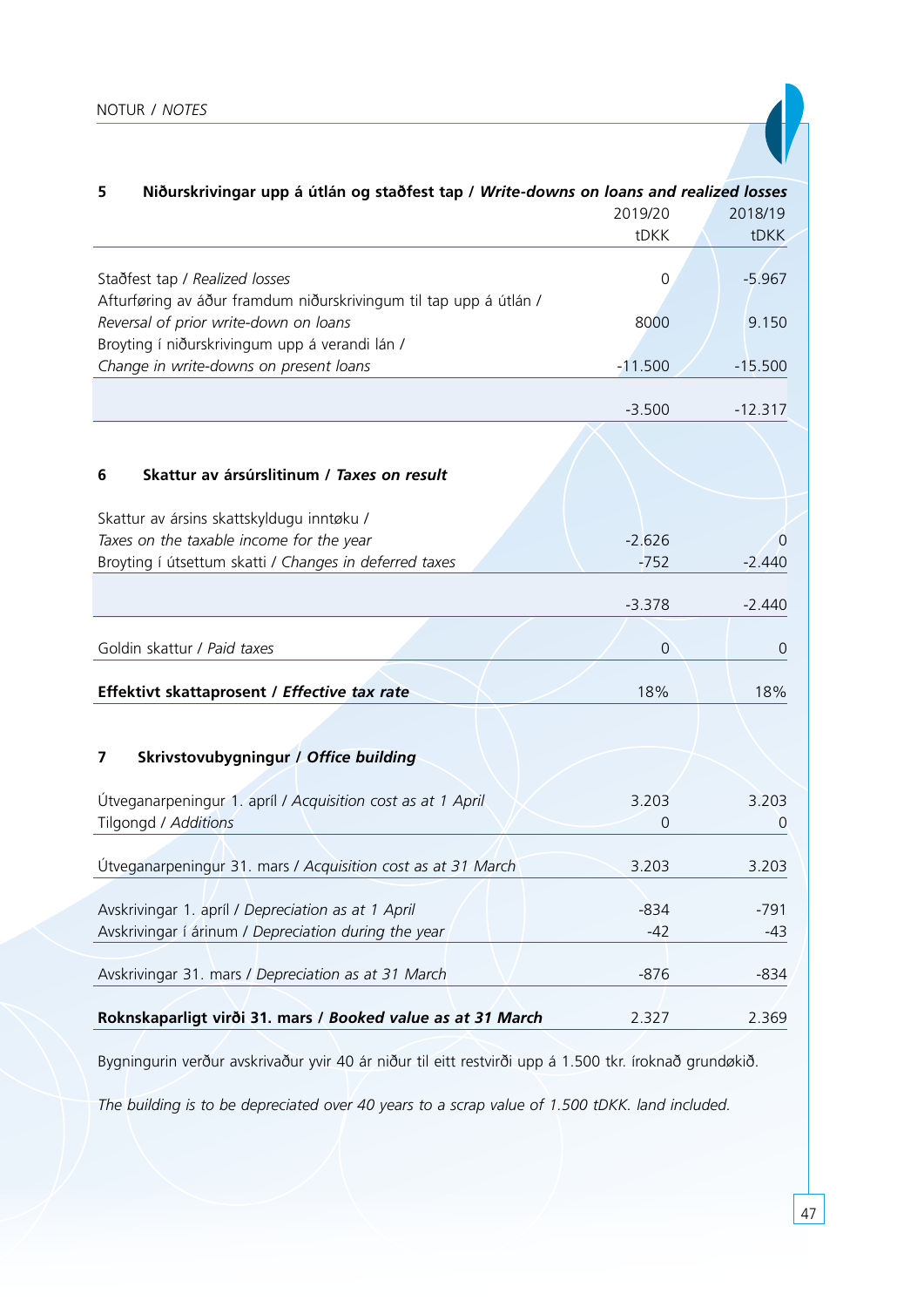### **8 Virðisbrøv /** *Securitites*

|                                                                           | 2019/20  | 2018/19     |
|---------------------------------------------------------------------------|----------|-------------|
|                                                                           | tDKK     | <b>tDKK</b> |
|                                                                           |          |             |
| Bókað virði uppgjørt til ultimokursir, langfreistað ogn /                 |          |             |
| Booked value to market rates, long-term assets <sup>1</sup>               | 87.000   | 78.450      |
| Bókað virði uppgjørt til ultimokursir, stuttfreistað ogn /                |          |             |
| Booked value to market rates, short-term assets                           | 12.612   | 140.828     |
|                                                                           |          |             |
| Lánsbrøv / Bonds                                                          | 99.612   | 219.278     |
|                                                                           |          |             |
| Virði uppgjørt eftir lóg og viðtøkum /                                    |          |             |
| Value according to the Fund's Act and Articles                            |          |             |
| Lánsbrøv / Bonds                                                          | 97.267   | 211.061     |
|                                                                           |          |             |
| Munur millum bókað virði og virði eftir lóg og viðtøkum /                 |          |             |
| Difference between book value and value according to the Act and Articles | $-2.345$ | $-8.217$    |
|                                                                           |          |             |
| Áljóðandi virði / Nominal value                                           |          |             |
| Lánsbrøv / Bonds                                                          | 94.994   | 211.061     |
|                                                                           |          |             |
| Meting av lánsbrøvum / Rating of bonds                                    |          |             |
| AAA / AAA                                                                 | 64%      | 89%         |
| Aðrar / Other                                                             | 36%      | 11%         |

Virðisbrøvini eru fyri tað mesta donsk lánsbrøv, sum eru skrásett á børsinum í Keypmannahavn. Tann vektaða miðal longdin av okkara lánsbrøvum er 1,79 ár við roknskaparárslok (31. mars 2019: 0,38 ár). Lánsbrøvini hava bæði fasta og variabla rentu.

*The securities are mostly Danish bonds that are listed on the Copenhagen stock exchange. On weighted average, the payment period of the bonds is 1.79 years at year end (31 March 2019: 0.38 year). The bond portfolio has both fixed and variable interest.*

1 Virðisbrøv knýtt at eykagrunninum sambært viðtøkunum *Securities linked to the reserve fund according the Articles of Association*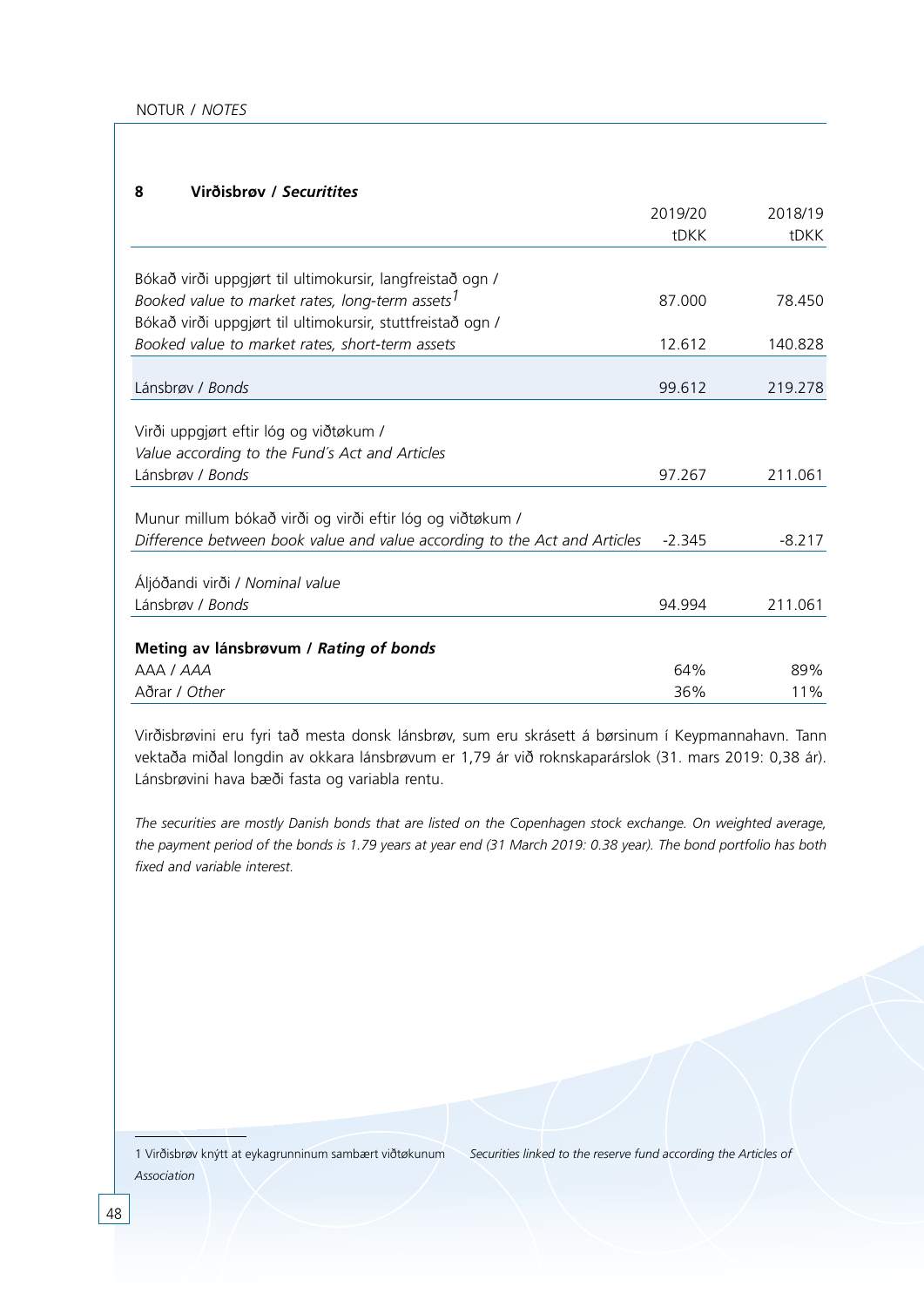| Útlán / Loans<br>9                                  |                |             |
|-----------------------------------------------------|----------------|-------------|
|                                                     | 2019/20        | 2018/19     |
|                                                     | tDKK           | <b>tDKK</b> |
| Veðrættur / 1. priority                             |                |             |
|                                                     |                |             |
| Restskuld 1. apríl / Outstanding debt 1 April       | 604.095        | 636.584     |
| Nýggj lán / New loans                               | 209.605        | 52.174      |
|                                                     | 813.700        | 688.758     |
|                                                     |                |             |
| Avdráttir / Instalments                             | $-64.976$      | $-59.291$   |
| Afturrindan / Repayment.                            | $-72.012$      | $-25.083$   |
| Tap og niðurskriving / Loss and write downs         | $\mathbf 0$    | $-289$      |
|                                                     | 676.712        | 604.095     |
|                                                     |                |             |
|                                                     |                |             |
| Veðrættur / 2 priority                              |                |             |
| Restskuld 1. apríl / Outstanding debt 1 April       | 219.554        | 230.124     |
| Nýggj lán / New loans                               | 55.186         | 17.217      |
|                                                     | 274.740        | 247.341     |
|                                                     |                |             |
| Avdráttir / Instalments                             | $-22.623$      | $-20.285$   |
| Afturrindan / Repayment                             | $-15.829$      | $-7.203$    |
| Tap og niðurskriving / Loss and write downs         | $\overline{0}$ | $-299$      |
|                                                     | 236.288        | 219.554     |
|                                                     |                |             |
|                                                     | 913.000        | 823.649     |
| Niðurskrivingar 1. apríl / Write downs 1. April     | $-60.750$      | $-54.400$   |
| Afturføring av áður framdum niðurskriving til tap / |                |             |
| Reversal of prior write-down on loans               | 8.000          | 9.150       |
| Broyting í niðurskrivingum upp á verandi lán /      |                |             |
| Change in write-downs on present loans              | $-11.500$      | $-15.500$   |
|                                                     | $-64.250$      | $-60.750$   |
|                                                     | 848.750        | 762.899     |
|                                                     |                |             |

Samlaðu útlánini til lántakarar við niðurskriving tann 31. mars 2020 eru 164 mió.kr. (31. mars 2019: 171 mió.kr.)

*Total loans to debtors with provisions as at 31 March 2020 add up to DKK 164 million. (31 March 2019: DKK 171 million)*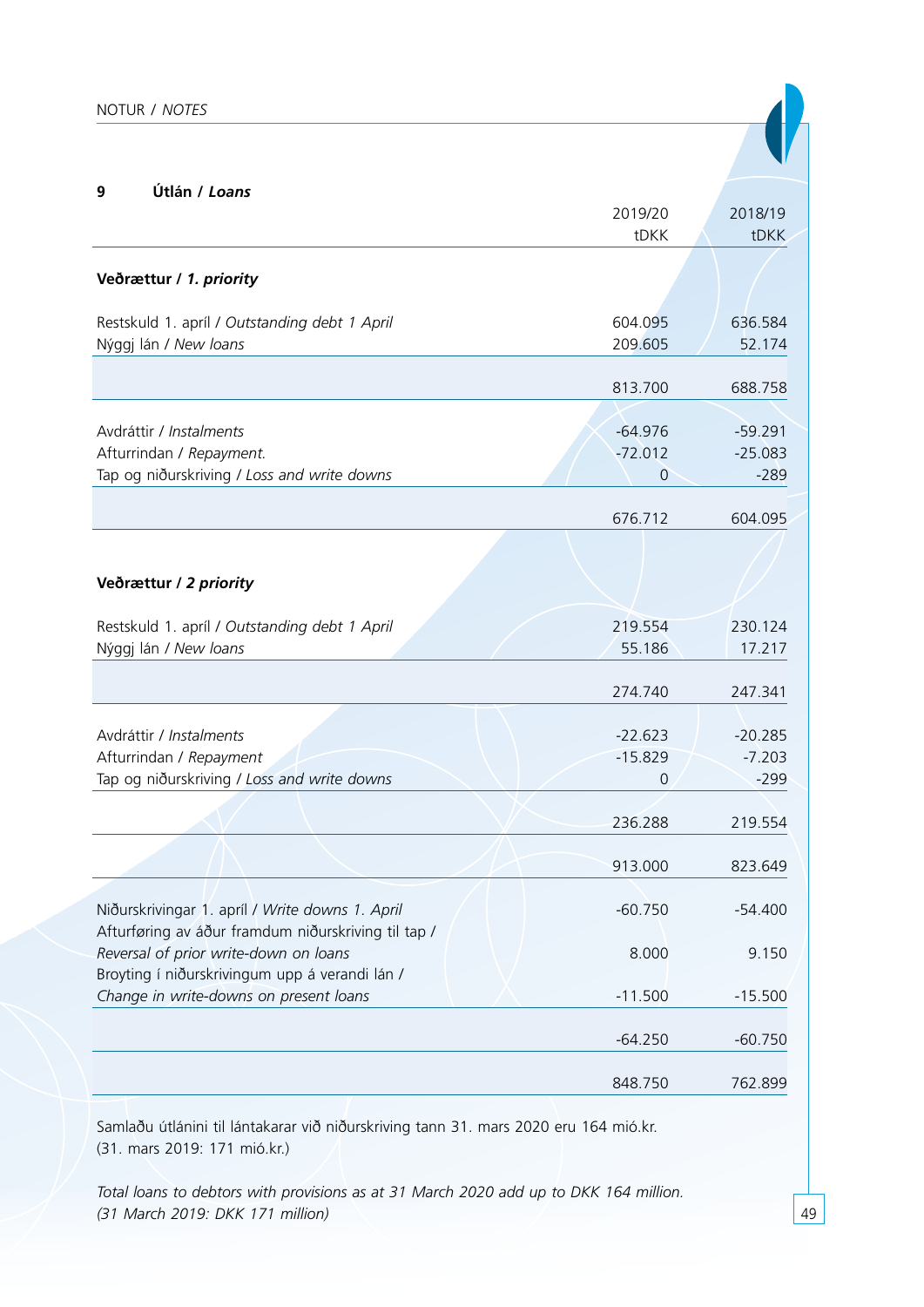|                                                                                  | 2019/20     | 2018/19     |
|----------------------------------------------------------------------------------|-------------|-------------|
|                                                                                  | <b>tDKK</b> | <b>tDKK</b> |
|                                                                                  |             |             |
| Útlán býtt eftir forfalstíð / Loans grouped by maturity                          |             |             |
| Avdráttir komandi árið / Instalments next financial year                         | 75.702      | 96.328      |
| Avdráttir frá 1-5 ár / Instalments 1 to 5 years ahead                            | 422.369     | 420.239     |
| Avdráttir seinni enn 5 ár / Instalments after more than 5 years                  | 414.929     | 307.082     |
|                                                                                  |             |             |
|                                                                                  | 913.000     | 823.649     |
|                                                                                  |             |             |
| Samlað lánsgjøld býtt eftir forfalstíð / Total repay-amounts grouped by maturity |             |             |
| Avtalað lánsgjøld netto komandi árið /                                           |             |             |
| Agreed interest and capital repayments next financial year                       | 98.299      | 115.089     |
| Avtalað lánsgjøld netto 1-5 ár /                                                 |             |             |
| Agreed interest and capital repayments 1 to 5 year                               | 473.121     | 481.564     |
| Avtalað lánsgjøld netto seinni enn 5 ár /                                        |             |             |
| Agreed interest and capital repayments after more than 5 year                    | 416.299     | 317.159     |
|                                                                                  |             |             |
|                                                                                  | 987.719     | 913.812     |
|                                                                                  |             |             |
| Eftirstøður eftir aldri / Payments overdue grouped by maturity                   |             |             |
| Eftirstøður yngri enn 5 mánaðar / Overdue by less than 5 months                  | 2.126       | 2.602       |
| Eftirstøður millum 5 og 11 mánaðar / Overdue by 5 to 11 months                   | 1.829       | 2.379       |
| Eftirstøður eldri enn 11 mánaðar / Overdue by more than 11 months                | 3.137       | 2.296       |
|                                                                                  |             |             |
|                                                                                  | 7.092       | 7.277       |
|                                                                                  |             |             |
|                                                                                  |             |             |
| Lánistovnar / Loan creditors<br>10                                               |             |             |
|                                                                                  |             |             |
| Niðanfyri er skuld til lánistovnar sundurgreinað eftir forfalli.                 |             |             |
| Time-schedule for instalments to loan creditors is:                              |             |             |

| Avdráttir komandi árið / Instalments next financial year |        | 75.000  |
|----------------------------------------------------------|--------|---------|
| Avdráttir frá 1-5 ár / Instalments from 1 to 5 years     | 86.582 | 100.000 |
|                                                          |        |         |
|                                                          | 86.582 | 175.000 |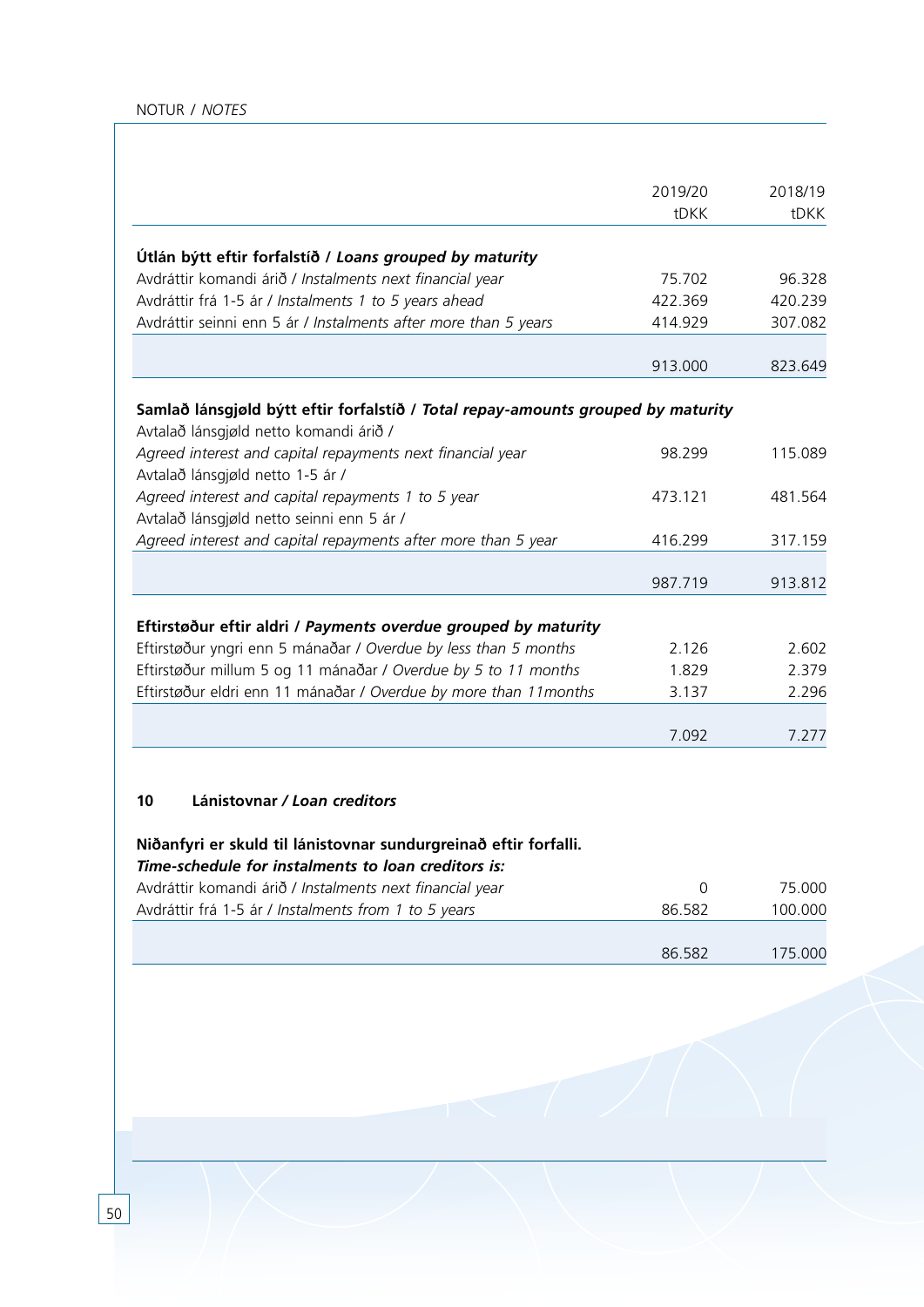NOTUR / *NOTES*

|                                                                                                                                                                | 2019/20                 | 2018/19              |
|----------------------------------------------------------------------------------------------------------------------------------------------------------------|-------------------------|----------------------|
|                                                                                                                                                                | tDKK                    | tDKK                 |
| Eykagrunsinnskot / Reserve fund deposits<br>11                                                                                                                 |                         |                      |
| Salda 1. apríl / Balance as at 1 April                                                                                                                         | 12.011                  | 12.237               |
| Innskot viðvíkjandi útlánum / Paid in deposits                                                                                                                 | 652                     | 668                  |
| Útgoldið í árinum / Paid out deposits                                                                                                                          | $-62$                   | $-894$               |
| Salda 31, mars / Balance as at 31 March                                                                                                                        | 12.601                  | 12.011               |
| Afturgjald komandi árið / Repayment within 12 months<br>Afurgiald komandi 1-5 árini / Repayment from 1 to 5 years<br>Afurgjald hareftir / Repayment thereafter | 1.609<br>2.036<br>8.956 | 62<br>3.202<br>8.747 |
|                                                                                                                                                                | 12.601                  | 12.011               |
| 12<br>Skyldugur skattur / Corporation taxes                                                                                                                    |                         |                      |
| Salda 1. apríl / Balance as at 1 April                                                                                                                         | $\overline{0}$          | $\Omega$             |
| Goldin skattur / Paid taxes                                                                                                                                    | $\Omega$                | $\Omega$             |
| Skattur av skattskyldugu inntøku /                                                                                                                             |                         |                      |
| Taxes on the taxable income for the year                                                                                                                       | 2.626                   | $\Omega$             |
| Salda 31. mars / Balance as at 31 March                                                                                                                        | 2.626                   | 0                    |

## **13 Samhandil við nærstandandi partar / Transactions with connected parties**

Stovnurin verður stjórnaður av eini trímannastjórn, vald av fíggjarmálaráðharranum, og einum undirstjóra settur av stjórnini. Hesi eru øll at meta sum nærstandandi partar. Ongi lán eru veitt til nærstandandi partar.

Harumframt er eitt umboðsráð valt fyri stovnin, ið bert er ráðgevandi, og sum ikki hevur nakran avgerðarrætt í stovnsins viðurskiftum. Tískil er umboðsráðið ikki at meta sum nærstandandi partur.

*The Fund is lead by three Directors, elected by the Minister of Finance, and a Deputy Director hired by the Directors. These persons have a status as related parties towards the Fund. No loans have been granted to related parties.* 

*Furthermore, the Fund has a group of Representatives elected. The Representatives only have an advisory role and have no controlling function in the Fund. Therefore The Representatives are not considered to be a related party.*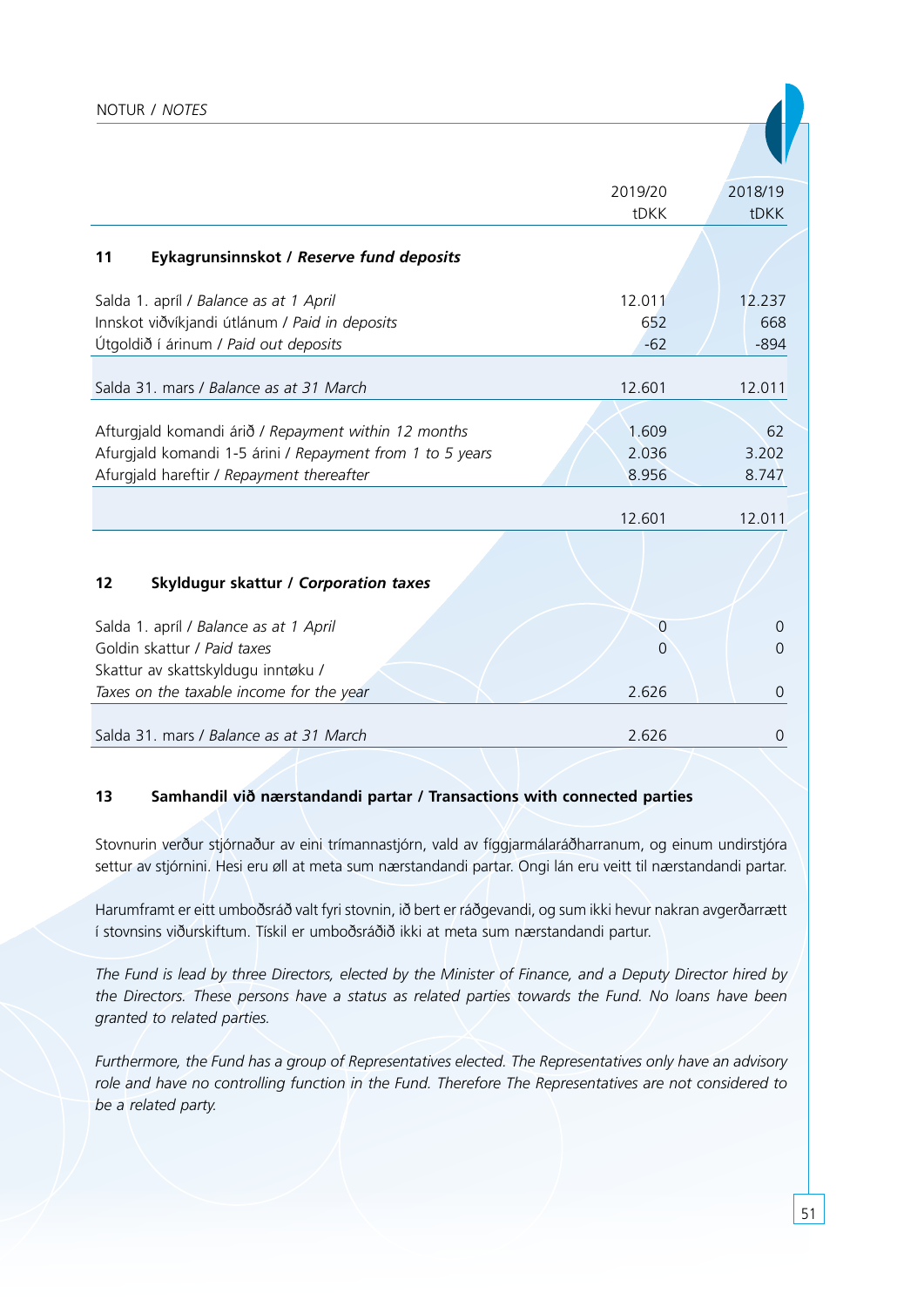## **14 Váðastýring /** *Risk management*

Stovnurin virkar eftir lóg og viðtøkum fyri stovnin. Í hesum eru ásett mørk og karmar fyri m.a. lánveiting, lántøku og trygdarmørkum. Hesar ásetingar eru partar av váðastýring stovnsins.

*The Fund operates according to the Act and Articles of Association for the Fund. These lay out the limits and framework for granting loans, borrowings as well as safety margins. These provisions are part of the Funds risk management.* 

#### **Rentuváði**

#### Útlán

Realurin veitir tvey sløg av lánum. Annað slagið er lán, har rentan er variabul og verður ásett út frá marknaðarrentuni, tá ið lánið verður útgoldið. Pantibrævið hevur tó eina hægstu rentu. Hetta er fyri tað mesta minni lán, har Realurin er einsamallur um fíggingina.

Hini lánini, sum eru umleið 77% av útlánunum hjá Realinum, eru bundin at 6 mðr. cibor. Hetta eru størri lán, har Realurin er saman við øðrum lángevarum. Støðið á 6 mðr cibor rentuni hevur í roknskaparárinum og fram til í dag ligið í millum -0,3837% og -0,0067%. Realurin heldur ikki, at váðin er serliga stórur við einum so lágum rentustøði. Realurin hevur sjálvur lán í cibor, sum svarar til 12% av okkara útláni í cibor.

#### Lánsbrøv

Realurin skal hava eina upphædd svarandi til minst 10% av sínum útlánum bundið í virðisbrøvum. Hetta er fyri tað mesta donsk lánsbrøv. Við tí lága rentustøðinum, sum hevur verið í longri tíð á altjóða marknaðum, er vandin fyri kurstapi stórur fyri tey lánsbrøv, sum hava langa afturgjaldstíð. Tey lánsbrøv, sum hava lítlan váða, geva nærum onga rentu. Realurin roynir at hava eina samanseting av lánsbrøvum, har váðin og rentan eru rímilig.

Tann vektaða miðal longdin av okkara lánsbrøvum er 1,77 ár við roknskaparárslok ímóti 0,38 seinasta roknskaparár.

#### *Interest risk*

#### *Loans*

*The Fund provides two types of loans. One type is where the interest is variable and is determined by the market rate when the loan is paid out. Howerver, the mortgage deed has a maximum interest. These loans are usually smaller loans to borrowers where the Fund is the sole provider of finance.* 

*The other loans that the Fund provides, and which account for about 77% of the total loans, are tied*  to the 6 month CIBOR interest rate. These are bigger loans where the Fund provides finance together *with other lenders. The 6 month CIBOR interest rate has been between -0.3837% and -0.0067% during the financial period up to today. The Fund does not consider the risk to be particulary large with such a low interest rate. The Fund itself has loans based on CIBOR, corresponding to 12% of the Fund's granted loans in CIBOR.*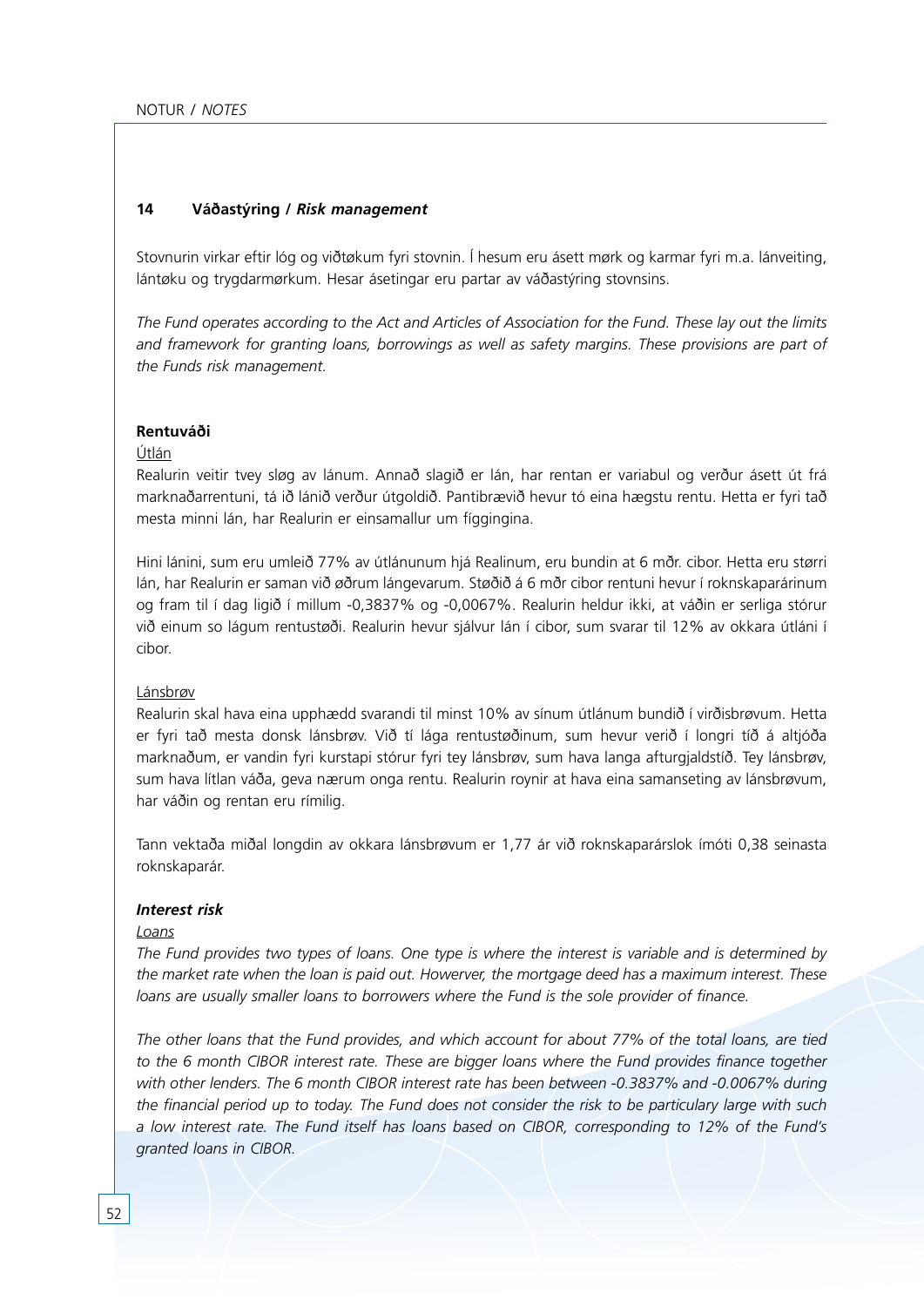#### *Bonds*

*The Fund has to have an amount corresponding to at least 10% of its loans tied up in bonds. These are mostly Danish bonds. With the low level of interest rates that have been on the international market for a long time, the risk of capital losses is high for the bonds that have a long payback period. Bonds with very little risk have almost no interest. The fund tries to have a portfolio of bonds where the combination of risk and interest income is reasonable.*

*On weighted average, the repayment period of the bonds is 1.77 years at year end compared to 0.38 years last year.* 

Niðanfyri vísta talva vísir ávirkanina av eini broyting í rentustøðinum. Útrokningarnar eru gjørdar fyri útlán, lánsbrævaognir, og skuld til lánistovnar í fíggjarstøðuni hin 31. mars 2020.

*The following figures show the effect of a change in the interest level. The calculations are prepared for loans, bonds, issued bonds and debt to loan creditors in the balance sheet as at 31 March 2020.*

|                              | Rentan / Interest +0,5% |            | Rentan / Interest -0,5% |            |
|------------------------------|-------------------------|------------|-------------------------|------------|
|                              | Rakstur /               | Eginogn /  | Rakstur /               | Eginogn /  |
|                              | Profit&Loss             | Equity     | Profit&Loss             | Equity     |
| Útlán / Loans                | $+4,6$ mio              | $+4,6$ mio | $-2,8$ mio              | $-2,8$ mio |
| Lánsbrævaognir / Bonds       | $+0.3$ mio              | $+0.3$ mio | $-0.3$ mio              | $-0.3$ mio |
| Lánistovnar / Loan creditors | $-0.3$ mio              | $+0.3$ mio | $+0.4$ mio              | $+0.4$ mio |

#### **Kredittváði**

Stovnurin veitir lán til reiðarí í Førovum við trygd í skipum og førum. Afturgjaldstíðin á lánum til nýggjari før er upp til 15 ár og fyri eldri før styttri. Á henda hátt verður roynt at halda kredittváðan á einum lágum støði.

#### Tann maksimali kreditváðin, tá ið hædd ikki er tikin fyri trygdum

Øll lán eru eftirkannað fyri at meta um neyðugt er við niðurskriving. Stovnurin metir, at hetta best verður gjørt, uttan at taka hædd fyri teimum trygdum stovnurin hevur í skipsveðbrøvum.

#### Lýsing av trygdum

Øll lán eru givin við 1. og 2. veðrætti í skipunum. 1. veðrættur skal liggja innanfyri 60% av virðinum og 2. veðrættur skal liggja innanfyri 80% av virðinum. Metingarnar eru grundaðar á framdar handlar, metingar frá útlendskum metingarfyritøkum umframt innanhýsis metingar, sum byggja á ta hollu vitan, sum Realurin hevur um virðið á føroyskum førum. Metingar frá útlendskum metingarfeløgum svara til 33% av øllum útlánum í virði (31. mars 2019: 25%); hetta eru skip í frálanda- og ferðamannavinnuni.

Seinastu 5 árini hevur stovnurin staðfest tap upp á til samans 80 mió.kr. (2018: 84 mió.kr.)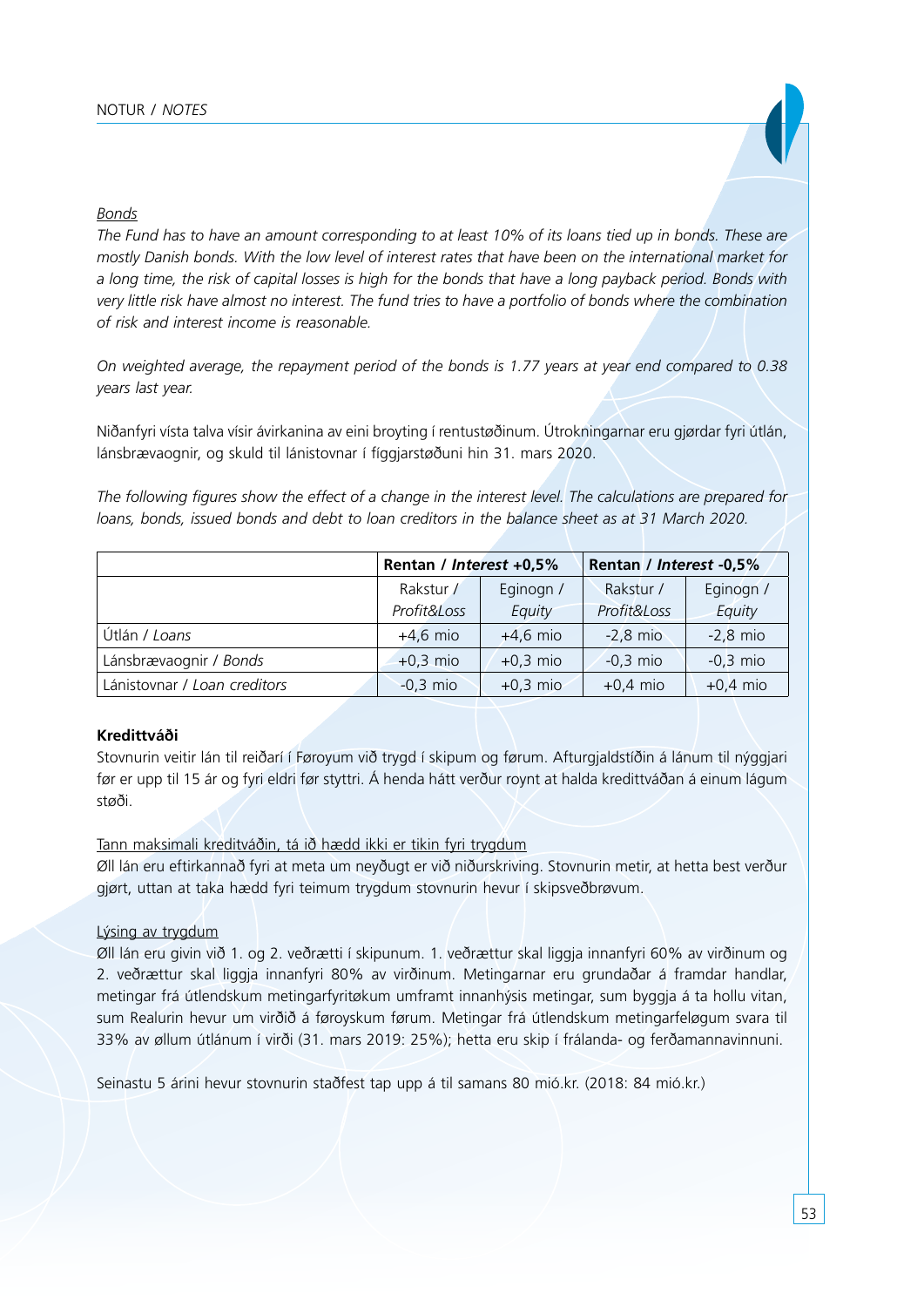#### *Credit risk*

*The Fund grants loans to ship-owners in the Faroe Islands against colletreal in ships and vessels. The repayment period for loans to newer vessels add up to 15 years and for older vessels the period is shorter. By these means the Fund tries to limit its credit risk to a reasonable level.*

#### *Maximal credit risk without taking in security*

*All loans are examined in order to determine the need for provisions. The Fund considers the best way to do this is not to take into account the securities granted in vessels.*

#### *Description of securitites*

*All loans are granted with 1. and 2. priority in the ship. 1. priority is to be within 60% of the value and 2. priority is to be within 80% of the value. The basis for the estiamated value is executed trades and surveys by foreign brokers and the Fund's own internal estimates, which are based on the great knowledge that the Fund has about the value of Faroese vessels. During the last financial year the Fund had two Faroese ship brokers to assess the value of the ships, on which the Fund has made provisons. Their conclusion is that the value is not set too high. Surveys carried out by foreign brokers add up to 33% of total loans in value (31 March 2019: 25%).*

*During the last five years, the realized losses have been a total of DKK 80 million. (2018: 84 million)* 

| Trygd innanfyri / Security within | Partur av samlaðum útláni / Share of total loans |         |  |
|-----------------------------------|--------------------------------------------------|---------|--|
|                                   | 2019/20                                          | 2018/19 |  |
| $0 - 20%$                         | 35%                                              | 37%     |  |
| $20 - 40\%$                       | 34%                                              | 33%     |  |
| $40 - 60\%$                       | 21%                                              | 21%     |  |
| $60 - 80\%$                       | 9%                                               | 8%      |  |
| $80 - 90\%$                       | $1\%$                                            | $1\%$   |  |
| $90 - 100\%$                      | $0\%$                                            | 0%      |  |
| Yvir 100%                         | $0\%$                                            | 0%      |  |

## **Sundurgreinan av netto útlánum greinað á útlánsintervall av restskuld pr. 31. mars /** *Specification of net loans grouped in lending interval of unpaid debt as at 31 March*

Í omanfyristandandi talvu sæst, at 90% av okkara nettoútlánum liggja innanfyri 60% av skipsvirðinum. (31 mars 2019: 91%).

*The table above shows that 90% of the Fund's net loans are within 60% of the ship´s value. (31 March 2019: 91%).*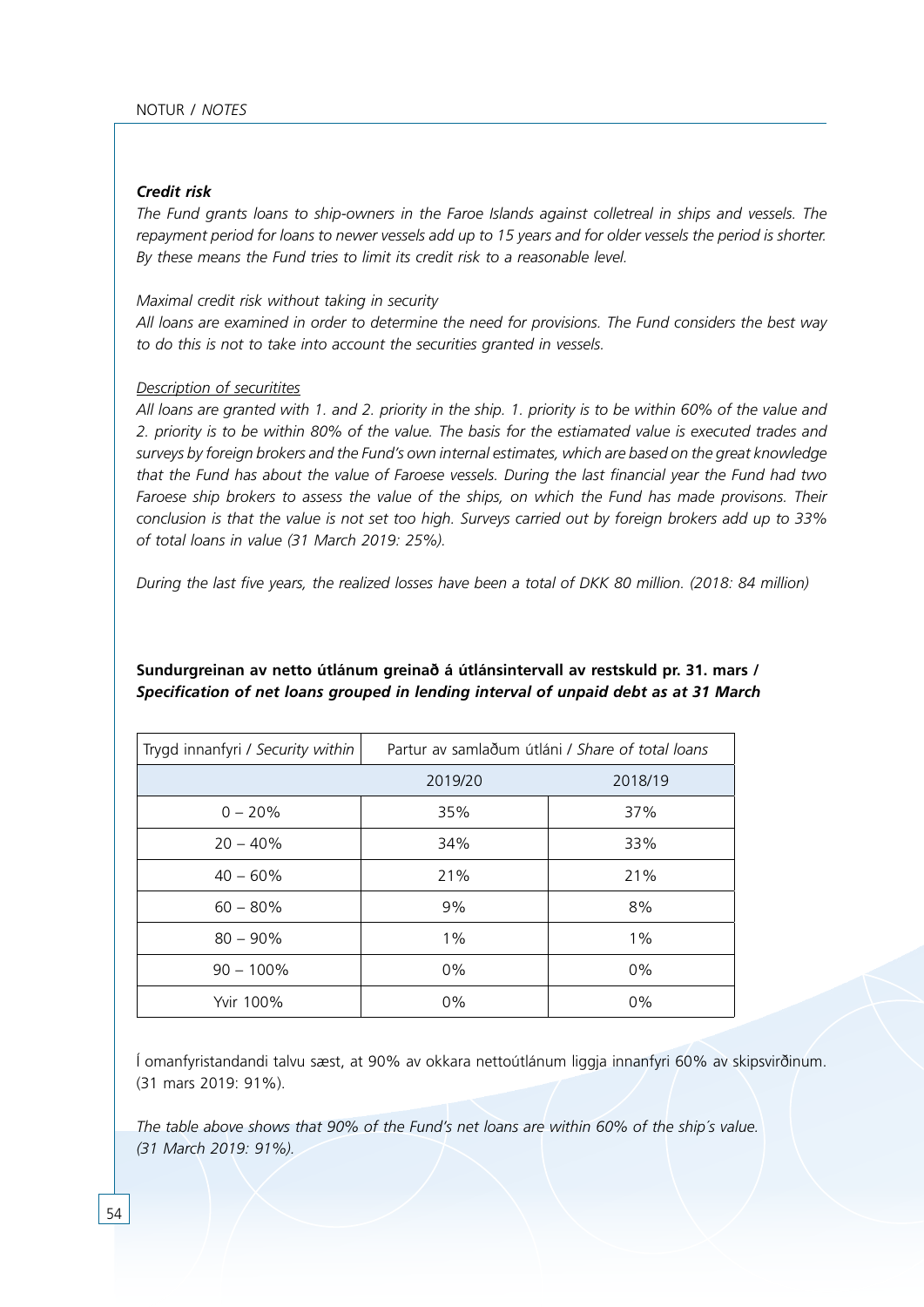#### **Gjaldsførisváði**

Stovnurin hevur ein solvens upp á 89,5%. Realurin hevur ein kassakreditt uppá 125 mió.kr. Pr. 31. mars 2020 hevur Realurin trekt 87 mió.kr. av kassakredittinum. Tann tøki peningurin íroknað lánsbrøv og kassakredittur er 54 mió.kr. tann 31. mars 2020. Sum støðan er í løtuni, har lítið og einki avkast fæst fyri virðisbrøv, roynir stovnurin ikki at hava ov nógvan frían likviditet.

Sambært rakstrar- og gjaldførisætlanunum fyri 2020/21 vil stovnurin kunna halda sínar skyldur yvirfyri sínum lángevarum.

#### *Liquidity risk*

*The Fund has a solvence ratio of 89.5%. The Fund has a cash credit of DKK 125 million. As at 31 March 2020, the company has made a move of DKK 87 million of the cash credit. Cash at bank and in hand including bonds and cash credit amounts to DKK 54 million as at 31 March 2020. As things stands now where there is almost no return from securities the Fund aims at not having too much free cash.*

*The Fund's budgets for operations and liquidity for 2020/21 show, that the Fund can meet its obligations to its loaners.*

#### **Gjaldoyraváði**

Alt virksemi hjá stovninum, íroknað útlán, er í DKK og stovnsins egna lántøka hevur eisini higartil altíð verið í DKK. Stórur partur av lántakarunum hava eisini bert DKK sum gjaldoyra. Tískil verður ikki mett, at stovnurin hevur nakran beinleiðis váða og sera lítlan óbeinleiðis váða orsakað av gjaldoyra.

#### *Currency risk*

*All the Fund's activities, including loans, are in Danish kroner (DKK) and so far the funding of the Fund has been in DKK. Most of the debtors also solely use DKK as currency. Therefore, there should be no direct currency risk and reduced indirect risk due to currency fluctuations.* 

55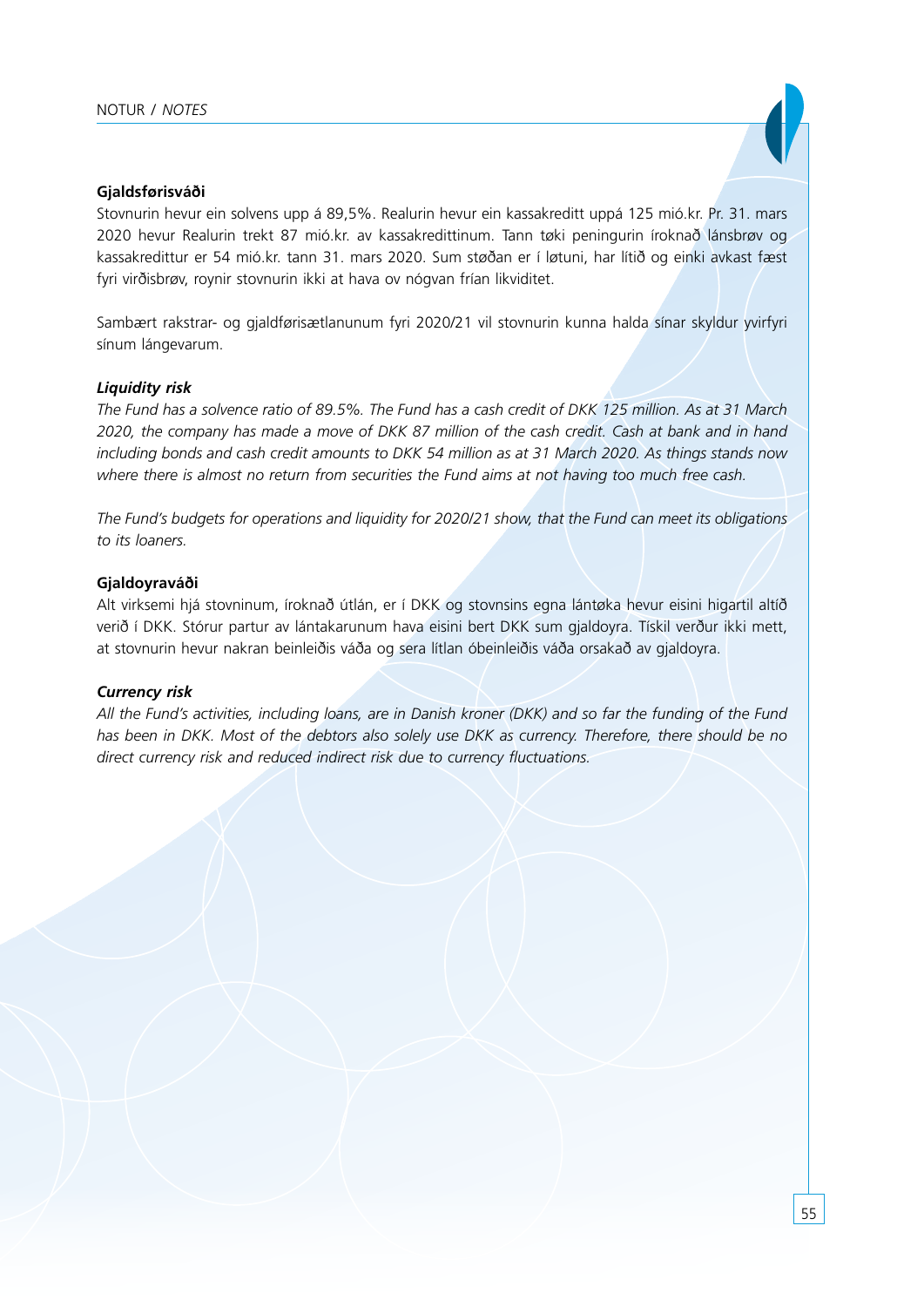## **15 Fíggarligar ognir og skyldur /** *Financial assets and liabilities*

## **Bólking av fíggjarligum ognum og skyldum /** *Categories of financial instruments*

Niðanfyri eru fíggjarligu ognir og skyldur stovnsins bólkaðar: *Below the financial assets and liabilities of the fund are classified:*

|                                                                                                                                               | 2019/20 | 2018/19 |
|-----------------------------------------------------------------------------------------------------------------------------------------------|---------|---------|
|                                                                                                                                               | tDKK    | tDKK    |
| Fíggarligar ognir virðisásettar til dagsvirði umvegis rakstur /                                                                               |         |         |
| Financial assets measured at fair value through the profit and loss                                                                           | 99.612  | 219.278 |
| Útlán / Loans                                                                                                                                 | 852.250 | 762.899 |
| Fíggarligar skyldur virðisásettar til dagsvirði umvegis rakstur /<br>Financial liabilities measured at fair value through the profit and loss | 0       | 0       |
| Fíggarligar skyldur virðisásettar til amortiseraðan kostprís /<br>Financial liabilities measured at amortized cost                            | 86.582  | 175.000 |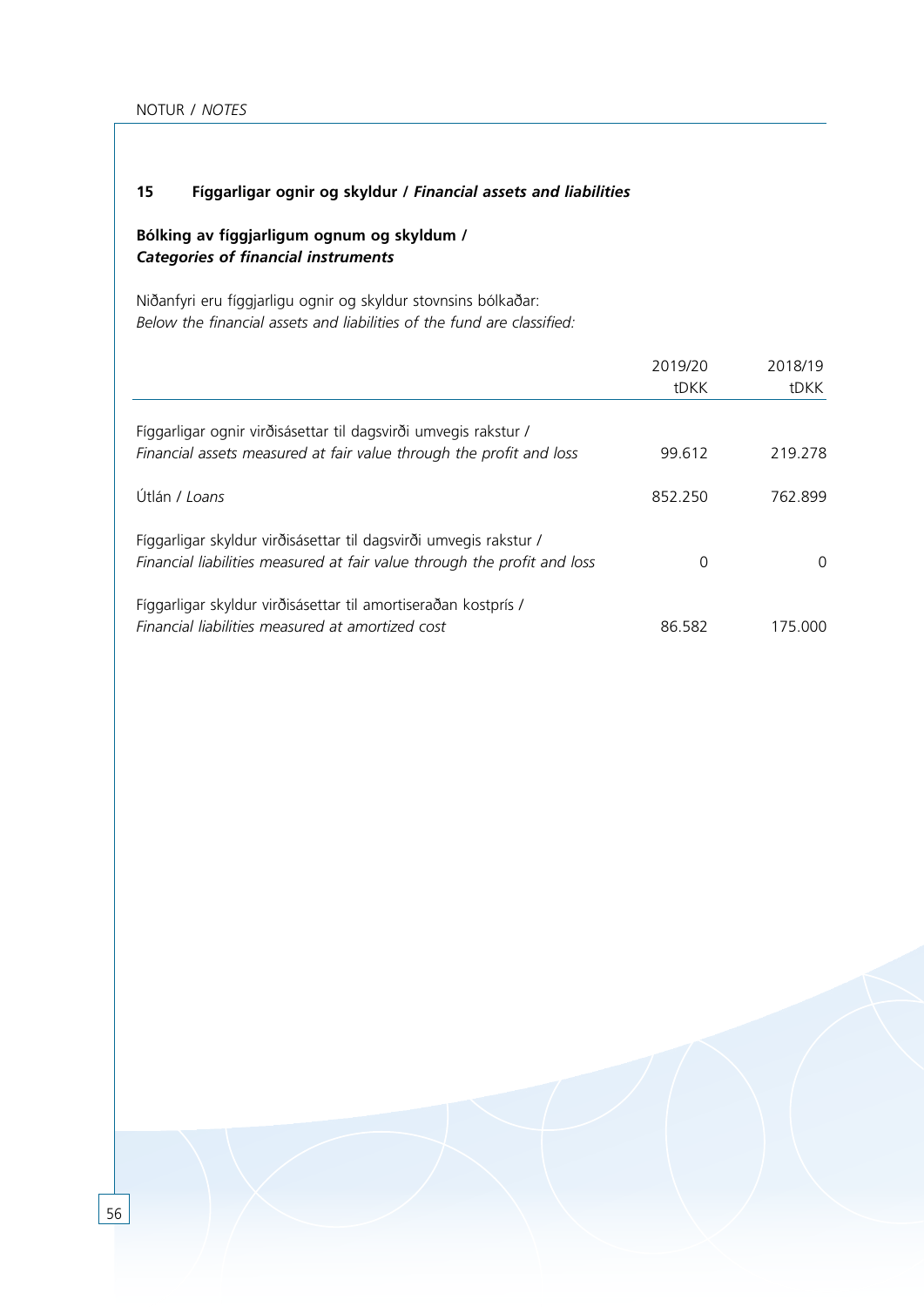# Støði 1/ Støði 2/ Støði 3/ *Level 1 Level 2 Level 3*  2019/20 Skrásettir prísir / Málbarir prísir / Aðrir prísir / Í alt / tDKK *Listed prices Observable inputs Unobservable inputs Total* Virðisbrøv / *Securitites* 64.612 35.000 0 99.612 Støði 1/ Støði 2/ Støði 3/ *Level 1 Level 2 Level 3*  2018/19 Skrásettir prísir / Málbarir prísir / Aðrir prísir / Í alt / tDKK *Listed prices Observable inputs Unobservable inputs Total* Virðisbrøv / *Securitites* 194.278 25.000 0 219.278

## **Dagsvirðisyvvirlit fyri fíggjarligar ognir virðisásettar til dagsvirði í fíggjarstøðuni /**  *Statement for financial assets measured at fair value in the balance sheet*

#### **Hættir og fyritreytir fyri uppgerð av dagsvirðu***m* **/** *Methods and conditions for measuring at fair value*

Niðanfyri er greitt frá hættum og fyritreytum fyri uppgerð av dagsvirði av fíggjarligum tólum. Eingin broyting hevur verið í mun til 2018/19.

*Used methods and conditions for measuring financial instruments at fair value is as follows. No changes in methods have occured compared to 2018/19.* 

## **Virðisbrøv /** *Securitites*

Goymslan av virðisbrøvum inniheldur likvid statslánsbrøv og realkreditlánsbrøv, sum verða virðissett til noteraðar almennar kursir. Harumframt lánsbræv í peningastovni og part av íløgugrunnum.

*The stock of securities contains liquid government bonds and mortgage bonds which are measured at publicly quoted prices. Furthermore bonds in bank and shares in investment funds.*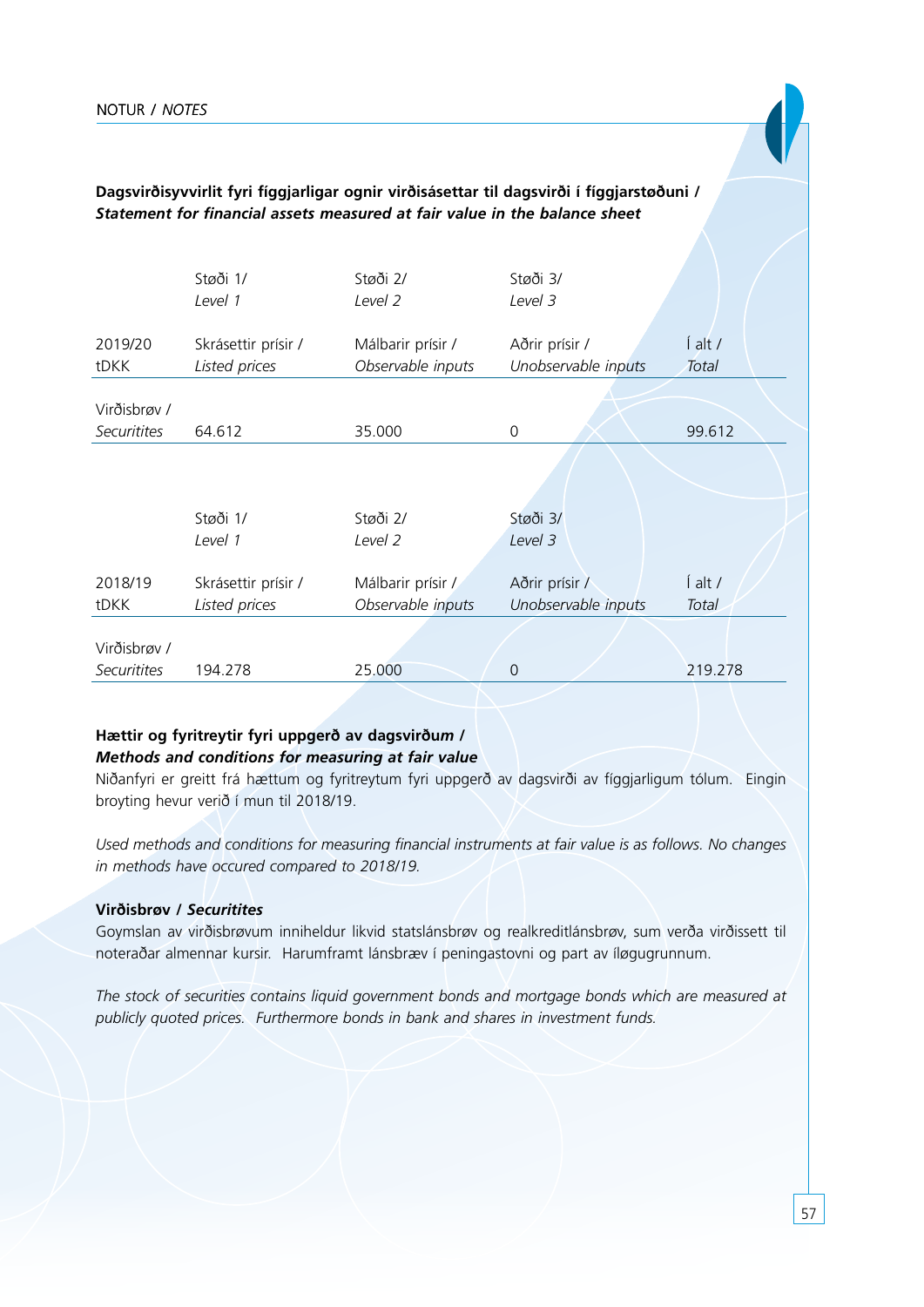## **16 Eventualskyldur /** *Contingent liabilities*

## **Tilsøgn um lán /** *New loans committed*

Stovnurin hevur veitt tilsøgnir um lán við einari samlaðari upphædd upp á 10 mió.kr. ímóti 24 mió.kr. seinasta ár.

*The Fund has committed itself to new loans amounting to DKK 10 million compared to DKK 24 million last year.*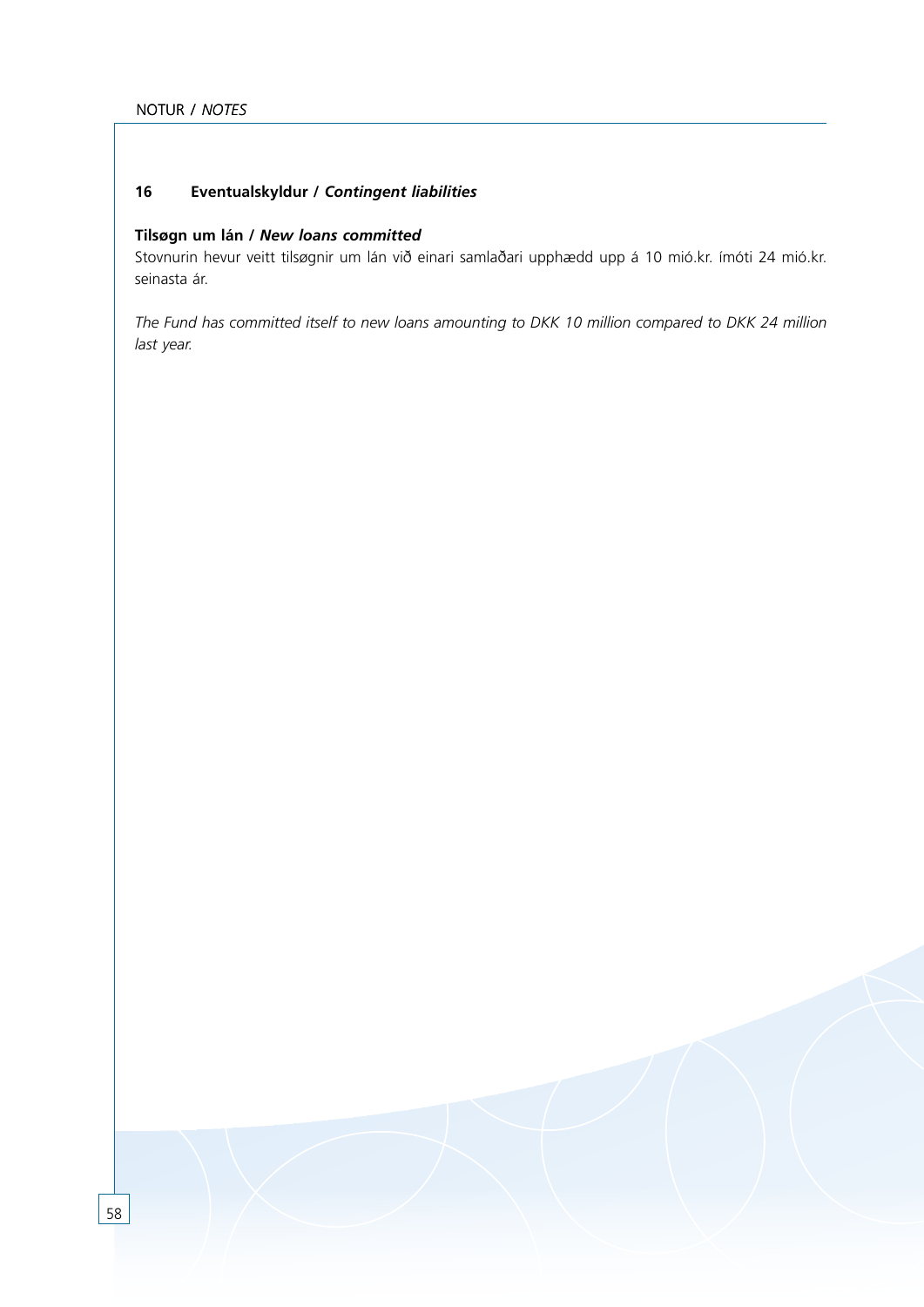